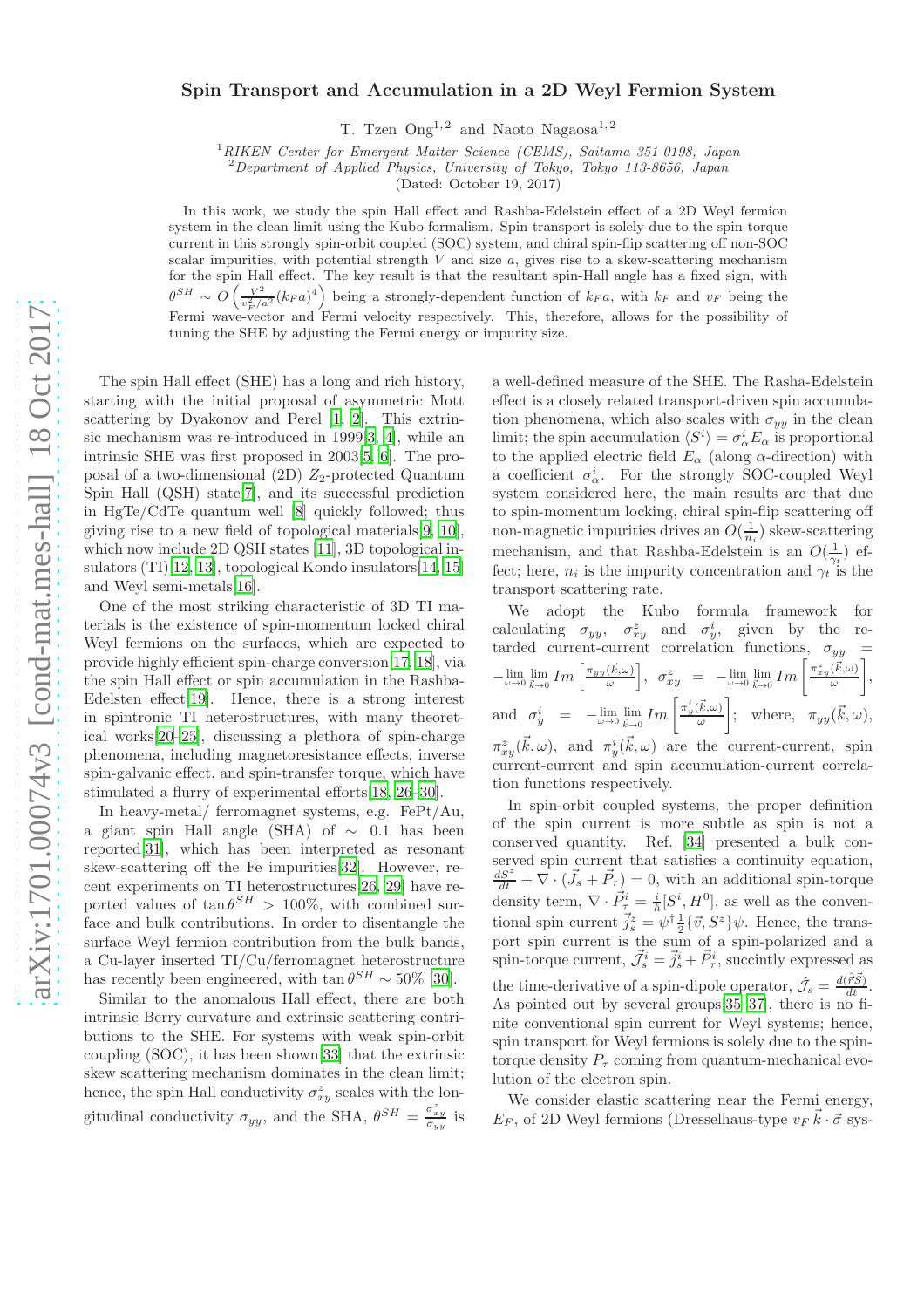<span id="page-1-0"></span>

FIG. 1: Fig. (a) shows a colour density plot of the FS contribution to the Rashba-Edelstein effect  $\langle \sigma_y^y \rangle$ (Eq. [15c\)](#page-3-0). When the FS is shifted by  $\delta k_y = e E_y \tau_t$  due to an external electric field  $E_y$ , the non-equilibrium distribution gives rise to a net  $\langle S^y \rangle$ . Fig. (b) illustrates spin-dependent skew scattering,  $\overline{\overline{T}}_{\sigma,\sigma'}(\vec{k},\vec{k}')$  and  $\overline{T}_{\sigma',\sigma}(\vec{k}',\vec{k})$  having positive  $(\nu)$  and negative  $(-\nu)$  chirality respectively, with the helical Weyl fermions defining positive  $(\nu)$  chirality.

tem) from a dilute  $(n_i \ll 1)$  random distribution of nonmagnetic impurities, with scattering off each impurity given by  $H^{imp} = \sum_{\vec{r}} c^{\dagger}_{\sigma}(\vec{r}) V e^{-\frac{|\vec{r}|^2}{a^2}} c_{\sigma}(\vec{r})$ , with impurity size  $\alpha$ . Note that the results can be easily translated into the Rashba-type  $v_F \hat{z} \times \vec{k} \cdot \vec{\sigma}$  case via rotation of the momentum by  $90°$ . Choosing the chemical potential  $\mu$ to lie in the upper helical band, we obtain the following Hamiltonian as,

$$
H = H^{0} + H^{imp}
$$
\n
$$
H^{0} = \sum_{\vec{k},\alpha,\beta} c_{\vec{k},\alpha}^{\dagger} v_{F} \vec{k} \cdot \vec{\sigma}_{\alpha,\beta} c_{\vec{k},\beta} - \mu c_{\vec{k},\alpha}^{\dagger} c_{\vec{k},\alpha}
$$
\n
$$
H^{imp} = \sum_{\vec{k},\vec{k'}} c_{\vec{k},\alpha}^{\dagger} V_{\vec{k},\vec{k'}} c_{\vec{k'},\alpha}
$$
\n(2)

Here,  $V_{\vec{k},\vec{k'}} = \sum_n V_n e^{in(\theta_k-\theta_{k'})}$ , and  $V_n \approx \frac{V_a^2}{2} \frac{(k_F a)^n}{2n\Gamma(\frac{n+1}{2})}$  $\frac{(\kappa_F a)}{2^n \Gamma(\frac{n+1}{2})},$ while  $v_F$  and  $\sigma^i \in [1, \vec{\sigma}]$  are the Fermi velocity and spin Pauli matrices, and  $k_F a$  determines  $V_n$ , which will be shown to control the skew scattering strength. Since the impurity is non-magnetic, the system is invariant under time-reversal symmetry,  $\mathcal{T} = \mathcal{K} i \sigma_2$ ,  $H = \mathcal{T} H \mathcal{T}^{-1}$ . All the scattering events from an impurity are summed up in the  $\overline{\overline{T}}$ -matrix, and the spin-dependent skew scattering is captured by the  $\sigma^{\pm}$  terms, illustrated in Fig. [1.](#page-1-0) The following Dyson equations, in operator formalism, give the effective Green's function,  $\hat{\overline{\overline{G}}}_{eff} = \hat{\overline{\overline{G}}}_{0} + \hat{\overline{\overline{G}}}_{0} \hat{\overline{\overline{T}}} \hat{\overline{\overline{G}}}_{0}$ , and  $\overline{\overline{T}}$ . matrix,  $\hat{\overline{\overline{T}}} = \hat{\overline{V}} + \hat{\overline{V}} \hat{\overline{G}}_0 \hat{\overline{\overline{T}}}$ , with  $\hat{\overline{\overline{G}}_0}$  being the bare Green's function, and Fig. [2](#page-1-1) shows the Feynman diagram for the effective Green's function.

<span id="page-1-1"></span>

FIG. 2: Feynman diagram for  $\overline{\overline{G}}_{eff}(\vec{k}, \vec{k}', \sigma, \sigma')$  that sums up the infinite set of scattering events from a single impurity. This is captured by the  $\overline{\overline{T}}$ -matrix, which is represented by the diamond symbol in the second line above.

$$
\overline{\overline{G}}_0(\vec{k}, i\omega_n) = \frac{1}{i\omega_n + \mu - v_F \vec{k} \cdot \vec{\sigma}}
$$
 (3a)

$$
= g_0^0(k, i\omega_n) \mathbb{1} + g_0^a(k, i\omega_n)(\cos \theta \sigma^x + \sin \theta \sigma^y)
$$

$$
\overline{\overline{T}}(\vec{k}, \vec{k}', i\omega_n) = \sum_{nm} T_{nm}^i(|\vec{k}|, |\vec{k}'|, i\omega_n) e^{in\theta_k} e^{-im\theta_{k'}} \sigma^i \qquad (3b)
$$

Rotational symmetry of the Hamiltonian allows us to carry out a multipole expansion of  $\overline{\overline{G}}_0(\vec{k}, i\omega_n)$  and the  $\overline{\overline{T}}$ -matrix, where  $g_0^0(k,i\omega_n) = \frac{i\omega_n+\mu}{(i\omega_n+\mu)^2-v_F^2k^2}$ , and  $g_0^a(k, i\omega_n) = \frac{v_F k}{(i\omega_n + \mu)^2 - v_F^2 k^2}$ . We assume the  $\overline{T}$ -matrix varies slowly near  $E_F$ , i.e. absence of resonances, thereby simplifying the radial integral and reducing the Dyson equation to a set of coupled algebraic recurrence equations for the retarded  $\overline{\overline{T}}$ -matrix coefficients,  $T_{nm}^i(|\vec{k}|)$  $|\vec{k}'| = k_F, \omega = E_F$ .

$$
T_{nm}^{z\pm} = \delta_{n,m} \Big[ V_n \left( 1 - V_{n\pm 1} \langle g_0^0(E_F) \rangle \right) \Big] \Big[ \left( 1 - V_n \langle g_0^0(E_F) \rangle \right) \times \left( 1 - V_{n\pm 1} \langle g_0^0(E_F) \rangle \right) - V_n V_{n\pm 1} \langle g_0^1(E_F) \rangle^2 \Big]^{-1} \text{(4a)}
$$
  

$$
T_{nm}^{\pm} = \frac{\delta_{n\mp 1,m}}{2} \Big[ V_n V_{n\mp 1} \langle g_0^1(E_F) \rangle \Big] \Big[ \left( 1 - V_{n\mp 1} \langle g_0^0(E_F) \rangle \right) \times \left( 1 - V_n \langle g_0^0(E_F) \rangle \right) - V_n V_{n\mp 1} \langle g_0^1(E_F) \rangle^2 \Big]^{-1} \text{(4b)}
$$

The  $\overline{\overline{T}}$ -coefficients reduce to two set of coupled equations for  $T^{z\pm} = T_{nm}^0 \pm T_{nm}^3$  and  $T^{\pm} = T_{nm}^1 \pm i T_{nm}^2$ , given in terms of  $V_n$  and the momentum-averaged retarded Green's functions,  $\langle g_0^{i,(R)}(\omega) \rangle = \int \frac{dk}{2\pi} k g_0^{i,(R)}(k,\omega)$ (refer to SOM for calculation details). The arguments of the  $\overline{T}$ -matrix coefficients are dropped, understanding that they are evaluated at  $k_F$  and  $E_F$ . Defining the symmetric and asymmetric parts of the spin-flip scattering as  $T^{S/A} = T_{10}^+ \pm T_{-10}^-$ ,  $T_0^3 \equiv T_{00}^3$ , and  $T_1^3 \equiv T_{11}^3$ , we can now write down the s and p-wave channels of the  $\overline{\overline{T}}$ -matrix.

$$
\overline{T}(\theta_k, \theta_{k'}) = T^0 \mathbb{1} + T_0^3 \sigma^z + T_1^3 (e^{i(\theta_k - \theta_{k'})} - e^{-i(\theta_k - \theta_{k'})}) \sigma^z \n+ \frac{T^S + T^A}{2} e^{i\theta_k} \sigma^z + \frac{T^S - T^A}{2} e^{-i\theta_k} \sigma^+ \n+ \frac{T^S + T^A}{2} e^{-i\theta_{k'}} \sigma^+ + \frac{T^S - T^A}{2} e^{i\theta_{k'}} \sigma^z
$$
\n(5)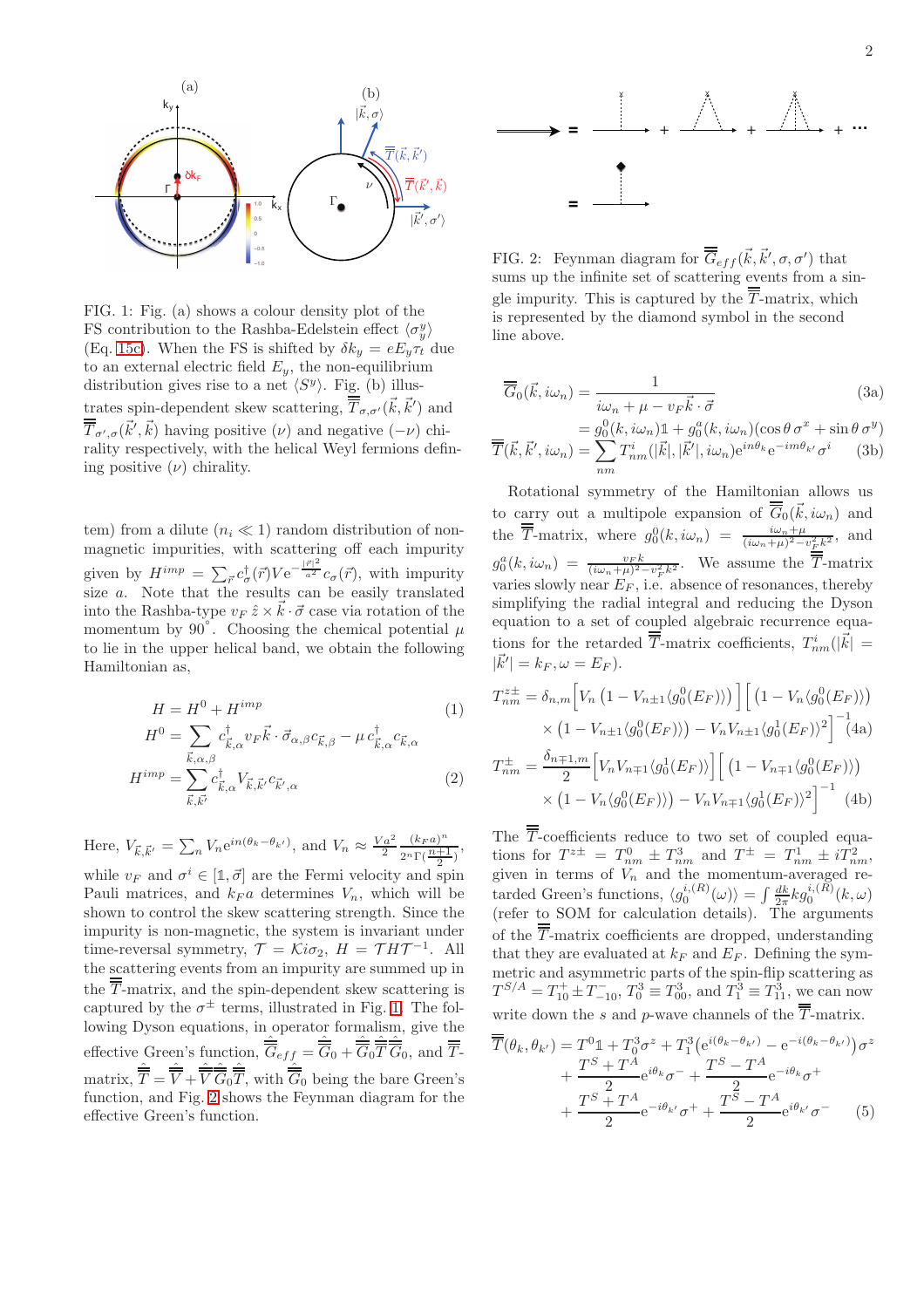with detailed expressions for the  $\overline{T}$ -matrix coefficients shown in the SOM. Charge-transport is dominated by the largest term,  $|T^0| \propto V_0$ , while spin-flip scatterings are captured by the  $T^{S/A}\sigma^{\pm}$  terms. Upon projection into the upper helical band, we obtain a chiral spin-flip scattering term,  $T^S \sin(\theta_k - \theta_{k'})$ , which comes from  $3^{rd}$ and higher orders in perturbation;  $T^S \propto V_0 V_1^2 N_0 (E_F)^2$ , in agreement with previous work [\[37\]](#page-4-29). Hence, the skew scattering strength can be tuned by varying  $k_F a$ , i.e. either the Fermi level or the impurity size a.

It is now straightforward to calculate the effective Green's function in the dilute impurity limit  $(n_i \ll$  $1)[38],\ \ \overline{\overline{G}}^{(R)}(\vec{k},\omega) \ \ = \ \ \left[ \omega \ - \ v_F \vec{k} \ \cdot \ \vec{\sigma} \ - \ \overline{\overline{\Sigma}}^{(R)}(\vec{k},\omega) \right]^{-1},$  $1)[38],\ \ \overline{\overline{G}}^{(R)}(\vec{k},\omega) \ \ = \ \ \left[ \omega \ - \ v_F \vec{k} \ \cdot \ \vec{\sigma} \ - \ \overline{\overline{\Sigma}}^{(R)}(\vec{k},\omega) \right]^{-1},$  $1)[38],\ \ \overline{\overline{G}}^{(R)}(\vec{k},\omega) \ \ = \ \ \left[ \omega \ - \ v_F \vec{k} \ \cdot \ \vec{\sigma} \ - \ \overline{\overline{\Sigma}}^{(R)}(\vec{k},\omega) \right]^{-1},$ where the retarded self-energy is  $\overline{\overline{\Sigma}}^{(R)}(\vec{k}, \omega)$  =  $n_i \sum_{\vec{k_1}} \overline{\overline{V}}(\vec{k}, \vec{k}_1) \overline{\overline{G}}_{eff}^{(R)}(\vec{k}_1, \omega) \overline{\overline{T}}^{(R)}(\vec{k}_1, \vec{k}, \omega)$ . The appearance of  $\overline{\overline{G}}_{eff}^{(R)}(\vec{k}, \omega)$  instead of  $\overline{\overline{G}}_{0}^{(R)}$  $\int_0^{(h)}(\vec{k},\omega)$  reflects the presence of multiple impurities. We assume an average quasi-particle scattering rate near the Fermi surface, i.e.  $\overline{\overline{\gamma}} \equiv Im[\overline{\overline{\Sigma}}^{(R)}(k_F, E_F)],$  and take  $v_F$  and  $E_F$  to be experimentally determined parameters, thereby dropping the real part of the self-energy.

<span id="page-2-1"></span>
$$
\overline{\overline{\gamma}} = \gamma_0 \mathbb{1} - \gamma_a \left( \cos \theta \, \sigma^x + \sin \theta \, \sigma^y \right) \n- \gamma_b \left( \sin \theta \, \sigma^x - \cos \theta \, \sigma^y \right) + i \gamma_3 \, \sigma^z
$$
\n(6a)

$$
\gamma_0 = n_i N_{eff}^{(0)}(E_F) \left[ |T^0|^2 + |T_0^3|^2 - 2\left( |T_1^3|^2 + |T^A|^2 - |T^S|^2 \right) \right]
$$
(6b)

$$
\gamma_a = 4n_i N_{eff}^{(1)}(E_F) \left[ |T^S|^2 - |T^A|^2 \right] \tag{6c}
$$

We have carried out a multipole expansion of  $\overline{7}$ , and the main quasi-particle scattering channels relevant to transport are the s and p-wave  $\gamma_0$  and  $\gamma_a$  terms (refer to SOM for complete expressions of all  $\gamma$ ). As we shall show later, the transport scattering rate,  $\gamma_t$ , will be given in terms of  $\gamma_0$  and  $\gamma_a$ . The angular momentum resolved density of states (DOS) is defined as  $N_{eff}^{(i)}(\omega)$  =  $\int \frac{kdk}{2\pi} Im \left[ g_{eff}^{i}(k,\omega) \right]$ , and  $N_{eff}^{(0)}(E_F)$  and  $N_{eff}^{(1)}(E_F)$  correspond to the s and p-wave components respectively. Since scattering events that result in a change of angular momentum, i.e involving the  $l = 1$  component  $N_{eff}^{(1)}(E_F)$ , will also cause a spin-flip due to spin-orbit coupling, we see that  $\gamma_0$  and  $\gamma_a$  are due to spin-independent and dependent scattering respectively.

The effective Green's function is therefore given by,

<span id="page-2-2"></span>
$$
\overline{\overline{G}}_{eff}^{(R)}(\vec{k},\omega) = \left[\omega + \mu - v_F \vec{k} \cdot \vec{\sigma} - i \overline{\overline{\gamma}}(\vec{k},\omega)\right]^{-1} \tag{7}
$$
\n
$$
= g_{eff}^{0}(k,\omega) \mathbb{1} + g_{eff}^{a}(k,\omega) \left(\cos \theta \sigma^{x} + \sin \theta \sigma^{y}\right)
$$
\n
$$
+ g_{eff}^{b}(k,\omega) \left(\sin \theta \sigma^{x} - \cos \theta \sigma^{y}\right) + g_{eff}^{3}(k,\omega) \sigma^{z}
$$

where,

<span id="page-2-0"></span>
$$
g_{eff}^{0}(k,\omega) = \frac{(\Omega(k) + i\kappa(k))(\omega + \mu - i\gamma_{0})}{\Omega^{2}(k) + \kappa^{2}(k)} \qquad (8a)
$$

$$
g_{eff}^{a}(k,\omega) = \frac{(\Omega(k) + i\kappa(k))(v_F|\vec{k}| + i\gamma_a)}{\Omega^2(k) + \kappa^2(k)} \qquad (8b)
$$

with  $\Omega(k) = (\omega + \mu)^2 - v_F^2 |\vec{k}|^2 - \gamma_0^2 + \gamma_a^2 + \gamma_b^2 - \gamma_3^2$ , and  $\kappa(k) = 2\left((\omega + \mu)\gamma_0 + v_F|\vec{k}|\gamma_a\right).$ 

A similar multipole expansion of  $\overline{\overline{G}}_{eff}^{(R)}(\vec{k},\omega)$  has been done, and we show here only the main  $s$  and  $p$ -wave terms,  $g_{eff}^{0}(k,\omega)$  and  $g_{eff}^{a}(k,\omega)$ , with complete expressions for the scattering-induced  $g_{eff}^{b}(k,\omega)$  and  $g_{eff}^{3}(k,\omega)$ terms relegated to the SOM for brevity. From Eqs. [\(8a\)](#page-2-0)  $\&$  [\(8b\)](#page-2-0), it is clear that Weyl fermions in the  $s$  and  $p$ -wave channels pick up a  $\gamma_0$  and  $\gamma_a$  scattering rate respectively, and we shall show later that it is chiral scattering between the s and p-wave electrons that drive the SHE.

 $\overline{\overline{G}}_{eff}^{(R)}(\vec{k}, \omega)$  and  $\overline{\overline{\Sigma}}^{(R)}(\vec{k}, \omega)$  are determined self-consistently by solving Eqns. [6a](#page-2-1) & [7,](#page-2-2) i.e.  $\overline{\overline{\Sigma}}^{(R)}(\vec{k}, \omega)$  is calculated using the disorder-averaged density of states,  $N_{eff}^{(i)}(\omega) = \int \frac{kdk}{2\pi} Im \left[ g_{eff}^{i}(k,\omega) \right]$ . However, in the dilute impurity limit,  $N_{eff}^{(0)/(1)}(E_F) = \frac{N_0(E_F)}{2}(1+O(\overline{7}))$  [\[38\]](#page-27-0); allowing us to drop the  $O(n_i)$  corrections.

As stated earlier, the DC longitudinal charge conductivity, spin-Hall conductivity and spin accumulation are given by analytic continuation of the corresponding Matsubara correlation functions,

<span id="page-2-3"></span>
$$
\pi_{yy}(\vec{k}, i\omega_n) = -\int_0^\beta d\tau e^{-i\omega_n \tau} \langle T_\tau j_y(\vec{k}, \tau) j_y(\vec{k}, 0) \rangle (9a)
$$

$$
\pi_y^i(\vec{k}, i\omega_n) = -\int_0^\beta d\tau e^{-i\omega_n \tau} \langle T_\tau \sigma^i(\vec{k}, \tau) j_y(\vec{k}, 0) \rangle (9b)
$$

$$
\pi_{xy}^z(\vec{k}, i\omega_n) = -\int_0^\beta d\tau e^{-i\omega_n \tau} \langle T_\tau P_x^z(\vec{k}, \tau) j_y(\vec{k}, 0) \rangle (9c)
$$

Note that  $\pi_{yy}$  and  $\pi_y^i$  are equal up to a factor of  $\frac{ev_F}{\hbar}$ for Weyl fermions due to spin-momentum locking, i.e.  $\hat{j}_y = ev_F \hat{\sigma}^y$ . The spin torque current,  $P_x^z$ , arises from the intrinsic quantum-mechanical evolution of the electron spin, and the z-component of the spin-torque current along  $\hat{x}$  is,

$$
P_x^z(\vec{k}) = \frac{i}{k_x} \frac{d\hat{S}^z(\vec{k})}{dt}
$$
  
= 
$$
\frac{2v_F}{ik_x} \sum_{\vec{p}} c_{\vec{p},\sigma}^{\dagger} \left[ \left( \vec{p} + \frac{\vec{k}}{2} \right)_y \sigma^x - \left( \vec{p} + \frac{\vec{k}}{2} \right)_x \sigma^y \right] c_{\vec{p} + \vec{k},\sigma'}
$$
 (10)

The Feynman diagrams for these correlation functions are shown in Fig. [3,](#page-3-1) with chiral spin-flip scattering starting to contribute at third-order in perturbation theory. Fig. [3](#page-3-1) shows the infinite subset of Feynman ladder diagrams summed up in the Bethe Salpeter equation for the scattering vertex,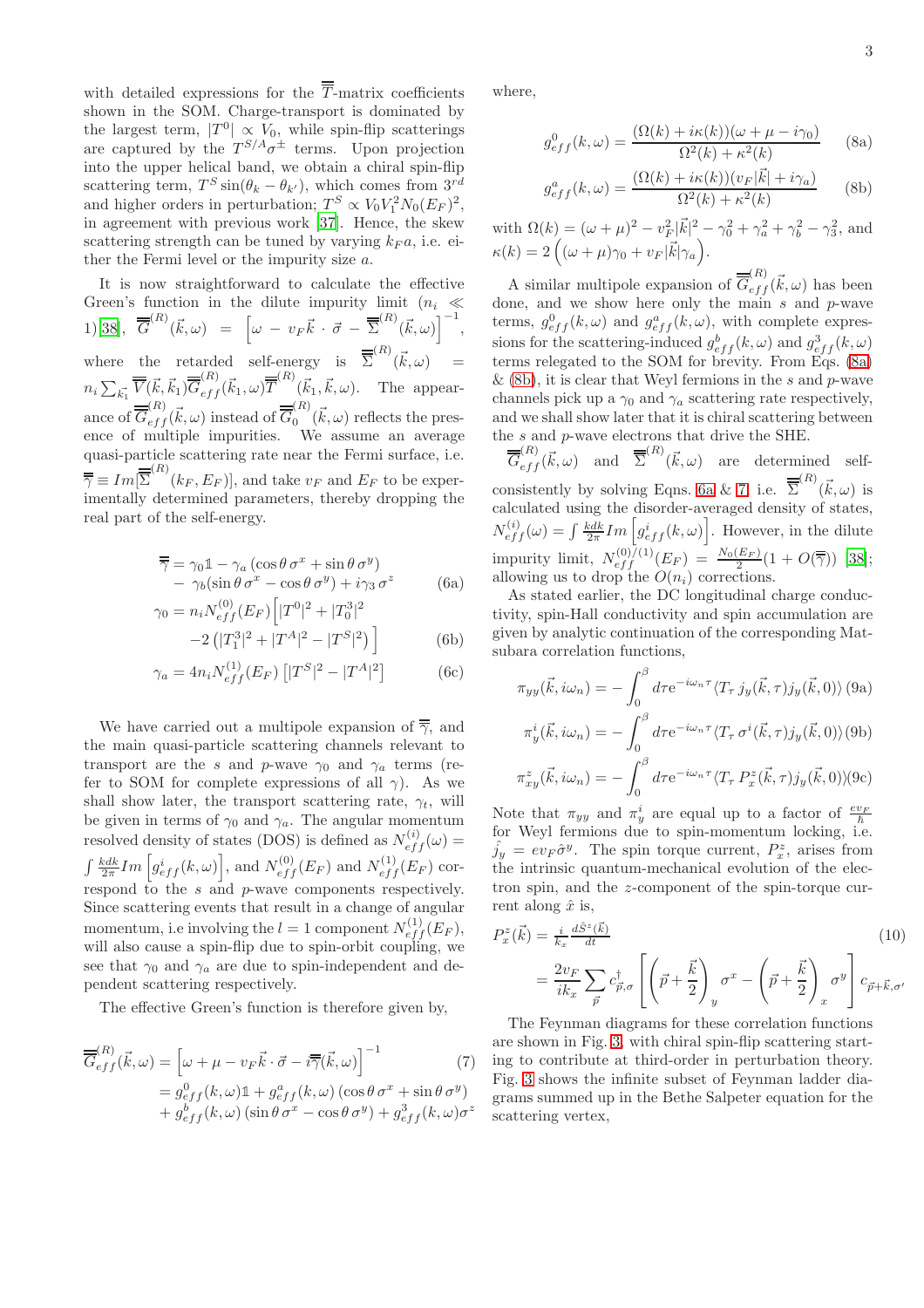$$
\overline{\overline{\Gamma}}^{y}(\vec{k}+\vec{p},\vec{p},i\Omega_{m}+i\omega_{n},i\omega_{n}) = \sigma^{y} + \sum_{\vec{q}} \overline{\overline{T}}(\vec{k}+\vec{p},\vec{k}+\vec{q},i\Omega_{m}+i\omega_{n}) \overline{\overline{G}}_{eff}(\vec{k}+\vec{q},i\Omega_{m}+i\omega_{n})
$$

$$
\times \overline{\overline{\Gamma}}^{y}(\vec{k}+\vec{q},\vec{q},i\Omega_{m}+i\omega_{n},i\omega_{n}) \overline{\overline{G}}_{eff}(\vec{q},i\omega_{n}) \overline{\overline{T}}(\vec{q},\vec{p},i\omega_{n})
$$
(11)

<span id="page-3-1"></span>

FIG. 3: Feynman diagram for the effective scattering vertex,  $\overline{\overline{\Gamma}}^{y}(\overline{p},\omega)$ , is shown in the second line. This includes an infinite subset of scattering events from the dilute concentration of impurities. The first line shows all the scattering events from a single impurity, and the second and third diagrams in the first line are the leading-order contributions to skew scattering.

Here,  $\vec{k}$  and  $i\Omega_m$  are the external momentum and frequency, and the uniform DC limit of the conductivities is obtained by analytic continuation of  $i\Omega_m \to \omega + i\eta$ , and taking the limit  $\vec{k} \to 0$  followed by  $\omega \to 0$ . Hence, we only need to calculate the on-shell component of the scattering vertex  $\overline{\overline{\Gamma}}^y(\vec{p}, \omega) = \overline{\overline{\Gamma}}^y(\vec{p}, \omega - i\eta, \omega + i\eta)$ . The Bethe-Salpeter equation for  $\overline{\overline{\Gamma}}^y(\vec{p}, \omega)$  is solved self-consistently by expanding  $\overline{\overline{\Gamma}}^{y}(\vec{p}, \omega) = \sum_{n} \Gamma_n^i e^{in\theta} \sigma^i$  in multipole terms, assuming that the  $\overline{\overline{T}}$ -matrix and  $\overline{\overline{\Gamma}}^{y}(\vec{p}, \omega)$  vary slowly near  $E_F$  (see SOM for details). Keeping only the s- and p-wave channels, and evaluating  $\overline{\overline{F}}^y(\vert \vec{p} \vert = k_F, \omega =$  $E_F$ ) at the Fermi surface, we obtain,

$$
\overline{\overline{\Gamma}}^{y}(k_{F}, E_{F}) = (\Gamma^{0}_{p_{x}} \cos \theta + i \Gamma^{0}_{p_{y}} \sin \theta) \mathbb{1}
$$
\n
$$
+ \Gamma^{1}_{0}(E_{F})\sigma^{x} + \Gamma^{2}_{0}(E_{F})\sigma^{y}
$$
\n
$$
+ (\Gamma^{3}_{p_{x}}(E_{F}) \cos \theta + i \Gamma^{3}_{p_{y}}(E_{F}) \sin \theta) \sigma^{z}
$$
\n(12)

where,

$$
\Gamma_0^2 = \frac{\gamma_0}{\gamma_t}, \qquad \Gamma_{p_x}^3 = -\frac{\gamma_s}{\gamma_t}. \qquad (13)
$$

After analytic continuation of the current-current correlation functions in Eq.  $(9a) - (9c)$  $(9a) - (9c)$ , we find that the main contributions come from the  $\Gamma_0^2$  charge-transport and  $\Gamma_{p_x}^3$ <br>spin-transport scattering vertices (refer to SOM for all the  $\overline{\overline{\Gamma}}$ -coefficients). We can therefore define a transport and chiral spin-flip scattering rate respectively as,

$$
\gamma_t = (\frac{1}{2}\gamma_0 + \gamma_a), \qquad \gamma_s = \frac{n_i \pi N_0(E_F)}{2} |T^0||T^S|.
$$
 (14)

The main results of this paper are the charge and spin

conductivities, and the Rashba-Edelstein coefficient,

<span id="page-3-0"></span>
$$
\sigma_{yy} = (ev_F)^2 \frac{N_0(E_F)}{2} \frac{1}{\gamma_t} \tag{15a}
$$

$$
\sigma_{xy}^z = -\hbar ev_F^2 \frac{N_0(E_F)}{2} \frac{1}{\gamma_t} \frac{\gamma_s}{\gamma_0 + \gamma_a} \tag{15b}
$$

$$
\sigma_y^y = \hbar ev_F \frac{N_0(E_F)}{2} \frac{1}{\gamma_t} \tag{15c}
$$

Our key finding is Eq. [\(15b\)](#page-3-0), which shows an  $O(\frac{1}{n_i})$ skew scattering contribution to the SHE. Explicitly writing out the spin and angular-momentum scattering channels for  $\sigma_{xy}^z = \hbar e v_F^2 Re[\Gamma_{p_x}^3(\eta^{a0}(E_F) - \eta^{0a}(E_F))],$  where  $\eta^{ij}(\omega) = \int \frac{dp}{2\pi} p^2 \frac{\partial g_{eff}^{i(R)}(p,\omega)}{\partial p} g_{eff}^{j(A)}(p,\omega)$ , we see that chiral spin-flip scattering between the s and p-wave electrons is the cause of the skew-scattering mechanism, and the strength of which is measured via the spin-Hall angle,

$$
\theta^{SH} = -\frac{\hbar}{e} \frac{\gamma_s}{\gamma_0 + \gamma_a} \tag{16}
$$

Here,  $e < 0$  is the electron charge, and power counting of  $\gamma_t \sim \gamma_0 \sim n_i V_0^2 N_0(E_F)$  and  $\gamma_s \sim n_i V_0^2 V_1^2 N_0(E_F)^3$ , gives  $\theta^{SH} \sim O\left(\frac{V^2}{v^2/\rho}\right)$  $\frac{V^2}{v_F^2/a^2}(k_F a)^4$ . This is our key result:  $\theta^{SH}$  has a fixed positive sign, and is a strongly-dependent function of  $k_F a$ ; hence, the SHE can be tuned by  $E_F$ .

Finally, we briefly discuss the effects of band bending in Weyl systems. The leading  $O(\frac{1}{m})$  correction comes from including a conventional spin current,  $\vec{j}_s^z = \psi^\dagger \frac{1}{2} {\vec{v}, S^z} \psi$ , with  $\vec{v} = \frac{\hbar \vec{k}}{m}$ . However, it has been pointed out [\[35](#page-4-28)[–37\]](#page-4-29) that  $\vec{j}_s^z \propto \dot{\sigma}_y$  for Rashba-type systems; hence, up to  $O(\frac{1}{m})$ , band bending does not give rise to a spin current for Weyl fermion systems.

In conclusion, we have analysed both the spin Hall and Rashba-Edelstein effects in a 2D Weyl electron system. Our results show that strong spin-orbit coupling in the band-structure is sufficient to cause chiral spinflip scattering of the helical electrons off non-SOC scalar impurities, resulting in a skew-scattering contribution to the SHE. The strength of this mechanism is measured by the SHA,  $\theta^{SH} = -\frac{\hbar}{e}$  $\frac{\hbar}{e}\frac{\gamma_s}{\gamma_0+\gamma_a}\sim -\frac{\hbar}{e}\;O\left(\frac{V^2}{v_F^2/\alpha}\right)$  $\frac{V^2}{v_F^2/a^2} (k_F a)^4$ , and we highlight the fact that the skew scattering strength can be tuned by varying  $k_F a$ , thereby providing an experimentally-accessible parameter for controlling the SHE. In addition, we have also found an  $O(\frac{1}{\gamma t})$  Rashba-Edelstein effect due to spin-momentum locking of the Weyl fermions. We gratefully acknowledge I. Mertig, K. Kondou and Y. Tokura for helpful discussions, and this work was supported by CREST, Japan Science and Technology Agency (JST).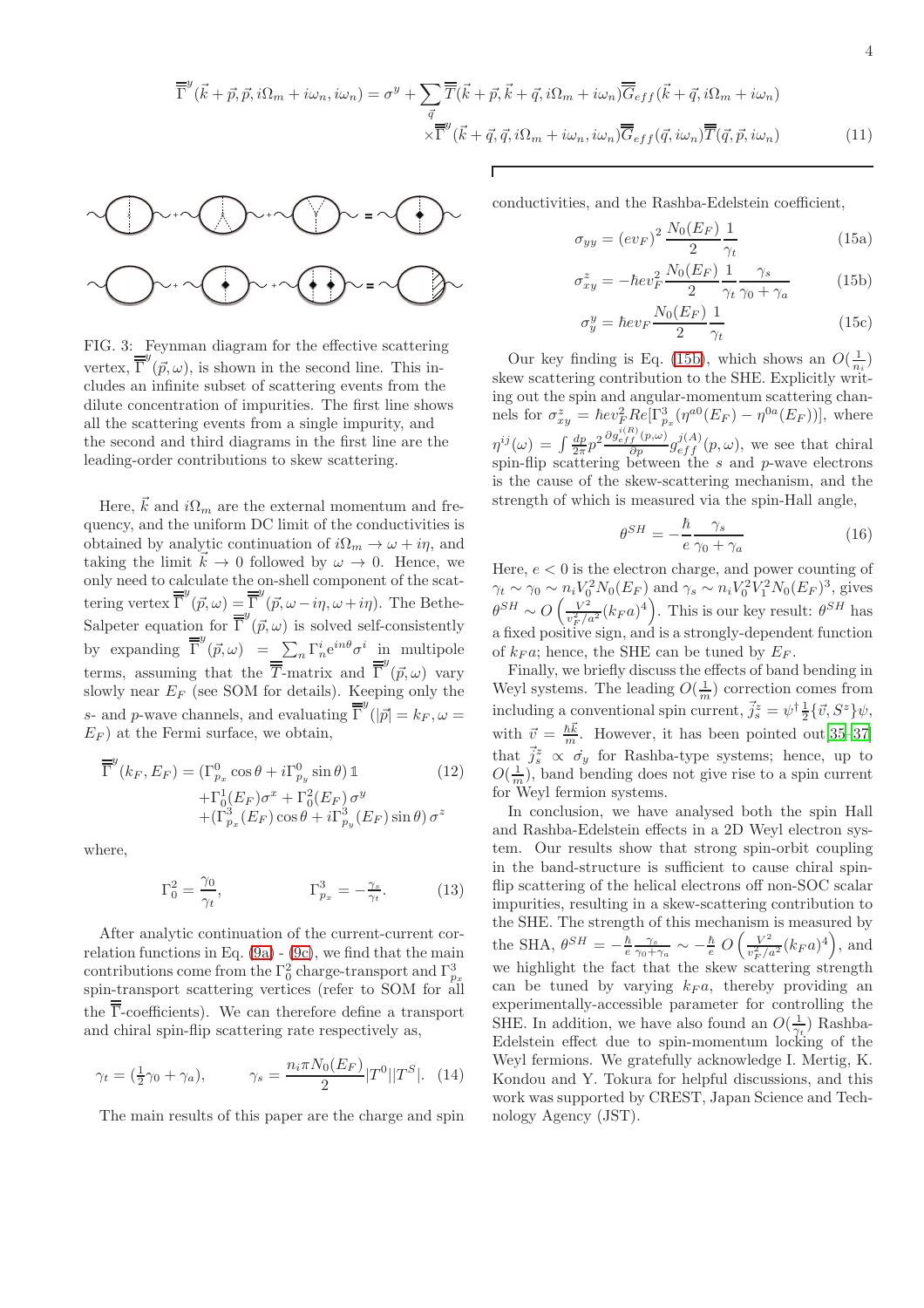- <span id="page-4-0"></span>[1] M. I. Dyakonov and V. I. Perel, Soviet Physics JETP-USSR 33, 1053 (1971).
- <span id="page-4-1"></span>[2] M. I. Dyakonov and V. I. Perel, [Physics Letters A](http://dx.doi.org/10.1016/0375-9601(71)90196-4) A 35, 459 (1971).
- <span id="page-4-2"></span>[3] J. E. Hirsch, [Physical Review Letters](http://link.aps.org/doi/10.1103/PhysRevLett.83.1834) 83, 1834 (1999).
- <span id="page-4-3"></span>[4] S. Zhang, [Physical Review Letters](http://link.aps.org/doi/10.1103/PhysRevLett.85.393) 85, 393 (2000).
- <span id="page-4-4"></span>[5] S. Murakami, N. Nagaosa, and S.-C. Zhang, Science **301**[, 1348 \(2003\).](http://dx.doi.org/10.1126/science.1087128)
- <span id="page-4-5"></span>[6] J. Sinova, D. Culcer, Q. Niu, N. A. Sinitand A. H. MacDonald, [Phys. Rev. Lett.](http://dx.doi.org/ 10.1103/PhysRevLett.92.126603) 92, 126603 (2004).
- <span id="page-4-6"></span>[7] C. L. Kane and E. J. Mele, [7] C. L. Kane and 1 [Phys. Rev. Lett.](http://dx.doi.org/10.1103/PhysRevLett.95.146802)  $95, 146802$  (2005).
- <span id="page-4-7"></span>[8] B. A. Bernevig, T. L. Hughes, and S.-C. Zhang, Science **314**[, 1757 \(2006\).](http://dx.doi.org/10.1126/science.1133734)
- <span id="page-4-8"></span>[9] M. Z. Hasan and C. L. Kane, [Rev. Mod. Phys.](http://dx.doi.org/10.1103/RevModPhys.82.3045) 82, 3045 (2010).
- <span id="page-4-9"></span>[10] X.-L. Qi and S.-C. Zhang, [Rev. Mod. Phys.](http://dx.doi.org/10.1103/RevModPhys.83.1057) 83, 1057 (2011).
- <span id="page-4-10"></span>[11] For a review of SHE and QSHE, see S. Murakami and N. Nagaosa, "Spin hall effect," in Comprehensive Semiconductor Science and Technology, Vol. 1, edited by P. Bhattacharya, R. Fornari, and H. Kamimura (Elsevier Science, 2011) Chap. 7, pp. 222 – 278, 1st ed.
- <span id="page-4-11"></span>[12] L. Fu, C. L. Kane, and E. J. Mele, [Phys. Rev. Lett.](http://dx.doi.org/10.1103/PhysRevLett.98.106803) 98, 106803 (2007).
- <span id="page-4-12"></span>[13] J. E. Moore and L. Balents, Phys. Rev. B 75[, 121306 \(2007\).](http://dx.doi.org/10.1103/PhysRevB.75.121306)
- <span id="page-4-13"></span>[14] M. Dzero, K. Sun, V. Galitski, and P. Coleman, [Phys. Rev. Lett.](http://dx.doi.org/ 10.1103/PhysRevLett.104.106408) 104, 106408 (2010).
- <span id="page-4-14"></span>[15] N. Xu, P. K. Biswas, J. H. Dil, R. S. Dhaka, G. Landolt, S. Muff, C. E. Matt, X. Shi, N. C. Plumb, M. Radović, E. Pomjakushina, K. Conder, A. Amato, S. V. Borisenko, R. Yu, H. M. Weng, Z. Fang, X. Dai, J. Mesot, H. Ding, and M. Shi, [Nat Commun](http://dx.doi.org/10.1038/ncomms5566) 5 (2014).
- <span id="page-4-15"></span>[16] X. Wan, A. M. Turner, A. Vishwanath, and S. Y. Savrasov, Phys. Rev. B 83[, 205101 \(2011\).](http://dx.doi.org/10.1103/PhysRevB.83.205101)
- <span id="page-4-16"></span>[17] J. C. R. Sánchez, L. Vila, G. Desfonds, S. Gambarelli, J. P. Attané, J. M. De Teresa, C. Magén, and A. Fert, [Nat Commun](http://dx.doi.org/10.1038/ncomms3944) 4, 2944 (2013).
- <span id="page-4-17"></span>[18] Y. Shiomi, K. Nomura, Y. Kajiwara, K. Eto, M. Novak, K. Segawa, Y. Ando, and E. Saitoh,

[Physical Review Letters](http://link.aps.org/doi/10.1103/PhysRevLett.113.196601) 113, 196601 (2014).

- <span id="page-4-18"></span>[19] V. M. Edelstein, Solid State Commun 73, 233 (1990).
- <span id="page-4-19"></span>[20] S. Mondal, D. Sen, K. Sengupta, and R. Shankar, Phys. Rev. B 82[, 045120 \(2010\).](http://dx.doi.org/10.1103/PhysRevB.82.045120)
- [21] D. Culcer, E. H. Hwang, T. D. Stanescu, and S. Das Sarma, [Physical Review B](http://link.aps.org/doi/10.1103/PhysRevB.82.155457) 82, 155457 (2010).
- [22] A. A. Burkov and D. G. Hawthorn, [Phys. Rev. Lett.](http://dx.doi.org/10.1103/PhysRevLett.105.066802) 105, 066802 (2010).
- [23] I. Garate and M. Franz, [Phys. Rev. Lett.](http://dx.doi.org/10.1103/PhysRevLett.104.146802) 104, 146802 (2010).
- [24] T. Yokoyama, J. Zang, and N. Nagaosa, Phys. Rev. B 81[, 241410 \(2010\).](http://dx.doi.org/10.1103/PhysRevB.81.241410)
- <span id="page-4-20"></span>[25] F. Mahfouzi, N. Nagaosa, and B. K. Nikolić, [Phys. Rev. Lett.](http://dx.doi.org/ 10.1103/PhysRevLett.109.166602) 109, 166602 (2012).
- <span id="page-4-21"></span>[26] A. R. Mellnik, J. S. Lee, A. Richardella, J. L. Grab, P. J. Mintun, M. H. Fischer, A. Vaezi, A. Manchon, E. A. Kim, N. Samarth, and D. C. Ralph, Nature 511[, 449 \(2014\).](http://dx.doi.org/10.1038/nature13534)
- [27] C. H. Li, O. M. J. van 't Erve, J. T. Robinson, Y. Liu, L. Li, and B. T. Jonker, Nat Nano 9[, 218 \(2014\).](http://dx.doi.org/10.1038/nnano.2014.16)
- [28] Y. Ando, T. Hamasaki, T. Kurokawa, K. Ichiba, F. Yang, M. Novak, S. Sasaki, K. Segawa, Y. Ando, and M. Shiraishi, [Nano Letters](http://dx.doi.org/10.1021/nl502546c) 14, 6226 (2014).
- <span id="page-4-25"></span>[29] Y. Fan, P. Upadhyaya, X. Kou, M. Lang, S. Takei, Z. Wang, J. Tang, L. He, L.-T. Chang, M. Montazeri, G. Yu, W. Jiang, T. Nie, R. N. Schwartz, Y. Tserkovnyak, and K. L. Wang, Nat Mater 13[, 699 \(2014\).](http://dx.doi.org/10.1038/nmat3973)
- <span id="page-4-22"></span>[30] K. Kondou, R. Yoshimi, A. Tsukazaki, Y. Fukuma, J. Matsuno, K. S. Takahashi, M. Kawasaki, Y. Tokura, and Y. Otani, Nat Phys 12[, 1027 \(2016\).](http://dx.doi.org/10.1038/nphys3833)
- <span id="page-4-23"></span>[31] T. Seki, Y. Hasegawa, S. Mitani, S. Takahashi, H. Imamura, S. Maekawa, J. Nitta, and K. Takanashi, Nat Mater 7[, 125 \(2008\).](http://dx.doi.org/10.1038/nmat2098)
- <span id="page-4-24"></span>[32] G.-Y. Guo, S. Maekawa, and N. Nagaosa, [Phys. Rev. Lett.](http://dx.doi.org/10.1103/PhysRevLett.102.036401) **102**, 036401 (2009).<br>H.-A. Engel, B. I. Halperin, and E. I. Rashba,
- <span id="page-4-26"></span> $[33]$  H.-A. Engel, B. I. Halperin, [Phys. Rev. Lett.](http://dx.doi.org/10.1103/PhysRevLett.95.166605) 95, 166605 (2005).
- <span id="page-4-27"></span>[34] J. Shi, P. Zhang, D. Xiao, and Q. Niu, [Phys. Rev. Lett.](http://dx.doi.org/ 10.1103/PhysRevLett.96.076604) 96, 076604 (2006).
- <span id="page-4-28"></span>[35] J.-i. Inoue, G. E. W. Bauer, and L. W. Molenkamp, Phys. Rev. B 67[, 033104 \(2003\).](http://dx.doi.org/10.1103/PhysRevB.67.033104)
- [36] E. G. Mishchenko, A. V. Shytov, and B. I. Halperin, [Phys. Rev. Lett.](http://dx.doi.org/10.1103/PhysRevLett.93.226602) 93, 226602 (2004).
- <span id="page-4-29"></span>[37] N. Sugimoto, S. Onoda, S. Murakami, and N. Nagaosa, Phys. Rev. B 73[, 113305 \(2006\).](http://dx.doi.org/10.1103/PhysRevB.73.113305)
- [38] J. Rammer, Quantum Transport Theory, Frontiers in Physics (Book 99) (Westview Press, 2004).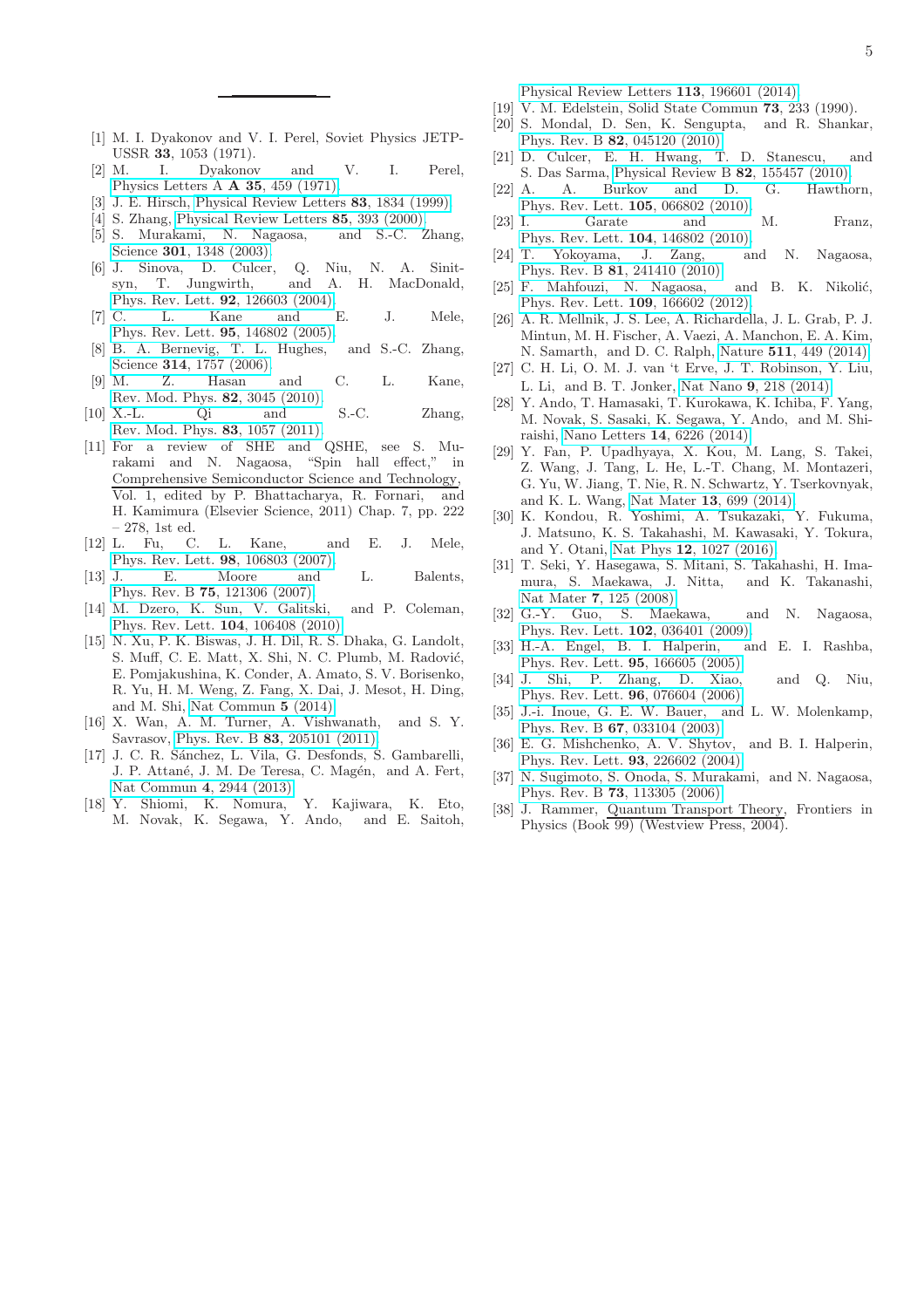### **CONTENTS**

| I. 2D Weyl Fermion and Chiral Skew Scattering from Non-magnetic Impurity | 1  |
|--------------------------------------------------------------------------|----|
| II. Effective Greens Function and Quasi-particle Scattering Rate         | 5  |
| III. SHE & Rashba Edelstein Effect Correlation Functions                 | 7  |
| IV. Vertex Correction                                                    | 11 |
| V. Longitudinal Charge Transport and SHE DC Conductivities               | 15 |
| References                                                               | 23 |

# <span id="page-5-0"></span>I. 2D WEYL FERMION AND CHIRAL SKEW SCATTERING FROM NON-MAGNETIC IMPURITY

We consider elastic scattering near  $E_F$  of 2D Weyl fermions (Dresselhaus-type  $v_F \vec{k} \cdot \vec{\sigma}$ system) from a dilute  $(n_i \ll 1)$  random distribution of non-magnetic impurities, at positions  $\vec{R}_i$ , with impurity scattering  $H^{imp} = \sum_{\vec{r}, \vec{R}_i} V e^{-\frac{|\vec{r} - \vec{R}_i|^2}{a^2}} c^{\dagger}_{\sigma}(\vec{r}) \mathbb{1}_{\sigma \sigma'} c_{\sigma'}(\vec{r})$ , and the impurity size a determines the strength of skew scattering. Note that the results can be easily translated into the Rashba-type  $v_F \hat{z} \times \vec{k} \cdot \vec{\sigma}$  case by rotating the momentum by 90°. The chemical potential  $\mu$  is chosen to lie in the upper helical band, with the upper/ lower helical Weyl fermions being  $\psi_{\pm,\vec{k}} = \frac{1}{\sqrt{k}}$  $\frac{1}{2}(\pm c_{\vec{k},\uparrow} + e^{i\theta_k} c_{\vec{k},\downarrow}),$  and the Hamiltonian is,

$$
H = H^0 + H^{imp} \tag{1}
$$

$$
H^{0} = \sum_{\vec{k},\alpha,\beta} c^{\dagger}_{\vec{k},\alpha} v_{F} \vec{k} \cdot \vec{\sigma}_{\alpha,\beta} c_{\vec{k},\beta} - \mu c^{\dagger}_{\vec{k},\alpha} c_{\vec{k},\alpha}
$$

$$
H^{imp} = \sum_{\vec{k},\vec{k'}} c^{\dagger}_{\vec{k},\alpha} V_{\vec{k},\vec{k'},\alpha\beta} c_{\vec{k'},\beta} \tag{2}
$$

The non-magnetic impurity is modelled with a scattering potential  $V$  and a Gaussian profile,  $V e^{-\frac{r^2}{a^2}}$  $\frac{1}{a^2}$ . Hence the scattering matrix element of 2D Weyl fermions off this impurity is,

$$
V_{\vec{k},\vec{k}',\sigma\sigma'} = \left\langle \vec{k},\sigma \right| V e^{-\frac{r^2}{a^2}} \left| \vec{k}',\sigma' \right\rangle
$$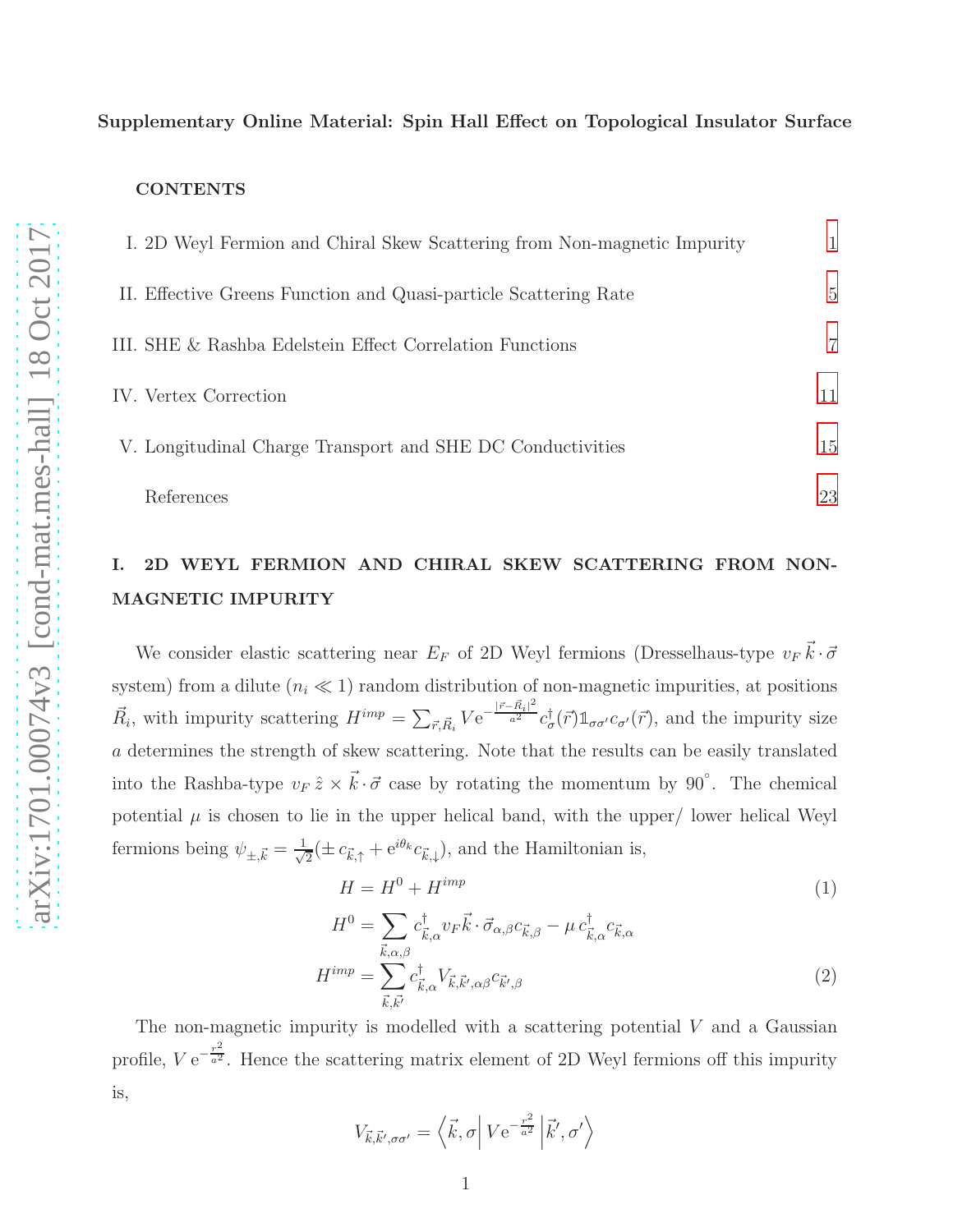$$
=\sum_{n} V_{n} e^{in(\theta_{k} - \theta_{k'})} \mathbb{1}_{\sigma\sigma'} \tag{3}
$$

where  $V_n = \frac{Va^2}{8}$  $\frac{a^2}{8}e^{-\frac{1}{8}k_F^2a^2}k_Fa\left(I(\frac{n-1}{2},\frac{k_F^2a^2}{8}\right)$  $(\frac{n+1}{8})-I(\frac{n+1}{2})$  $\frac{k_F^2 a^2}{8}$  $(\frac{1}{8}a^2)\bigg)\approx \frac{Va^2}{2}$ 2  $(k_F a)^n$  $\frac{\frac{(k_F a)^n}{2^n \Gamma(\frac{n+1}{2})}}{2^n}$ . We have assumed that transport involves mainly the quasi-particles near  $E_F$ , i.e.  $|\vec{k}| = |\vec{k'}| \approx k_F$ , and have used the result  $\int_0^\infty r dr J_n(k_F r) e^{-\frac{r^2}{a^2}}$  $\frac{a^2}{a^2} = \frac{a^2}{8}$  $\frac{a^2}{8}k_F a e^{-\frac{1}{8}k_F^2 a^2}\left(I(\frac{n-1}{2},\frac{k_F^2 a^2}{8}\right)$  $(\frac{n+1}{8})-I(\frac{n+1}{2})$  $\frac{k_F^2 a^2}{8}$  $\left(\frac{1}{8}a^2\right)$ , with  $J(n,z)$ and  $I(n, z)$  being the Bessel and modified Bessel functions of the first kind respectively, and  $\Gamma(n)$  is the Gamma function

All the scattering events from a single impurity are captured in the  $\overline{\overline{T}}$ -matrix, given by the Dyson equation  $\hat{\overline{T}} = \hat{\overline{V}} + \hat{\overline{V}} \hat{\overline{G}}_0 \hat{\overline{T}}$ . Making use of the rotational symmetry of the system, we express the Greens function and  $\overline{\overline{T}}$ -matrix in a multipole-expansion,

$$
\overline{\overline{G}}_0(\vec{k}, i\omega_n) = \frac{1}{i\omega_n + \mu - v_F \vec{k} \cdot \vec{\sigma}}
$$
\n
$$
= g_0^0(k, i\omega_n) \mathbb{1} + g_0^1(k, i\omega_n) (\cos \theta_k \sigma^x + \sin \theta_k \sigma^y) \qquad , \text{ where}
$$
\n
$$
g_0^0(k, i\omega_n) = \frac{i\omega_n + \mu}{(i\omega_n + \mu)^2 - v_F^2 k^2}
$$
\n
$$
g_0^1(k, i\omega_n) = \frac{v_F k}{(i\omega_n + \mu)^2 - v_F^2 k^2}
$$
\n(4)

<span id="page-6-0"></span>
$$
\overline{T}(\vec{k}, \vec{k}') \equiv \sum_{nm} T_{nm}^{i} e^{in\theta_k} e^{-im\theta_{k'}} \sigma^i
$$
\n
$$
= \overline{\overline{V}}(\vec{k}, \vec{k}') + \sum_{n_1 n_2 n_3} \int \frac{d\theta_{k_1}}{2\pi} \int \frac{k_1 dk_1}{2\pi} V_{n_1} e^{in_1(\theta_k - \theta_{k_1})}
$$
\n
$$
\times \left[ g_0^0(k_1, i\omega_n) \mathbb{1} + g_0^1(k_1, i\omega_n) (\cos \theta_{k_1} \sigma^x + \sin \theta_{k_1} \sigma^y) \right]
$$
\n
$$
\times T_{n_2 n_3}^j(k_1, k') e^{in_2\theta_{k_1}} e^{-in_3\theta_{k'}} \sigma^j
$$
\n(5)

The Pauli matrices are defined as  $\sigma^i \in [1, \vec{\sigma}]$ . As discussed in the main paper, we shall assume that there are no resonances, so the  $\overline{\overline{T}}$ -matrix varies slowly as a function of  $\vec{k}$  near  $E_F$ . Approximating the  $\overline{T}$ -matrix as a constant near  $k_F$ , the  $\int dk_1$ -integral is carried out only over the Green's function. This is the momentum-averaged retarded Green's function,  $\langle g_0^{i,(R,A)}$  $\langle i^{(R,A)}_0(i\omega_n)\rangle \equiv \int \frac{kdk}{2\pi}$  $\frac{edk}{2\pi}g^{i,(R,A)}(k,i\omega_n)$ , and the results are,

$$
\langle g_0^{0,(R,A)}(E_F) \rangle = \mp \frac{i\pi}{2} N_0(E_F) sgn(E_F)
$$
\n(6a)

$$
\langle g_0^{1,(R,A)}(E_F) \rangle = \pm \frac{i\pi}{2} N_0(E_F) sgn(E_F)
$$
\n(6b)

Here,  $N_0(E_F) = \frac{E_F}{2\pi v_F^2}$  is the bare density of states, and in terms of the momentumaveraged retarded Greens functions, the retarded  $\overline{\overline{T}}$ -matrix is now given by,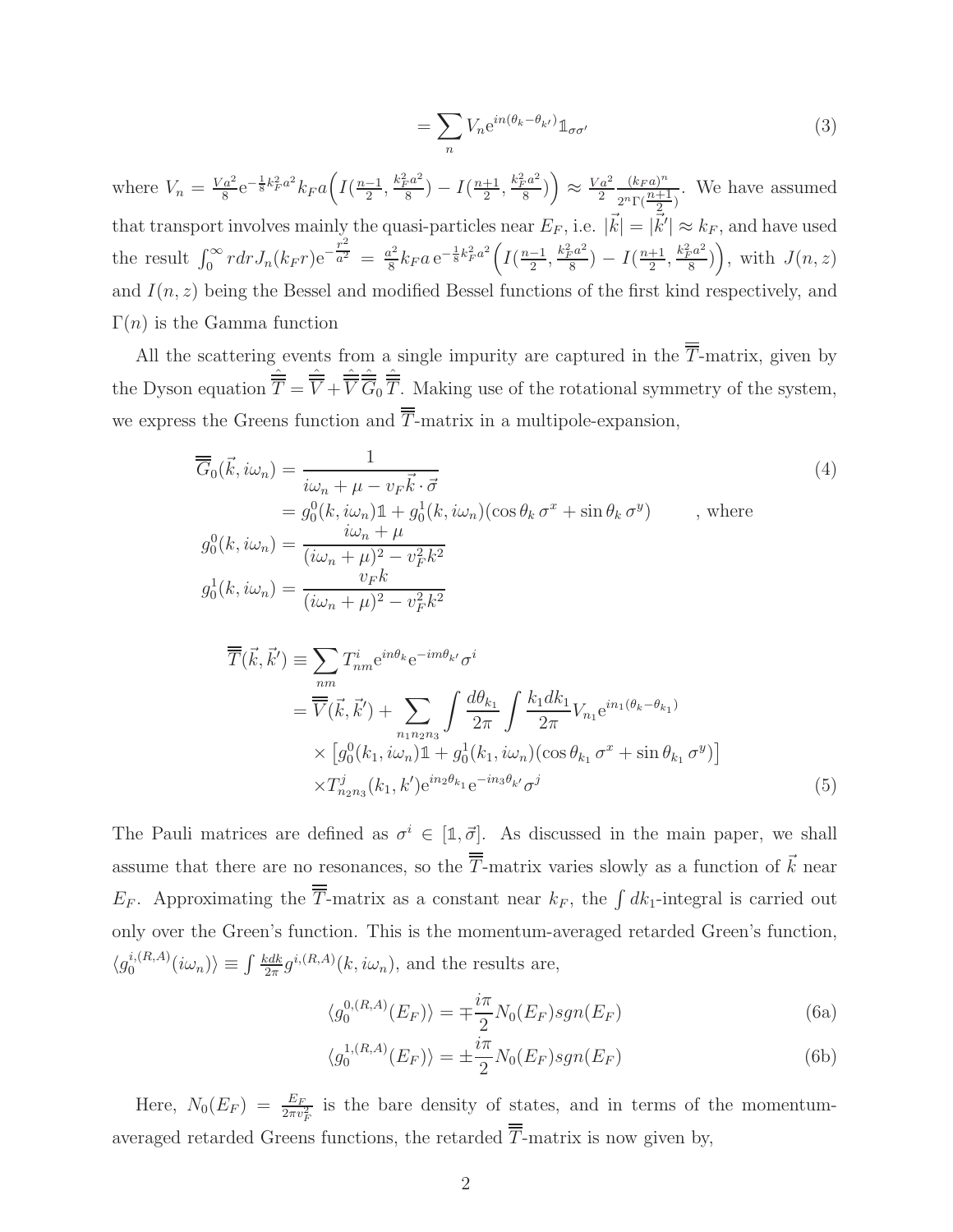$$
\overline{\overline{T}}(\vec{k}, \vec{k}') = \sum_{nm} V_n e^{in(\theta_k - \theta_{k'})} \mathbb{1}\delta_{nm} + V_n e^{in\theta_k} e^{-im\theta_{k'}} \Big[ \langle g_0^0(E_F) \rangle \big( T_{nm}^0 \mathbb{1} + T_{nm}^1 \sigma^x + T_{nm}^2 \sigma^y + T_{nm}^3 \sigma^z \big) \tag{7}
$$
\n
$$
+ \langle g_0^1(E_F) \rangle \big( T_{n-1m}^- \mathbb{1} + T_{n-1m}^- \sigma^z + T_{n-1m}^{z+} \sigma^- \big) + \langle g_0^1(E_F) \rangle \big( T_{n+1m}^+ \mathbb{1} + T_{n+1m}^+ \sigma^z + T_{n+1m}^{z-} \sigma^+ \big) \Big]
$$

The coefficients of the  $\overline{T}$ -matrix are  $T_{nm}^{z\pm} \equiv T_{nm}^0 \pm T_{nm}^3$ ,  $T_{nm}^{\pm} \equiv \frac{1}{2}$  $\frac{1}{2} (T_{nm}^1 \pm i T_{nm}^2)$ , and are now defined by the following set of coupled recurrence equations,

<span id="page-7-0"></span>
$$
T_{nm}^{z+} = V_n \delta_{nm} + V_n \langle g^0(E_F) \rangle T_{nm}^{z+} + 2V_n \langle g^1(E_F) \rangle T_{n+1m}^+
$$
  
\n
$$
T_{nm}^+ = V_n \langle g^0(E_F) \rangle T_{nm}^+ + \frac{1}{2} V_n \langle g^1(E_F) \rangle T_{n-1m}^{z+}
$$
  
\n
$$
T_{nm}^{z-} = V_n \delta_{nm} + V_n \langle g^0(E_F) \rangle T_{nm}^{z-} + 2V_n \langle g^1(E_F) \rangle T_{n-1m}^-
$$
  
\n
$$
T_{nm}^- = V_n \langle g^0(E_F) \rangle T_{nm}^- + \frac{1}{2} V_n \langle g^1(E_F) \rangle T_{n+1m}^{z-}
$$
\n(8)

The  $\overline{T}$ -coefficients reduce to two set of coupled equations for  $T^{z\pm} = T_{nm}^0 \pm T_{nm}^3$  and  $T^{\pm} = T_{nm}^3$  $T_{nm}^1 \pm i T_{nm}^2$ , given in terms of  $V_n$  and the momentum-averaged retarded Green's functions,  $\langle g^{i,(R)}(E_F) \rangle$ . The arguments of the  $\overline{T}$ -matrix coefficients are dropped, understanding that they are evaluated at  $k_F$  and  $E_F$ . Some straightforward, albeit tedious, algebra allows us to solve Eq. [8.](#page-7-0)

$$
T_{nm}^{z+} = \frac{V_n (1 - V_{n+1} \langle g^0(E_F) \rangle) \delta_{nm}}{(1 - V_n \langle g^0(E_F) \rangle) (1 - V_{n+1} \langle g^0(E_F) \rangle) - V_n V_{n+1} \langle g^1(E_F) \rangle^2}
$$
  
\n
$$
T_{nm}^+ = \frac{1}{2} \frac{V_n V_{n-1} \langle g^1(E_F) \rangle \delta_{n-1m}}{(1 - V_{n-1} \langle g^0(E_F) \rangle) (1 - V_n \langle g^0(E_F) \rangle) - V_n V_{n-1} \langle g^1(E_F) \rangle^2}
$$
  
\n
$$
T_{nm}^{z-} = \frac{V_n (1 - V_{n-1} \langle g^0(E_F) \rangle) \delta_{nm}}{(1 - V_n \langle g^0(E_F) \rangle) (1 - V_{n-1} \langle g^0(E_F) \rangle) - V_n V_{n-1} \langle g^1(E_F) \rangle^2}
$$
  
\n
$$
T_{nm}^- = \frac{1}{2} \frac{V_n V_{n+1} \langle g^1(E_F) \rangle \delta_{n+1m}}{(1 - V_{n+1} \langle g^0(E_F) \rangle) (1 - V_n \langle g^0(E_F) \rangle) - V_n V_{n+1} \langle g^1(E_F) \rangle^2}
$$
  
\n(9)

Therefore, the  $\overline{\overline{T}}$ -matrix coefficients are,

$$
T_{nm}^{0} = \frac{1}{2} \frac{V_n (1 - V_{n+1} \langle g^0(E_F) \rangle) \delta_{nm}}{(1 - V_n \langle g^0(E_F) \rangle) (1 - V_{n+1} \langle g^0(E_F) \rangle) - V_n V_{n+1} \langle g^1(E_F) \rangle^2} + \frac{1}{2} \frac{V_n (1 - V_{n-1} \langle g^0(E_F) \rangle) - V_n V_{n+1} \langle g^1(E_F) \rangle^2}{(1 - V_n \langle g^0(E_F) \rangle) (1 - V_{n-1} \langle g^0(E_F) \rangle) - V_n V_{n-1} \langle g^1(E_F) \rangle^2} T_{nm}^{3} = \frac{1}{2} \frac{V_n (1 - V_{n+1} \langle g^0(E_F) \rangle) \delta_{nm}}{(1 - V_n \langle g^0(E_F) \rangle) (1 - V_{n+1} \langle g^0(E_F) \rangle) - V_n V_{n+1} \langle g^1(E_F) \rangle^2} - \frac{1}{2} \frac{V_n (1 - V_{n-1} \langle g^0(E_F) \rangle) \delta_{nm}}{(1 - V_n \langle g^0(E_F) \rangle) (1 - V_{n-1} \langle g^0(E_F) \rangle) - V_n V_{n-1} \langle g^1(E_F) \rangle^2} T_{nm}^{1} = \frac{1}{2} \frac{V_n V_{n-1} \langle g^1(E_F) \rangle \delta_{n-1m}}{(1 - V_{n-1} \langle g^0(E_F) \rangle) (1 - V_n \langle g^0(E_F) \rangle) - V_n V_{n-1} \langle g^1(E_F) \rangle^2}
$$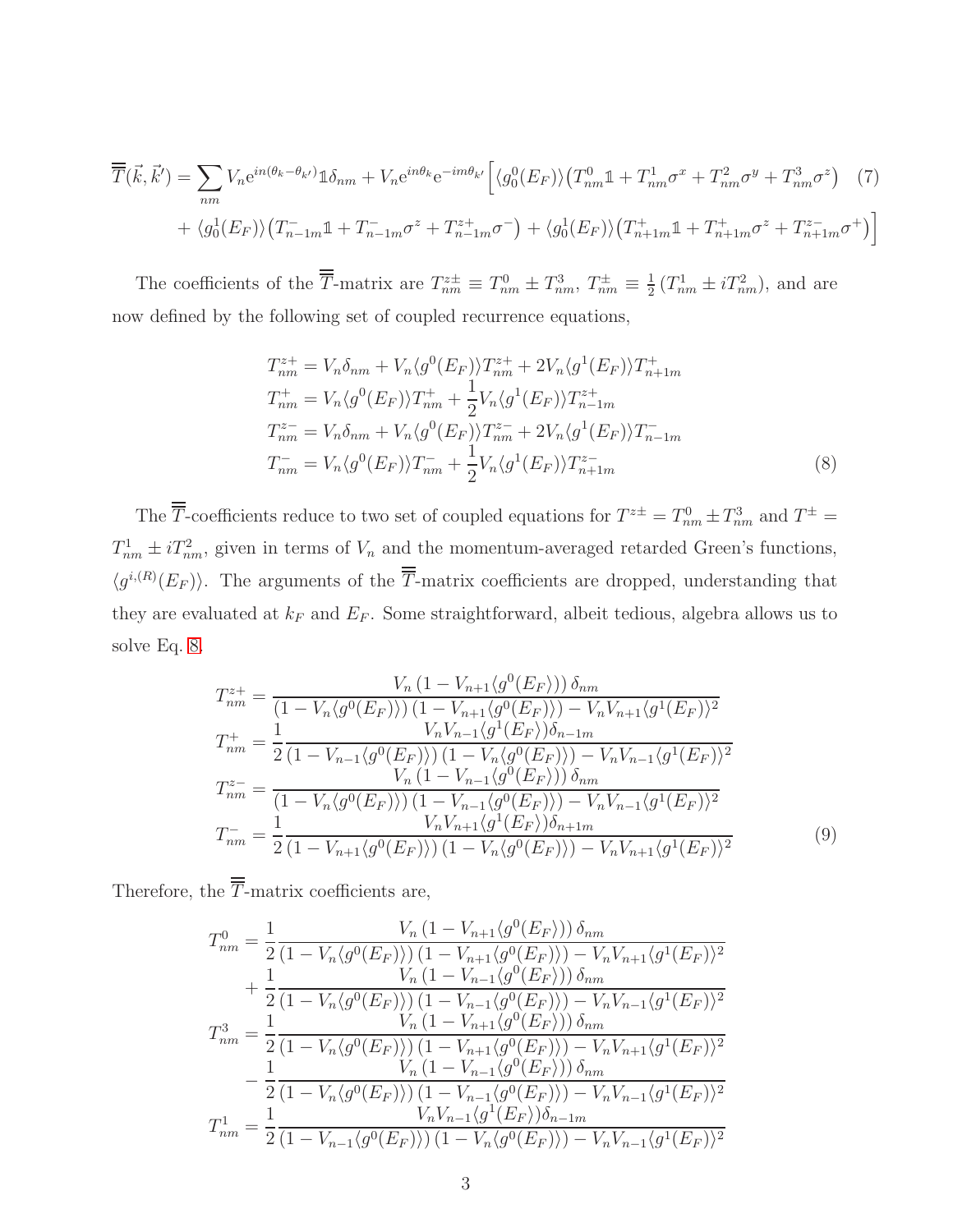$$
+\frac{1}{2} \frac{V_n V_{n+1} \langle g^1(E_F) \rangle \delta_{n+1m}}{(1 - V_{n+1} \langle g^0(E_F) \rangle) (1 - V_n \langle g^0(E_F) \rangle) - V_n V_{n+1} \langle g^1(E_F) \rangle^2}
$$
  
\n
$$
T_{nm}^2 = -\frac{i}{2} \frac{V_n V_{n-1} \langle g^1(E_F) \rangle \delta_{n-1m}}{(1 - V_{n-1} \langle g^0(E_F) \rangle) (1 - V_n \langle g^0(E_F) \rangle) - V_n V_{n-1} \langle g^1(E_F) \rangle^2}
$$
  
\n
$$
+\frac{i}{2} \frac{V_n V_{n+1} \langle g^1(E_F) \rangle \delta_{n+1m}}{(1 - V_{n+1} \langle g^0(E_F) \rangle) (1 - V_n \langle g^0(E_F) \rangle) - V_n V_{n+1} \langle g^1(E_F) \rangle^2}
$$
(10)

We calculate the  $\overline{T}$ -matrix up to order  $O(V_0V_1^2)$ , at which skew scattering appears, and keep only the  $l = 0$  and  $l = 1$  channels. Defining the symmetric and asymmetric parts of the spin-flip scattering as  $T^{S/A} = T_{10}^+ \pm T_{-10}^-$ , we can now write down the s and p-wave channels of the  $\overline{\overline{T}}\text{-matrix}.$ 

$$
\overline{\overline{T}}(\theta_k, \theta_{k'}) = T^0 \mathbb{1} + T_0^3 \sigma^z + T_1^3 \left( e^{i(\theta_k - \theta_{k'})} - e^{-i(\theta_k - \theta_{k'})} \right) \sigma^z \n+ \frac{T^S + T^A}{2} e^{i\theta_k} \sigma^- + \frac{T^S - T^A}{2} e^{-i\theta_k} \sigma^+ \n+ \frac{T^S + T^A}{2} e^{-i\theta_{k'}} \sigma^+ + \frac{T^S - T^A}{2} e^{i\theta_{k'}} \sigma^-
$$
\n(11)

and the coefficients are defined as,

$$
T^{0} = \frac{1}{2} \frac{V_{0}(1 - V_{1}\langle g^{0}(E_{F})\rangle)}{\left[(1 - V_{0}\langle g^{0}(E_{F})\rangle) (1 - V_{1}\langle g^{0}(E_{F})\rangle) - V_{0}V_{1}\langle g^{1}(E_{F})\rangle^{2}\right]} + \frac{1}{2} \frac{V_{0}(1 - V_{-1}\langle g^{0}(E_{F})\rangle)}{\left[(1 - V_{0}\langle g^{0}(E_{F})\rangle) (1 - V_{-1}\langle g^{0}(E_{F})\rangle) - V_{0}V_{-1}\langle g^{1}(E_{F})\rangle^{2}\right]} = \frac{V_{0}}{\left[1 - V_{0}\langle g^{0}(E_{F})\rangle\right]^{2}} \frac{V_{0}(1 - V_{1}\langle g^{0}(E_{F})\rangle)}{\left[(1 - V_{0}\langle g^{0}(E_{F})\rangle) (1 - V_{1}\langle g^{0}(E_{F})\rangle) - V_{0}V_{1}\langle g^{1}(E_{F})\rangle^{2}\right]} - \frac{1}{2} \frac{V_{0}(1 - V_{-1}\langle g^{0}(E_{F})\rangle)}{\left[(1 - V_{0}\langle g^{0}(E_{F})\rangle) (1 - V_{1}\langle g^{0}(E_{F})\rangle) - V_{0}V_{-1}\langle g^{1}(E_{F})\rangle^{2}\right]} = \frac{V_{0}^{2}V_{1}\langle g^{1}(E_{F})\rangle^{2}}{\left[1 - V_{0}\langle g^{0}(E_{F})\rangle\right]^{2}} \frac{V_{1}(1 - V_{2}\langle g^{0}(E_{F})\rangle)}{\left[(1 - V_{1}\langle g^{0}(E_{F})\rangle) (1 - V_{2}\langle g^{0}(E_{F})\rangle) - V_{1}V_{2}\langle g^{1}(E_{F})\rangle^{2}\right]} - \frac{1}{2} \frac{V_{1}(1 - V_{0}\langle g^{0}(E_{F})\rangle)}{\left[(1 - V_{1}\langle g^{0}(E_{F})\rangle) (1 - V_{0}\langle g^{0}(E_{F})\rangle) - V_{1}V_{0}\langle g^{1}(E_{F})\rangle^{2}\right]} - \frac{1}{2} \frac{V_{1}(1 - V_{1}\langle g^{0}(E_{F})\rangle)}{\left[(1 - V_{1}\langle g^{0}(E_{F})\rangle) (1 - V_{0}\langle g^{0}(E_{F})\rangle) - V_{1
$$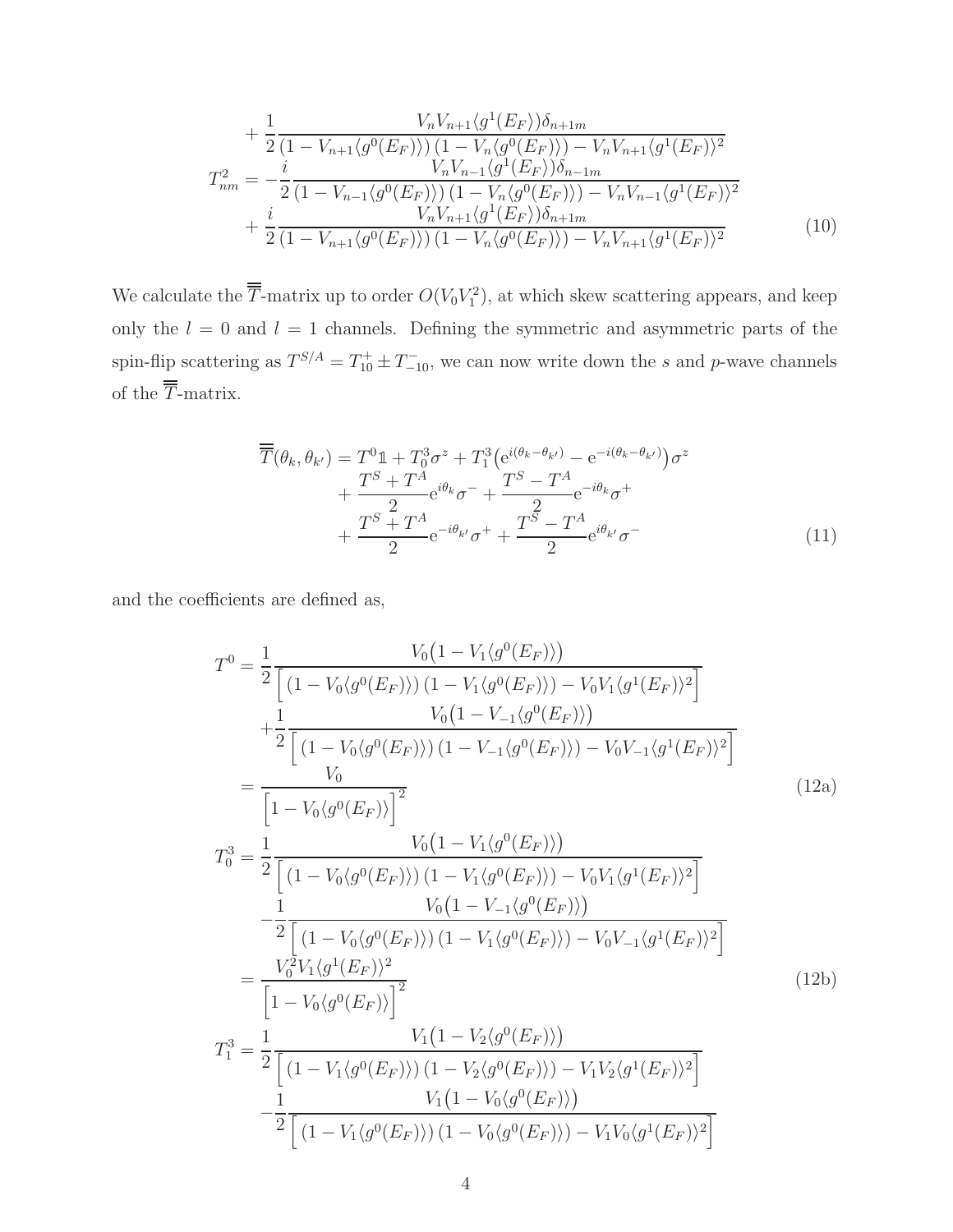$$
= -\frac{1}{2} \frac{V_0 V_1^2 \langle g^1(E_F) \rangle^2}{\left[1 - V_1 \langle g^0(E_F) \rangle\right]^2}
$$
(12c)  
\n
$$
T^S = \frac{1}{2} \frac{V_0 V_1 \langle g^1(E_F) \rangle}{(1 - V_0 \langle g^0(E_F) \rangle)(1 - V_1 \langle g^0(E_F) \rangle) - V_0 V_1 \langle g^1(E_F) \rangle^2}
$$
\n
$$
+ \frac{1}{2} \frac{V_0 V_{-1} \langle g^1(E_F) \rangle}{(1 - V_0 \langle g^0(E_F) \rangle)(1 - V_{-1} \langle g^0(E_F) \rangle) - V_0 V_{-1} \langle g^1(E_F) \rangle^2}
$$
\n
$$
= \frac{V_0 V_1^2 \langle g^0(E_F) \rangle \langle g^1(E_F) \rangle}{\left[1 - V_0 \langle g^0(E_F) \rangle\right]^2}
$$
(12d)  
\n
$$
T^A = \frac{1}{2} \frac{V_0 V_1 \langle g^1(E_F) \rangle}{(1 - V_0 \langle g^0(E_F) \rangle)(1 - V_1 \langle g^0(E_F) \rangle) - V_0 V_1 \langle g^1(E_F) \rangle^2}
$$
\n
$$
- \frac{1}{2} \frac{V_0 V_{-1} \langle g^1(E_F) \rangle}{(1 - V_0 \langle g^0(E_F) \rangle)(1 - V_{-1} \langle g^0(E_F) \rangle) - V_0 V_{-1} \langle g^1(E_F) \rangle^2}
$$
\n
$$
= \frac{V_0 V_1 \langle g^1(E_F) \rangle}{\left[1 - V_0 \langle g^0(E_F) \rangle\right]^2}
$$
(12e)

We point out that upon projecting into the upper helical band, i.e. calculating the matrix elements  $\left\langle \vec{k},+\right|$  $T^{S}(e^{i\theta_k}\sigma^{-}+e^{-i\theta'_k}\sigma^{+})\Big|$  $\vec{k}', + \rangle = 2 T^S (\cos(\theta_k - \theta'_k) - i \sin(\theta_k - \theta'_k)),$  we find that the spin-flip scattering gives rise to a skew-scattering term  $2iT^S \sin(\theta_k - \theta'_k)$  in the chiral band basis, which will drive the SHE.

## <span id="page-9-0"></span>II. EFFECTIVE GREENS FUNCTION AND QUASI-PARTICLE SCATTERING **RATE**

The retarded  $\overline{\overline{T}}$ -matrix calculated in Eq. [5](#page-6-0) includes only scattering from a single impurity, and in the dilute impurity limit, the  $\overline{\overline{T}}$ -matrix for scattering from all impurities can be calculated in the non-crossing approximation NCA) [\[1\]](#page-27-2)) by including scattering events from other impurities in the bare Greens function leg, i.e. replacing  $\overline{\overline{G}}_0$  by  $\overline{\overline{G}}_{eff}$ , in the calculation of the  $\overline{\overline{T}}$ -matrix. Hence, this forms an implicit self-consistent solution for the retarded and advanced  $\overline{\overline{G}}_{eff}$  function and  $\overline{\overline{T}}$ -matrix.

$$
\overline{\overline{T}}^{(R)}(\vec{k},\vec{k}') = n_i \overline{\overline{V}}(\vec{k},\vec{k}') + n_i \sum_{\vec{k}_1} \overline{\overline{V}}(\vec{k},\vec{k}_1) \overline{\overline{G}}^{(R)}_{eff}(\vec{k}_1,\omega) \overline{\overline{T}}^{(R)}(\vec{k}_1,\vec{k}',\omega)
$$

$$
\overline{\overline{T}}^{(A)}(\vec{k},\vec{k}') = n_i \overline{\overline{V}}(\vec{k},\vec{k}') + n_i \sum_{\vec{k}_1} \overline{\overline{V}}(\vec{k},\vec{k}_1) \overline{\overline{G}}^{(A)}_{eff}(\vec{k}_1,\omega) \overline{\overline{T}}^{(A)}(\vec{k}_1,\vec{k}',\omega)
$$
(13)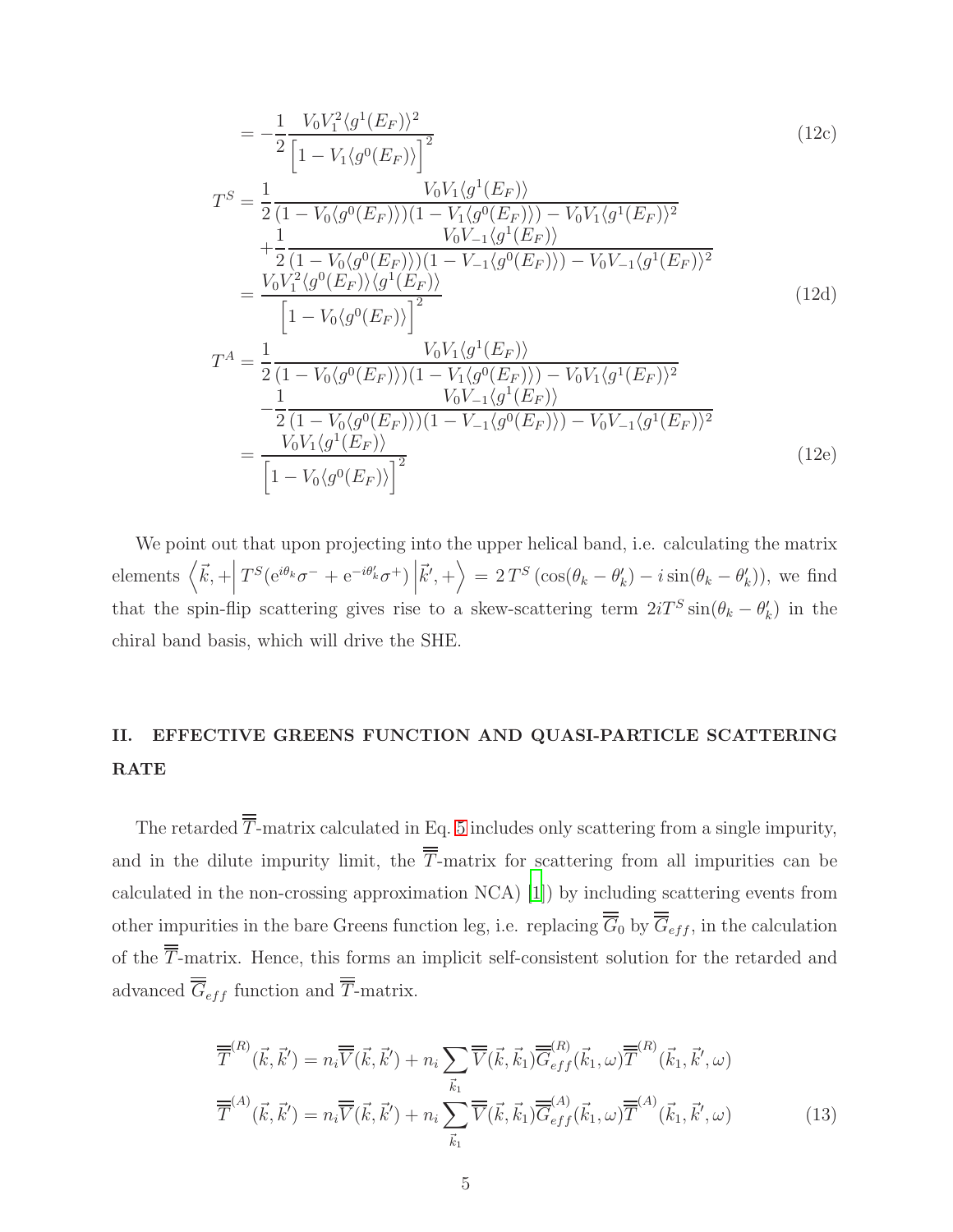In the non-crossing approximation, the retarded self-energy  $\overline{\overline{\Sigma}}^{(R)}(\vec{k}, \omega)$  and quasi-particle scattering rate  $\overline{\overline{\gamma}}(\vec{k}, \omega) = Im[\overline{\overline{\Sigma}}^{(R)}(\vec{k}, \omega)]$  are given by,

$$
\overline{\overline{\Sigma}}^{(R)}(\vec{k},\omega) = n_i \sum_{\vec{k}_1} \overline{\overline{V}}(\vec{k},\vec{k}_1) \overline{\overline{G}}^{(R)}_{eff}(\vec{k}_1,\omega) \overline{\overline{T}}^{(R)}(\vec{k}_1,\vec{k}',\omega)
$$

$$
\overline{\overline{\gamma}}(\vec{k},\omega) = Im[\overline{\overline{\Sigma}}^{(R)}(\vec{k},\omega)] = \sum_{\vec{k}_1} \overline{\overline{T}}^{(A)}(\vec{k},\vec{k}_1,\omega) \overline{\overline{A}}_{eff}(\vec{k}_1,\omega) \overline{\overline{T}}^{(R)}(\vec{k}_1,\vec{k},\omega) \qquad (14)
$$

The spin-dependent spectral weight is given by  $\overline{A}_{eff}(\vec{k}, \omega) = 2Im[\overline{\overline{G}}_{eff}^{(R)}(\vec{k}, \omega)]$ . Similar to the calculation of the  $\overline{T}$ -matrix, the  $\int dk$ -integral for the self-energy is done using the approximation that the  $\overline{T}$ -matrix varies slowly near  $k_F$ , leaving only the  $\int dk$ -integral of the spin-dependent spectral weight, which is none other than the density of states,

$$
N_{eff}^{(0)}(\omega) = \int \frac{kdk}{2\pi} Im[g_{eff}^{0}(\vec{k}, \omega)]
$$
  

$$
N_{eff}^{(1)}(\omega) = \int \frac{kdk}{2\pi} Im[g_{eff}^{1}(\vec{k}, \omega)]
$$
 (15)

As pointed out in the main paper,  $N_{eff}^{(0)/(1)}(E_F) = \frac{N_0(E_F)}{2}(1+O(\overline{\overline{\gamma}}))$  in the dilute limit; hence, we will approximate  $N_{eff}^{(0)/(1)}(E_F) \approx \frac{N_0(E_F)}{2} = \frac{|E_F^2|}{4\pi v_F^2}$  and  $N_{eff}^{(1)}(E_F) \approx \frac{N_0(E_F)}{2}$  $\frac{E_F}{2}$ sgn $(E_F)$ . This finally gives the result for the quasi-particle lifetime near the Fermi surface, i.e.  $\overline{\overline{\gamma}} =$  $\overline{\overline{\gamma}}(k_F, E_F) = Im[\overline{\overline{\Sigma}}^{(R)}(k_F, E_F)],$  which is shown below. The real part of the self-energy that renormalizes  $v_F$  and  $\mu$  are ignored here, as  $v_F$  and  $\mu$  are taken to be experimentally determined parameters.

$$
\overline{\overline{\gamma}} = \gamma_0 \mathbb{1} + \gamma_a (\cos \theta \sigma^x + \sin \theta \sigma^y) \n- \gamma_b (\sin \theta \sigma^x - \cos \theta \sigma^y) + i \gamma_3 \sigma^z \n\gamma_0 = n_i N_{eff}^{(0)} (E_F) [|T^0|^2 - 2 (|T^3|^2 + |T^S|^2 - |T^A|^2)] \n\gamma_a = -4 n_i N_{eff}^{(1)} (E_F) [|T^S|^2 + |T^A|^2] \n\gamma_b = 2 n_i N_{eff}^{(0)} (E_F) [|T^0||T^A| + |T^3||T^S|] \n\gamma_3 = 4 n_i N_{eff}^{(1)} (E_F) [|T^0||T^S| + |T^3||T^A|]
$$
\n(16b)

The effective Greens function in the dilute impurity limit is now given by,

$$
\overline{\overline{G}}_{eff}^{(R)}(\vec{k},\omega) = \left[\omega + \mu - v_F \vec{k} \cdot \vec{\sigma} - i \overline{\overline{\gamma}}(\vec{k},\omega)\right]^{-1} \n= g_{eff}^{0}(k,\omega) \mathbb{1} + g_{eff}^{a}(k,\omega) \left(\cos \theta \sigma^{x} + \sin \theta \sigma^{y}\right) \n+ g_{eff}^{b}(k,\omega) \left(\sin \theta \sigma^{x} - \cos \theta \sigma^{y}\right) + g_{eff}^{3}(k,\omega) \sigma^{z} \ng_{eff}^{0}(k,\omega) = \frac{\left(\Omega(k) + i\kappa(k)\right)(\omega + \mu - i\gamma_{0})}{\Omega^{2}(k) + \kappa^{2}(k)}
$$
\n(17a)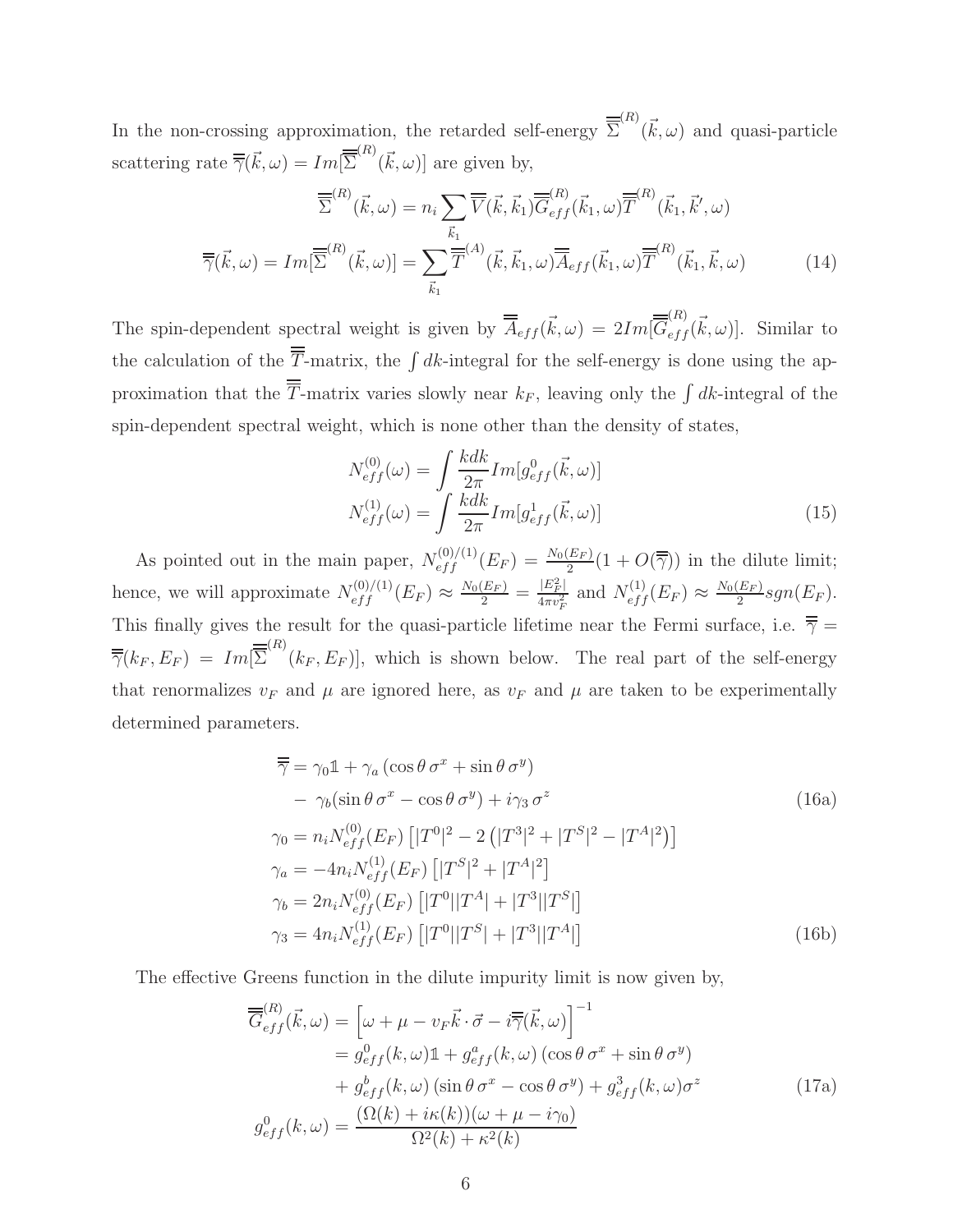$$
g_{eff}^{a}(k,\omega) = \frac{(\Omega(k) + i\kappa(k))(v_F|\vec{k}| + i\gamma_a)}{\Omega^2(k) + \kappa^2(k)}
$$

$$
g_{eff}^{b}(k,\omega) = \frac{i\gamma_b(\Omega(k) + i\kappa(k))}{\Omega^2(k) + \kappa^2(k)}
$$

$$
g_{eff}^{3}(k,\omega) = -\frac{\gamma_3(\Omega(k) + i\kappa(k))}{\Omega^2(k) + \kappa^2(k)}
$$
(17b)

where the denominator terms are  $\Omega(k) = (\omega + \mu)^2 - v_F^2 |\vec{k}|^2 - \gamma_0^2 + \gamma_a^2 + \gamma_b^2 - \gamma_3^2$ ,  $\kappa(k) =$  $2\left((\omega+\mu)\gamma_0+v_F|\vec{k}|\gamma_a\right).$ 

#### <span id="page-11-0"></span>III. SHE & RASHBA EDELSTEIN EFFECT CORRELATION FUNCTIONS

Within the Kubo formalism, the longitudinal charge conductivity and spin-Hall conductivity,  $\sigma_{yy}$  and  $\sigma_{xy}^z$ , are given by the retarded current-current and spin current-current correlation functions respectively,

$$
\pi_{yy}^{(R)}(\vec{k},\omega) = -i \int_{-\infty}^{\infty} dt \,\mathrm{e}^{i\omega t} \theta(t) \langle [j_y(\vec{k},t), j_y(\vec{k},0]) \rangle \tag{18a}
$$

$$
\pi_{xy}^{z,(R)}(\vec{k},\omega) = -i \int_{-\infty}^{\infty} dt \,\mathrm{e}^{i\omega t} \theta(t) \,\langle [\mathcal{J}_x^z(\vec{k},t), j_y(\vec{k},0]) \rangle \tag{18b}
$$

Similarly, it is straightforward to derive a Kubo formula for the spin-accumulation due longitudinal charge transport, i.e. the Rashba-Edelstein effect.

$$
\langle \vec{S} \rangle = \lim_{\omega \to 0} \lim_{\vec{k} \to 0} \frac{E_{\alpha}}{\omega} e^{i(\vec{k} \cdot \vec{r} - \omega t)} \int_{-\infty}^{\infty} dt' \theta(t') \langle [\vec{S}(\vec{k}, t'), j_{\alpha}(\vec{k}, 0)] \rangle \tag{19a}
$$

$$
\pi_{\alpha}^{i,(R)}(\vec{k},\omega) = -i \int_{-\infty}^{\infty} dt' e^{i\omega t'} \langle [S^i(\vec{k},t'),j_{\alpha}(\vec{k},0)] \rangle
$$
\n(19b)

The spin current  $\mathcal{J}_x^z$  has two components, one is the conventional spin current  $j_x^z$  due to band-bending effects, and the other is the spin-torque current  $P_x^z$ , which are defined as follow,

$$
j_x^z(\vec{k},\tau) = \sum_{\vec{k}_1} c_{\vec{k}_1,\sigma}^\dagger(\tau) \frac{(\vec{k} + \vec{k}_1)_x}{m} \sigma_{\sigma\sigma'}^z c_{\vec{k} + \vec{k}_1,\sigma'}(\tau)
$$
(20a)

$$
P_x^z(\vec{k},\tau) = \frac{2iv_F}{k_x} \sum_{\vec{k}_1} c^{\dagger}_{\vec{k}_1,\sigma}(\tau) \Big( (\vec{k}_1 + \frac{\vec{k}}{2})_x \sigma^y - (\vec{k}_1 + \frac{\vec{k}}{2})_y \sigma^x \Big)_{\sigma\sigma'} c_{\vec{k} + \vec{k}_1,\sigma'}(\tau) \tag{20b}
$$

We will now separate the SHE into two contributions,  $\pi_{xy}^{z(1)}$  and  $\pi_{xy}^{z(2)}$ , coming from the conventional spin current and the spin torque current respectively. All the Matsubara correlation functions,  $\pi_{yy}(\vec{k}, i\omega_n)$ ,  $\pi_{y}^{i}(\vec{k}, i\omega_n)$ ,  $\pi_{xy}^{z(1)}(\vec{k}, i\omega_n)$  and  $\pi_{xy}^{z(2)}(\vec{k}, i\omega_n)$ , are given below,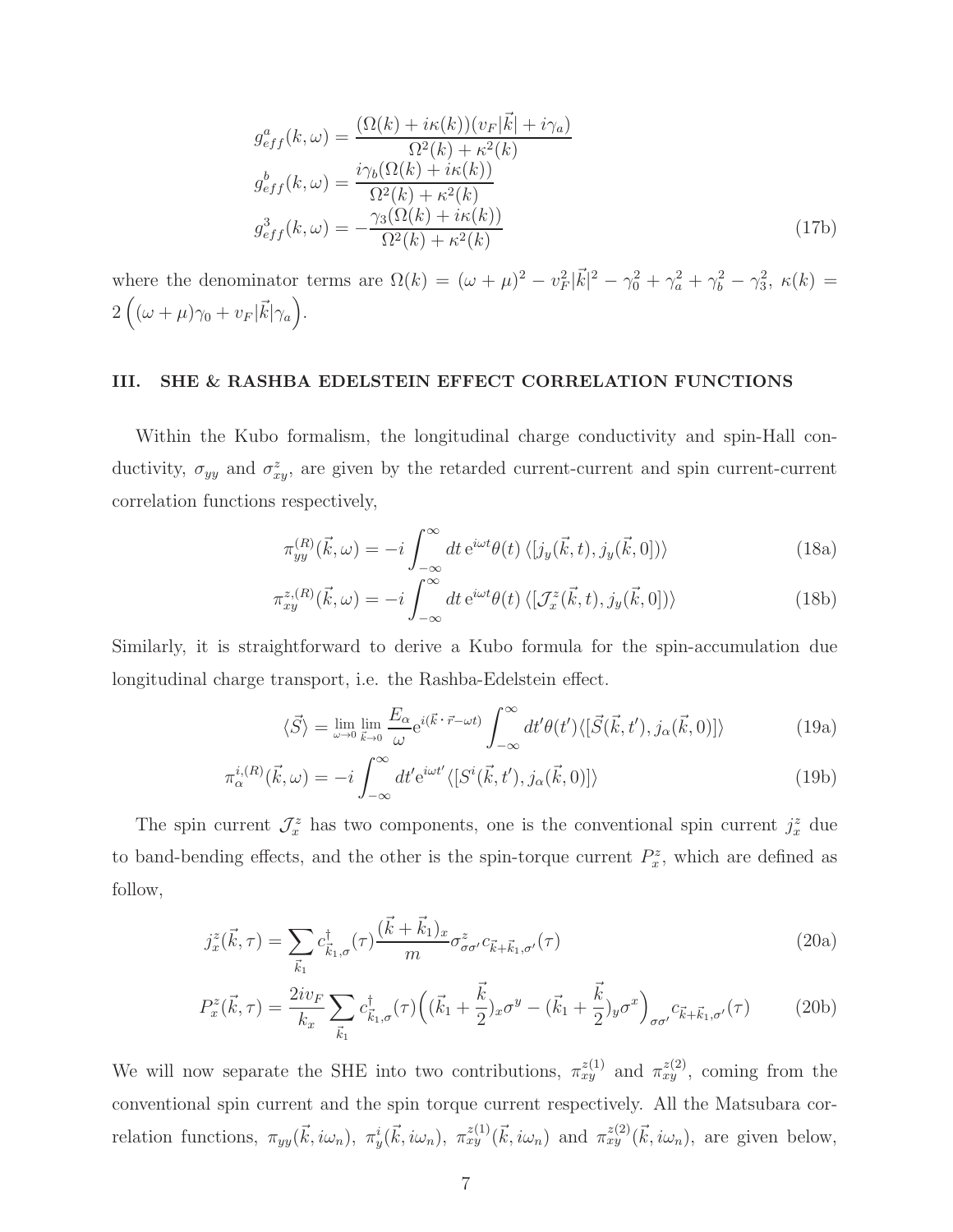and analytic continuation  $(i\omega_n \to \omega + i\eta)$  will give the corresponding retarded correlation functions.

$$
\pi_{yy}(\vec{k}, i\omega_n) = -\int_0^\beta d\tau \mathrm{e}^{-i\omega_n \tau} \langle T_\tau U(\beta, 0) j_y(\vec{k}, \tau) j_y(\vec{k}, 0) \rangle \tag{21a}
$$

$$
\pi_y^i(\vec{k}, i\omega_n) = -\int_0^\beta d\tau e^{-i\omega_n \tau} \langle T_\tau U(\beta, 0) S^i(\vec{k}, \tau) j_y(\vec{k}, 0) \rangle \tag{21b}
$$

$$
\pi_{xy}^{z,(1)}(\vec{k},i\omega_n) = -\int_0^\beta d\tau \mathrm{e}^{-i\omega_n\tau} \langle T_\tau U(\beta,0)j_x^z(\vec{k},\tau)j_y(\vec{k},0) \rangle \tag{21c}
$$

$$
\pi_{xy}^{z,(2)}(\vec{k},i\omega_n) = -\int_0^\beta d\tau \mathrm{e}^{-i\omega_n\tau} \langle T_\tau U(\beta,0) P_x^z(\vec{k},\tau) j_y(\vec{k},0) \rangle \tag{21d}
$$

The correlation functions are written in the interaction representation, and  $U(\beta, 0)$  is the S-matrix, which can be formally expanded as an infinite series of interacting terms involving  $H^{int}$ . Hence, the correlation functions are evaluated by expanding the S-matrix, and we show the expansion for  $\pi_{xy}^{z,(1)}(\vec{k},\tau)$  below.

<span id="page-12-0"></span>
$$
\pi_{xy}^{z,(1)}(\vec{k},\tau) = -\sum_{n=0}^{\infty} \frac{(-1)^n}{n!} \int_0^{\beta} d\tau_1 \dots \int_0^{\beta} d\tau_n \langle T_{\tau} j_x^z(\vec{k},\tau) H^{int}(\tau_1) \dots H^{int}(\tau_n) j_y(\vec{k},0) \rangle (22)
$$

The  $n = 0$  term in Eq. [22](#page-12-0) is just the bare bubble diagram, and the  $n = 2$  term will give the first correction to the scattering vertex.

<span id="page-12-1"></span>
$$
\pi_{xy}^{z,(1,n=2)}(\vec{k},i\omega_n) = -\int_0^{\beta} d\tau \int_0^{\beta} d\tau_1 \int_0^{\beta} d\tau_2 e^{-i\omega_n \tau} \sum_{\vec{k}_1,\vec{k}_2} \frac{ev_F}{c} \langle T_{\tau}c_{\vec{k}_1,\sigma}^{\dagger}(\tau) \frac{(\vec{k}+\vec{k}_1)_x}{m} \sigma_{\sigma\sigma'}^z c_{\vec{k}+\vec{k}_1,\sigma'}(\tau) \times H^{int}(\tau_1) H^{int}(\tau_2) c_{\vec{k}_2,\nu}^{\dagger}(0) \sigma_{\nu\nu'}^y c_{\vec{k}+\vec{k}_2,\nu'} \rangle \n= -\frac{ev_F}{mc} \sum_{\vec{p},\vec{q}} \frac{1}{\beta} \sum_{i\omega_1} \sigma_{\sigma\sigma'}^z G_{\sigma'\mu_1}(\vec{p}+\vec{k},i\omega_1+i\omega_n) V_{\mu_1\mu_2}(\vec{p}+\vec{k},\vec{p}+\vec{q}) \times G_{\mu_2\nu}(\vec{p}+\vec{q},i\omega_1+i\omega_n) \sigma_{\nu\nu'}^y G_{\nu'\mu_3}(\vec{p}+\vec{q}-\vec{k},i\omega_1) \times V_{\mu_3\mu_4}(\vec{p}+\vec{q}-\vec{k},\vec{p}) G_{\mu_4\sigma}(\vec{p},i\omega_1)(\vec{k}_1+\vec{k})_x
$$
\n(23)

This corresponds to the Feynman diagram for the vertex correction from a single scattering event. Notice that only elastic scattering is considered here, as each scattering event does not change the energy of the electron; hence, all the Green's functions on the upper (and lower) legs of the bubble diagram have the same energy, e.g. in Eq. [23,](#page-12-1)  $G_{\sigma'\mu_1}(\vec{p}+\vec{k},i\omega_1+i\omega_n)$ and  $G_{\mu_2\nu}(\vec{p} + \vec{q}, i\omega_1 + i\omega_n)$  undergo a change of momentum and spin upon scattering off  $V_{\mu_1\mu_2}(\vec{p}+\vec{k},\vec{p}+\vec{q})$ , but do not exchange energy with the impurity.

Since energy is conserved in the upper and lower legs of the bubble diagram, we can now include the effect of all the scattering events from a single impurity on the vertex correction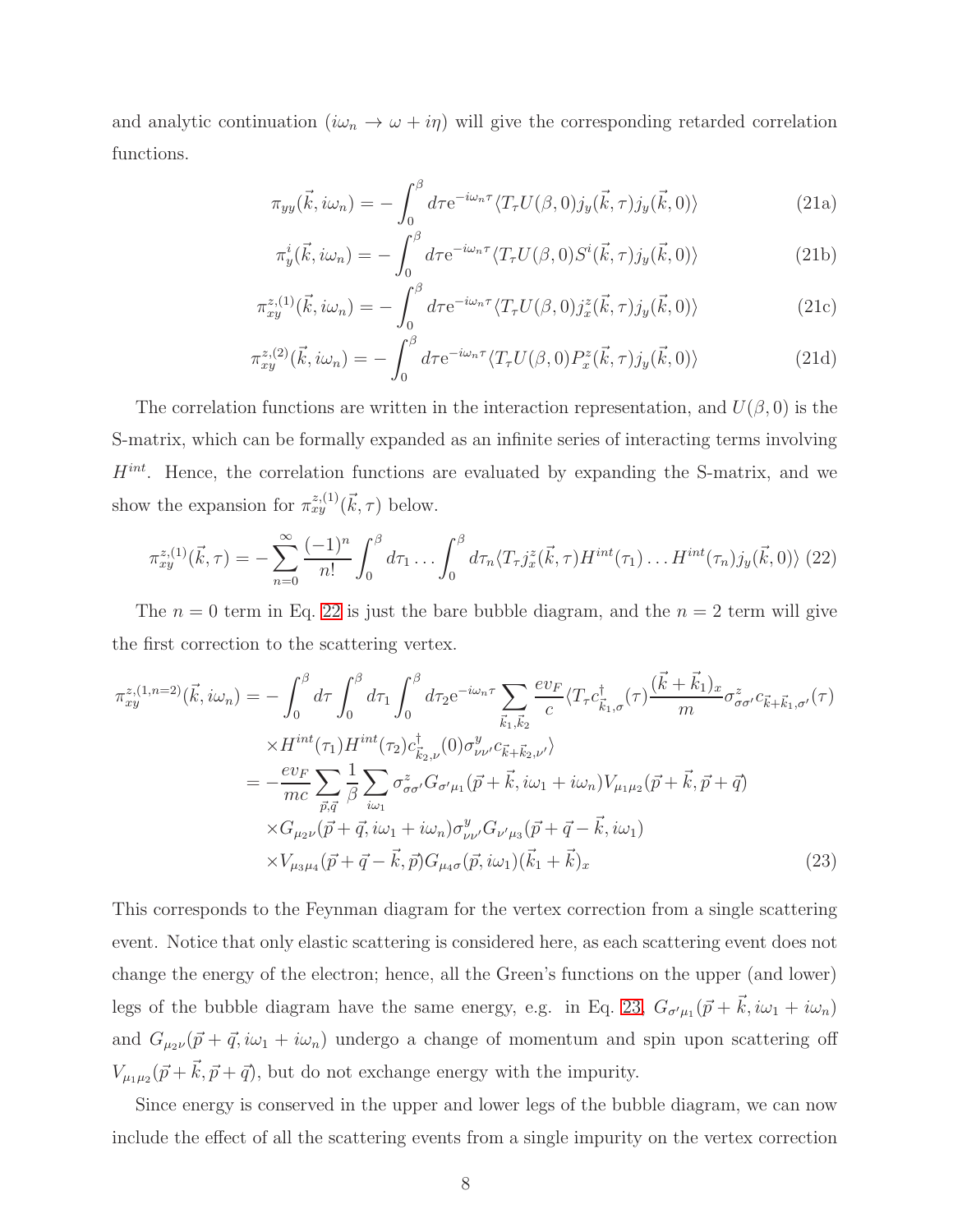by replacing the scattering potential  $V_{\mu_1\mu_2}(\vec{k}, \vec{k}')$  by the full  $\overline{\overline{T}}$ -matrix to obtain,

$$
\pi_{xy}^{z,(1,T)}(\vec{k},i\omega_n) = -\frac{ev_F}{c} \sum_{\vec{p},\vec{q}} \frac{1}{\beta} \sum_{i\omega_1} \frac{(\vec{p}+\vec{k})_x}{m} \text{Tr} \left[ \sigma^z \overline{\vec{G}}(\vec{p}+\vec{k},i\omega_1+i\omega_n) \overline{\overline{T}}(\vec{p}+\vec{k},\vec{p}+\vec{q}) \right. \\
\left. \times \overline{\overline{G}}(\vec{p}+\vec{q},i\omega_1+i\omega_n) \sigma^y \overline{\overline{G}}(\vec{p}+\vec{q}-\vec{k},i\omega_1) \overline{\overline{T}}(\vec{p}+\vec{q}-\vec{k},\vec{p}) \overline{\overline{G}}(\vec{p},i\omega_1) \right] (24)
$$

Finally, scattering events from all the impurities can be included by defining a scattering vertex  $\overline{\overline{\Gamma}}^y(\vec{p}+\vec{k},\vec{k},i\omega_1+i\omega_n,i\omega_n)$ , whereby an infinite subset of scattering events are included in the Bethe-Salpeter equation,

$$
\overline{\overline{\Gamma}}^{y}(\vec{p}+\vec{k},\vec{k},i\omega_{1}+i\omega_{n},i\omega_{n}) = \sigma^{y} + \sum_{\vec{q}} \overline{\overline{T}}(\vec{p}+\vec{k},\vec{p}+\vec{q},i\omega_{1}+i\omega_{n}) \overline{\overline{G}}_{eff}(\vec{p}+\vec{q},i\omega_{1}+i\omega_{n})
$$

$$
\times \overline{\overline{\Gamma}}^{y}(\vec{p}+\vec{q},\vec{q},i\omega_{1}+i\omega_{n},i\omega_{n}) \overline{\overline{G}}_{eff}(\vec{q},i\omega_{n}) \overline{\overline{T}}(\vec{q},\vec{k},i\omega_{n}) \qquad (25)
$$

and the full correlation function is therefore,

$$
\pi_{xy}^{z,(1)}(\vec{k}, i\omega_n) = -\frac{ev_F}{c} \sum_{\vec{p}} \frac{1}{\beta} \sum_{i\omega_1} \frac{(\vec{p} + \vec{k})_x}{m} \times \text{Tr} \left[ \overline{\overline{G}}(\vec{p}, i\omega_1) \sigma^z \overline{\overline{G}}(\vec{p} + \vec{k}, i\omega_1 + i\omega_n) \overline{\overline{\Gamma}}^y(\vec{p} + \vec{k}, \vec{p}, i\omega_1 + i\omega_n, i\omega_1) \right] (26)
$$

This infinite subset of ladder diagrams includes all the scattering corrections to the vertex from all the impurities, but does not include diagrams where scattering events from different impurities cross each other, i.e. this is the non-crossing approximation, which is reasonable in the dilute impurity limit.

Now let us evaluate the uniform limit of the Matsubara correlation function,  $\lim_{x \to a} \pi_{xy}^{z,(1)}(\vec{k}, i\omega_n)$ ,  $\vec{k}\rightarrow 0$ by first doing the sum over the  $i\omega_1$  frequencies using the standard method of integrating over the poles of  $n_F(z) = (e^{\beta z} + 1)^{-1}$  in the complex z-plane. The poles of  $n_F(z)$  are at  $z=i\frac{2\pi(n+1)}{\beta}$  $\frac{n+1}{\beta}$ , with residue of  $-\frac{1}{\beta}$  $\frac{1}{\beta}$ , and the sum  $\sum_{i\omega_1}$  is replaced by an integration over the complex plane,

$$
\pi_{xy}^{z,(1)}(\vec{k}=0,i\omega_n) = -\frac{ev_F}{mc} \int \frac{dz}{2\pi i} \mathcal{P}(z,z+i\omega_n) n_F(z)
$$

$$
\mathcal{P}(z,z+i\omega_n) = \sum_{\vec{p}} \vec{p}_x \operatorname{Tr} \left[ \overline{\overline{G}}(\vec{p},z) \sigma^z \overline{\overline{G}}(\vec{p},z+i\omega_n) \overline{\overline{\Gamma}}^y(\vec{p},\vec{p},z,z+i\omega_n) \right]
$$
(27)

The integral over the complex z-plane will also pick up the branch cuts of the Green's function  $\overline{\overline{G}}(\vec{p}, z)$  and  $\overline{\overline{G}}(\vec{p}, z + i\omega_n)$ , which leads to branch cuts at  $z = v_F |\vec{p}| - \mu = \xi(\vec{p})$  and  $z + i\omega_n = v_F |\vec{p}| - \mu = \xi(\vec{p})$ , and the upper  $(\epsilon + i\delta)$  and lower  $(\epsilon - i\delta)$  paths along the branch cuts will give the following retarded and advanced contributions to the correlation function.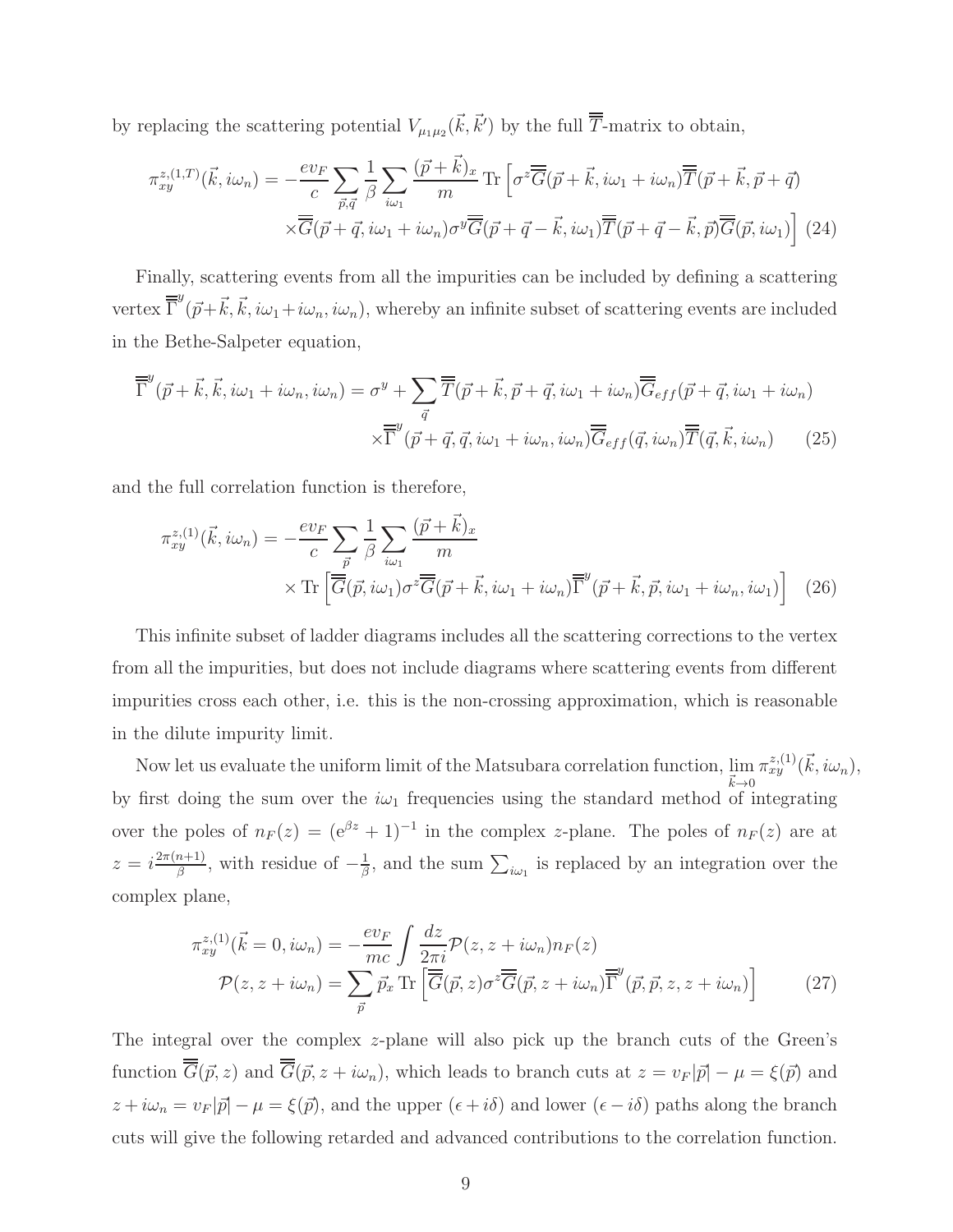$$
\pi_{xy}^{z,(1)}(\vec{k}=0,i\omega_n) = -\int \frac{d\epsilon}{2\pi i} n_F(\epsilon) \left[ \mathcal{P}(\epsilon + i\delta, \epsilon + i\omega_n) - \mathcal{P}(\epsilon - i\delta, \epsilon + i\omega_n) \right. \left. + \mathcal{P}(\epsilon - i\omega_n, \epsilon + i\delta) - \mathcal{P}(\epsilon - i\omega_n, \epsilon - i\delta) \right]
$$
\n(28)

Therefore, the retarded correlation function is obtained by analytic continuation  $i\omega_n \rightarrow$  $\omega + i \delta,$ 

$$
\pi_{xy}^{z,(1)}(\vec{k}=0,\omega) = -\frac{ev_F}{mc} \int \frac{d\epsilon}{2\pi i} (n_F(\epsilon) - n_F(\epsilon + \omega)) \mathcal{P}(\epsilon - i\delta, \epsilon + \omega + i\delta) \n- n_F(\epsilon) \mathcal{P}(\epsilon + i\delta, \epsilon + \omega + i\delta) + n_F(\epsilon + \omega) \mathcal{P}(\epsilon - i\delta, \epsilon + \omega - i\delta) \tag{29}
$$

Following the standard discussion in [\[2\]](#page-27-3), the most singular contribution comes from  $\mathcal{P}(\epsilon$  $i\delta, \epsilon + \omega + i\delta$ ). Since the SHE conductivity is given by  $\sigma_{xy}^z(\omega = 0) = -\lim_{\omega \to 0} Im[\frac{\pi_{xy}^z(\vec{k}=0,\omega)}{\omega}]$  $\frac{\omega^{(0)}(w)}{\omega}$ , hence we will calculate the following contribution to the retarded SHE correlation function.

$$
\pi_{xy}^{z,(1)}(\vec{k}=0,\omega) = -\frac{ev_F}{mc} \int \frac{d\epsilon}{2\pi i} (n_F(\epsilon) - n_F(\epsilon + \omega)) \mathcal{P}(\epsilon - i\delta, \epsilon + \omega + i\delta)
$$

$$
\sigma_{xy}^{z,(1)}(\vec{k}=0,\omega=0) = -Im \left[\frac{ev_F}{mc} \int \frac{d\epsilon}{2\pi i} \frac{dn_F(\epsilon)}{d\epsilon} \mathcal{P}(\epsilon - i\delta, \epsilon + i\delta)\right]
$$

$$
\mathcal{P}(\epsilon - i\delta, \epsilon + i\delta) = \sum_{\vec{p}} \vec{p}_x \operatorname{Tr} \left[\overline{\vec{G}}^{(A)}(\vec{p}, \epsilon) \sigma^z \overline{\vec{G}}^{(R)}(\vec{p}, \epsilon) \overline{\vec{\Gamma}}^y(\vec{p}, \vec{p}, \epsilon - i\delta, \epsilon + i\delta)\right]
$$
(30)

The other correlation functions for the spin-torque current contribution to the SHE  $(\pi_{xy}^{z,(2)}(\vec{k},\omega))$ , the Rashba-Edelstein effect  $(\pi_y^i(\vec{k},\omega))$ , and the charge current conductivity  $(\pi_{yy}(\vec{k}, \omega))$  are derived in a similar manner, and we obtain,

$$
\pi_{yy}(\vec{k}=0,\omega) = \lim_{\vec{k}\to 0} \left(\frac{ev_F}{c}\right)^2 \int_{-\infty}^{\infty} \frac{d\epsilon}{2\pi i} \int \frac{d^2p}{(2\pi)^2} \left(n_F(\epsilon) - n_F(\epsilon+\omega)\right) \times \text{Tr}\left[\overline{\overline{G}}^{(A)}(\vec{p},\epsilon)\sigma^y \overline{\overline{G}}^{(R)}(\vec{p}+\vec{k},\epsilon)\overline{\overline{\Gamma}}^y(\vec{p},\vec{k}_1+\vec{k},\epsilon)\right]
$$
\n(31)

$$
\pi_{xy}^{z,(2)}(\vec{k}=0,\omega) = \pi_{xy}^{z,(2a)}(\vec{k}=0,\omega) + \pi_{xy}^{z,(2b)}(\vec{k}=0,\omega)
$$
\n(32)

$$
\pi_{xy}^{z,(2a)}(\vec{k}=0,\omega) = \lim_{\vec{k}\to 0} \frac{2iev_F^2}{c} \int_{-\infty}^{\infty} \frac{d\epsilon}{2\pi i} \int \frac{d^2p}{(2\pi)^2} \frac{p_y + \frac{\kappa_y}{2}}{k_x} (n_F(\epsilon) - n_F(\epsilon + \omega))
$$
  
\n
$$
\times \text{Tr} \left[ \overline{G}^{(A)}(\vec{p}, \epsilon) \sigma^x \overline{G}^{(R)}(\vec{p} + \vec{k}, \epsilon) \overline{\Gamma}^y(\vec{p}, \vec{p} + \vec{k}, \epsilon) \right]
$$
  
\n
$$
\pi_{xy}^{z,(2b)}(\vec{k}=0,\omega) = \lim_{\vec{k}\to 0} \frac{2iev_F^2}{c} \int_{-\infty}^{\infty} \frac{d\epsilon}{2\pi i} \int \frac{d^2p}{(2\pi)^2} \frac{p_x + \frac{k_x}{2}}{k_x} (n_F(\epsilon + \omega) - n_F(\epsilon))
$$
  
\n
$$
\times \text{Tr} \left[ \overline{G}^{(A)}(\vec{p}, \epsilon) \sigma^y \overline{G}^{(R)}(\vec{p} + \vec{k}, \epsilon) \overline{\Gamma}^y(\vec{p}, \vec{p} + \vec{k}, \epsilon) \right]
$$
  
\n
$$
\pi_y^i(\vec{k}=0,\omega) = \lim_{\vec{k}\to 0} \frac{e v_F}{c} \int_{-\infty}^{\infty} \frac{d\epsilon}{2\pi i} \int \frac{d^2p}{(2\pi)^2} (n_F(\epsilon + \omega) - n_F(\epsilon))
$$
  
\n
$$
\times \text{Tr} \left[ \overline{G}^{(A)}(\vec{p}, \epsilon) \sigma^i \overline{G}^{(R)}(\vec{p} + \vec{k}, \epsilon) \overline{\Gamma}^y(\vec{p}, \vec{p} + \vec{k}, \epsilon) \right]
$$
(33)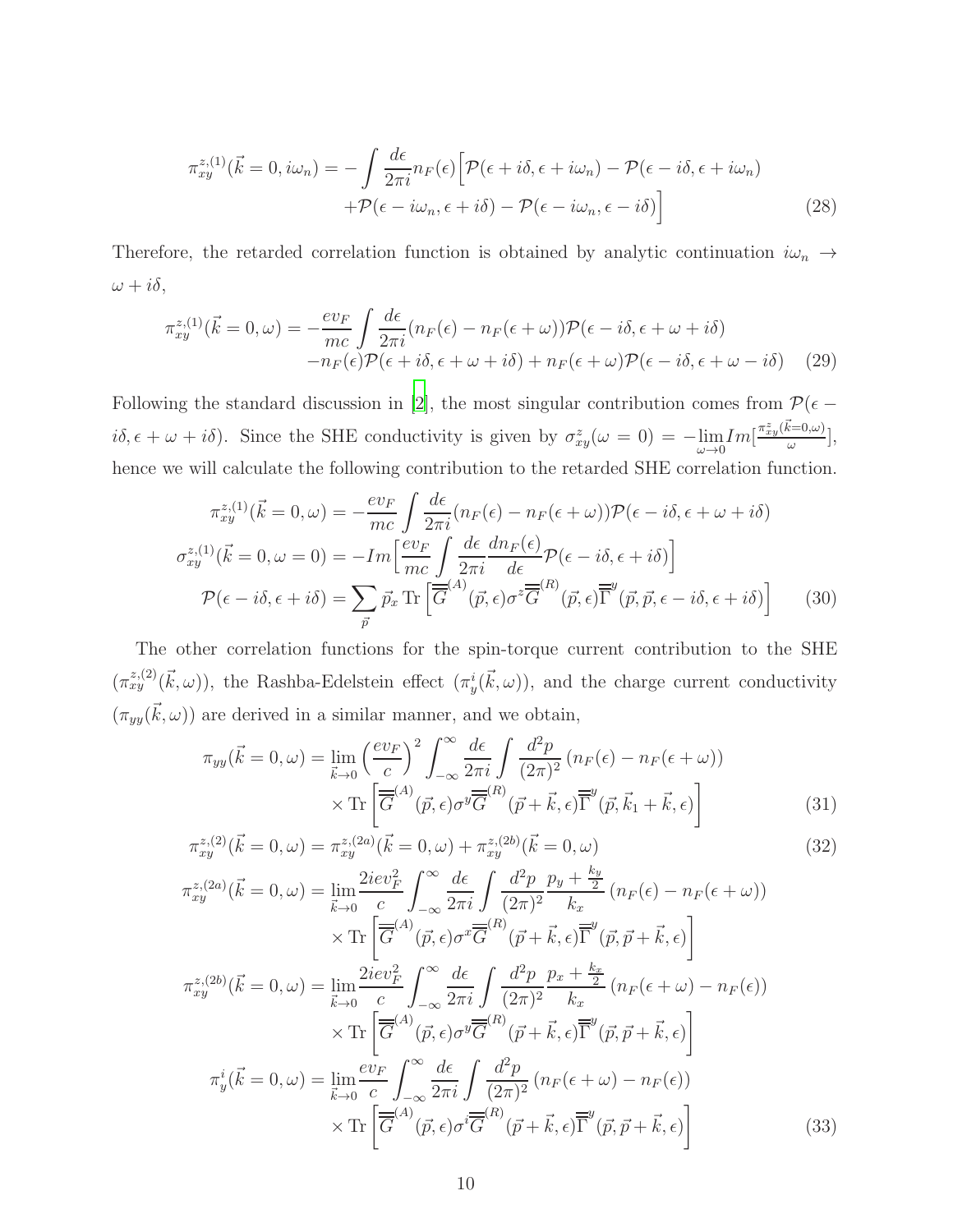### <span id="page-15-0"></span>IV. VERTEX CORRECTION

For four fermion correlation functions, like the current-current and spin current-current correlation functions, we have to consider the effects of impurity scattering on the scattering vertex[\[2](#page-27-3)], in addition to the quasi-particle self-energy corrections. This arises from an infinite subset of Feynman ladder diagrams shown in the main paper, and is summed up in the Bethe Salpeter equation for the scattering vertex  $\overline{\overline{\Gamma}}^{y}(\vec{k} + \vec{p}, \vec{p}, i\omega_1 + i\omega_n, i\omega_n)$  (Eq. [34\)](#page-15-1).

<span id="page-15-1"></span>
$$
\overline{\overline{\Gamma}}^{y}(\vec{k}+\vec{p},\vec{p},i\omega_{1}+i\omega_{n},i\omega_{n}) = \sigma^{y} + \sum_{\vec{q}} \overline{\overline{T}}(\vec{k}+\vec{p},\vec{k}+\vec{q},i\omega_{1}+i\omega_{n}) \overline{\overline{G}}_{eff}(\vec{k}+\vec{q},i\omega_{1}+i\omega_{n})
$$

$$
\times \overline{\overline{\Gamma}}^{y}(\vec{k}+\vec{q},\vec{q},i\omega_{1}+i\omega_{n},i\omega_{n}) \overline{\overline{G}}_{eff}(\vec{q},i\omega_{n}) \overline{\overline{T}}(\vec{q},\vec{p},i\omega_{n}) \qquad (34)
$$

Here,  $\vec{k}$  and  $i\omega_1$  are the external momentum and frequency, and the DC uniform limit of the conductivities are obtained by analytic continuation of  $i\omega_1 \rightarrow \omega + i\eta$ , setting the limit  $\vec{k} \to 0$ , and then setting  $\omega \to 0$ , i.e.  $\lim_{\omega \to 0} \lim_{\vec{k} \to 0}$  $\vec{k}\rightarrow 0$ . Hence, we only need to calculate the on-shell component of the scattering vertex  $\overline{\overline{\Gamma}}^y(\vec{p}, \omega) = \overline{\overline{\Gamma}}^y(\vec{p}, \omega - i\eta, \omega + i\eta)$ , which is defined by,

$$
\overline{\overline{\Gamma}}^{y}(\vec{p}, \omega) = \sigma^{y} + \sum_{\vec{q}} \overline{\overline{T}}(\vec{p}, \vec{q}, \omega + i\eta) \overline{\overline{G}}_{eff}(\vec{q}, \omega + i\eta) \times \overline{\overline{\Gamma}}^{y}(\vec{q}, \omega) \overline{\overline{G}}_{eff}(\vec{q}, \omega - i\eta) \overline{\overline{T}}(\vec{q}, \vec{p}, \omega - i\eta) \n= \sigma^{y} + \sum_{\vec{q}} \overline{\overline{T}}^{(R)}(\vec{p}, \vec{q}, \omega) \overline{\overline{G}}_{eff}^{(R)}(\vec{q}, \omega) \overline{\overline{\Gamma}}^{y}(\vec{q}, \omega) \overline{\overline{G}}_{eff}^{(A)}(\vec{q}, \omega) \overline{\overline{T}}^{(A)}(\vec{q}, \vec{p}, \omega)
$$
\n(35)

Note that both the advanced and retarded Green's function and  $\overline{\overline{T}}$ -matrices,  $\overline{\overline{G}}_{eff}^{(R)}(\vec{p}, \omega)$ ,  $\overline{\overline{G}}_{eff}^{(A)}(\vec{p},\omega), \overline{\overline{T}}^{(R)}(\vec{p},\vec{q},\omega)$  and  $\overline{\overline{T}}^{(A)}(\vec{p},\vec{q},\omega)$  enter into the Bethe-Salpeter equation due to the branch cut in the complex plane, when the integral over the complex plane is carried out. Similar to the assumption for the  $\overline{\overline{T}}$ -matrix, the scattering vertex is assumed to be momentum-independent near  $E_F$ , and we will do a similar multipole expansion of  $\overline{\overline{\Gamma}}^{y}(|\vec{p}| = k_F, \theta, \omega = E_F) = \sum_{n} \Gamma_n^{i} e^{in\theta} \sigma^i$ , keeping only the  $l = 0$  and  $l = 1$  scattering channels.

$$
\overline{\overline{\Gamma}}^{y}(|\vec{p}| = k_F, \theta, \omega = E_F) = \Gamma_0^i \sigma^i + \left[\Gamma_{p_x}^0 \cos \theta + i \Gamma_{p_y}^0 \sin \theta\right] \mathbb{1} + \left[\Gamma_{p_x}^i \cos \theta + i \Gamma_{p_y}^i \sin \theta\right] \sigma^i \tag{36}
$$

Hence, the Bethe-Salpeter equation is reduced to,

$$
\overline{\overline{\Gamma}}^{y}(\vec{p},\omega) = \sigma^{y} + \int \frac{d\theta_{q}}{2\pi} \overline{\overline{T}}^{(R)}(|\vec{p}| = |\vec{p} + \vec{q}| = k_{F}, \theta_{p}, \theta_{p+q}, \omega) \times \left[ \int \frac{q dq}{2\pi} \overline{G}^{(R)}(\vec{p} + \vec{q}, \omega) \overline{\overline{\Gamma}}^{y}(\vec{p} + \vec{q}, \omega) \overline{\overline{G}}^{(A)}(\vec{p} + \vec{q}, \omega) \right]
$$
\n(37)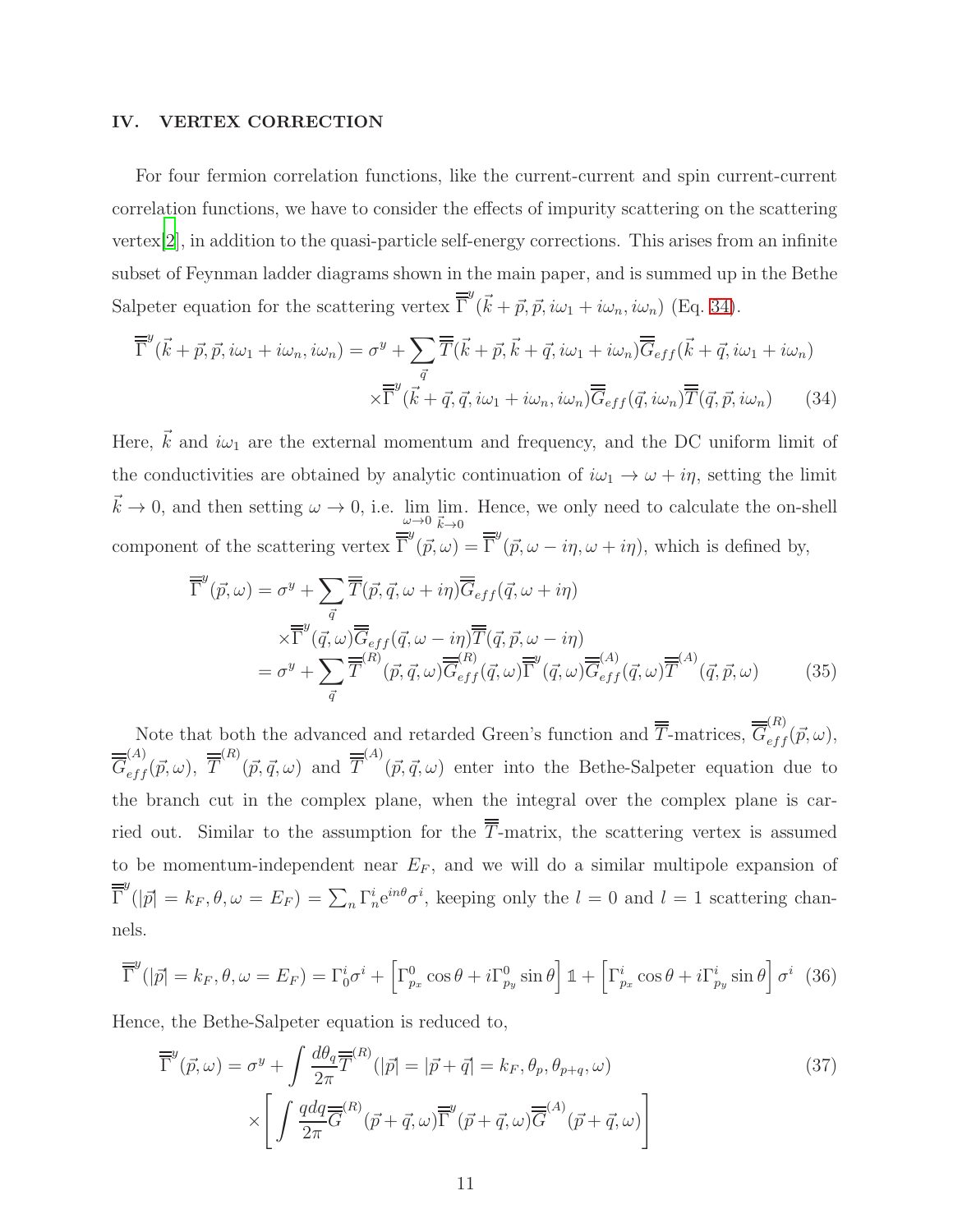$$
\times \overline{\overline{T}}^{(A)}(|\vec{p} + \vec{q}| = |\vec{q}| = k_F, \theta_{p+q}, \theta_q, \omega)
$$
  

$$
\sum_{n} \Gamma_n^i e^{in\theta} \sigma^i = \sigma^y + \sum_{n_1...n_7} \int \frac{d\theta_q}{2\pi} T_{n_1n_2}^{i_1} e^{i(n_1\theta_k - n_2\theta_{k+q})} T_{n_6n_7}^{i_5} e^{i(n_6\theta_k - n_7\theta_{k+q})} \sigma^{i_1} \sigma^{i_2} \sigma^{i_3} \sigma^{i_4} \sigma^{i_5}
$$
  

$$
\times \left[ \int \frac{q dq}{2\pi} g_{n_3}^{i_2, (R)}(|\vec{p} + \vec{q}|, \omega) e^{-in_3\theta_{p+q}} \Gamma_{n_4}^{i_3} e^{-in_4\theta_{p+q}} g_{n_5}^{i_4, (A)}(|\vec{p} + \vec{q}|, \omega) e^{-in_5\theta_{p+q}} \right]
$$

Since the  $\Gamma_n^i$  coefficients are assumed to be invariant near  $k_F$ , the  $\int dq$ -integral is carried out over all the spin and angular momentum resolved Green's function components,  $g_m^{i,(R)}(|\vec{p}+\vec{q}|,\omega) g_n^{j,(A)}(|\vec{p}+\vec{q}|,\omega)$ . As the Weyl fermions are spin-momentum locked; hence, the spin i and momentum m indices are related, i.e.  $m = 0$  for  $i = [0, 3]$ , and  $m = \pm 1$  for  $i \in [1, 2]$ . We can now define,

$$
\xi^{ij}(\epsilon) = \int \frac{kdk}{2\pi} g^{i,(R)}(|\vec{k}|, \epsilon) g^{j,(A)}(|\vec{k}|, \epsilon)
$$
\n(38)

We have carried out a change of variable from  $\omega + \mu \to \epsilon$  here, thereby absorbing the factors of  $\mu$  that appear in the Green's function into  $\epsilon$ , which is now the energy measured from  $E_F$ .

Knowing that  $G^{(R)}(\vec{k}, \epsilon) G^{(A)}(\vec{k}, \epsilon) = \frac{A(\vec{k}, \epsilon)}{I_{\text{max}}[\Sigma \cdot \vec{k}]}$  $\frac{A(\vec{k},\epsilon)}{Im[\Sigma(\vec{k},\epsilon)]}\approx \frac{A(\vec{k},\epsilon)}{\gamma}$  $\frac{k,\epsilon}{\gamma}$ , this means that  $\xi^{ij}(\epsilon)$  is basically the spin-resolved density of states divided by the quasi-particle scattering rate. The dominant terms are the s-wave, p-wave and  $s-p$  spin-flip DOS,  $\xi^{00}(\epsilon)$ ,  $\xi^{aa}(\epsilon)$  and  $\xi^{0a}(\epsilon) = (\xi^{a0}(\epsilon))^*$ respectively, which are calculated to be,

$$
\xi^{00}(\epsilon) = \frac{1}{2\pi v_F^2} \left( \frac{\pi \epsilon}{2(\gamma_0 + \gamma_a)} + \frac{\pi \gamma_0^2}{2(\gamma_0 + \gamma_a)\epsilon} \right)
$$

$$
\xi^{aa}(\epsilon) = \frac{1}{2\pi v_F^2} \left( \frac{\pi \epsilon}{2(\gamma_0 + \gamma_a)} + \frac{\pi \gamma_a^2}{2(\gamma_0 + \gamma_a)\epsilon} \right)
$$

$$
\xi^{0a}(\epsilon) = \frac{1}{2\pi v_F^2} \frac{\pi}{2(\gamma_0 + \gamma_a)} (\epsilon - i\gamma_0)(1 - \frac{i\gamma_a}{\epsilon})
$$
(39)

The above set of coupled equations for the  $\overline{\overline{\Gamma}}$ -coefficients are then solved analytically, and the finite terms are shown below; and the other terms  $\Gamma_0^0$ ,  $\Gamma_0^3$ ,  $\Gamma_{p_x}^1$ ,  $\Gamma_{p_y}^1$ ,  $\Gamma_{p_x}^2$ , and  $\Gamma_{p_y}^2$  are equal to zero.

<span id="page-16-0"></span>
$$
\Gamma_0^1(E_F) = \left[ 2n_i(|T_1^3||T^A| + |T^0||T_0^3| - 2i|T^A||T^S|)(\xi^{00} + \xi^{aa}) \right]
$$
  
\n
$$
\times \left[ 1 - n_i\left( |T^0|^2 + |T_0^3|^2 + 2|T^S|^2 - 2|T^A|^2 - 2|T_1^3|^2 \right) (\xi^{00} + \xi^{aa})
$$
  
\n
$$
-2n_i\left( |T_1^3|^2 - |T_0^3|^2 \right) (\xi^{0a} + \xi^{a0}) \right]^{-1}
$$
  
\n
$$
= \frac{\gamma_{asym,1} + \gamma_{30} - i\gamma_{asym,3}}{\gamma_t} + O(\frac{\gamma}{E_F})
$$
 (40a)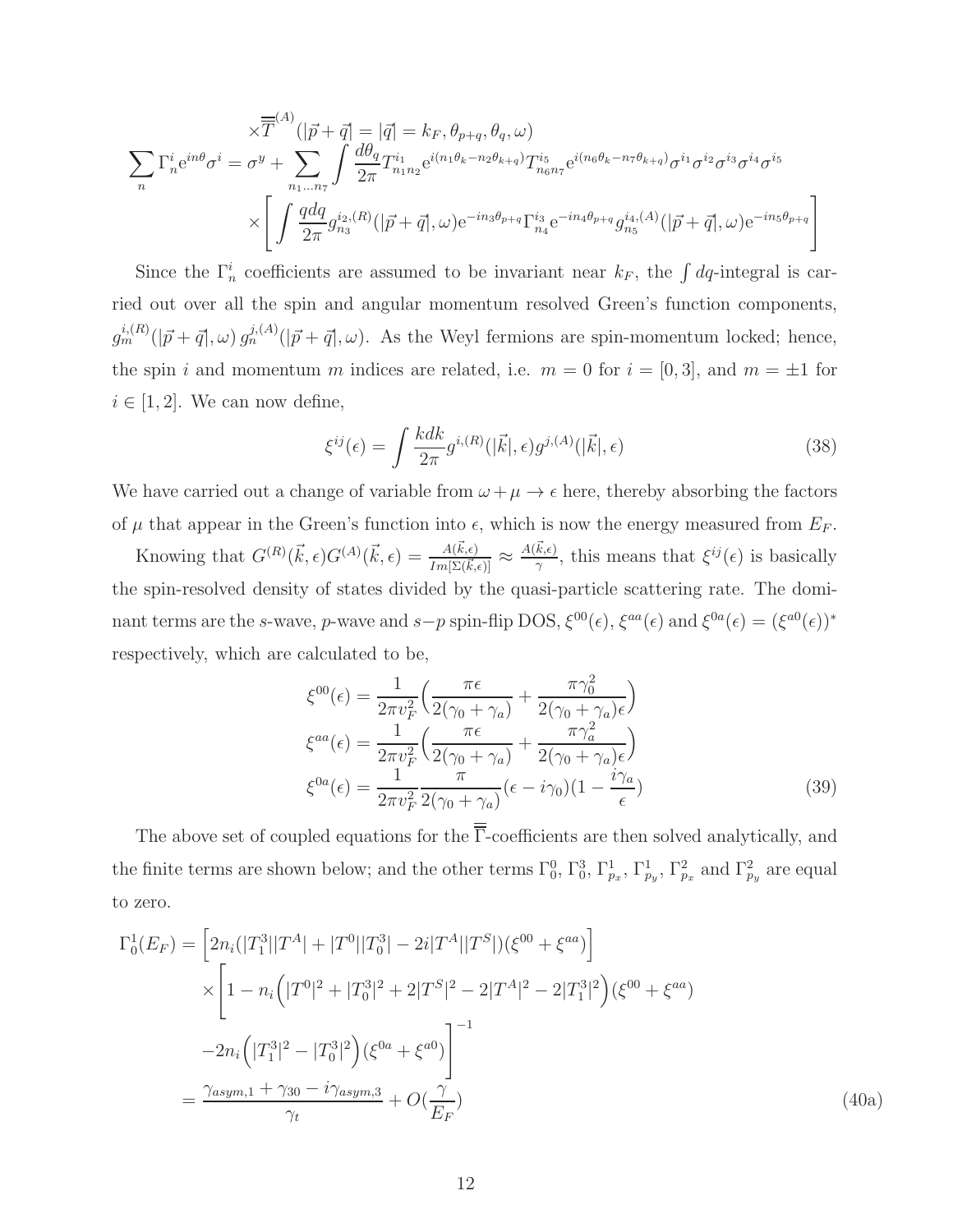$$
\Gamma_0^2(E_F) = \left[1 - n_i\left(|T^0|^2 + |T_0^3|^2 - 2|T_1^3|^2\right)\xi^{00} - n_i\left(|T^S|^2 + |T^A|^2\right)\xi^{aa} + i n_i|T_1^3||T^S|(\xi^{0a} + \xi^{a0})\right]
$$
  
\n
$$
\times \left[1 - n_i\left(|T^0|^2 + |T_0^3|^2 + 2|T^S|^2 - 2|T^A|^2 - 2|T_1^3|^2\right)(\xi^{00} + \xi^{aa})
$$
  
\n
$$
-2n_i\left(|T_1^3|^2 - |T_0^3|^2\right)(\xi^{0a} + \xi^{a0})\right]^{-1}
$$
  
\n
$$
= \frac{\gamma_0 + \gamma_a}{\gamma_t} + i\frac{\gamma_{31,s}}{\gamma_t} + O(\frac{\gamma}{E_F})
$$
\n(40b)

$$
\Gamma_{p_x}^{0}(E_F) = n_i \left[ \left( |T^A|^2 + |T^S|^2 \right) (\xi^{0a} + \xi^{a0}) + 2|T^0||T_1^3|(\xi^{0a} - \xi^{a0}) \right] \times \left[ 2n_i(|T_1^3||T^A| + |T^0||T_0^3| - 2i|T^A||T^S|)(\xi^{00} + \xi^{aa}) \right] \times \left[ 1 - n_i \left( |T^0|^2 + |T_0^3|^2 + 2|T^S|^2 - 2|T^A|^2 - 2|T_1^3|^2 \right) (\xi^{00} + \xi^{aa}) \right] \times \left[ 2n_i \left( |T_1^3|^2 - |T_0^3|^2 \right) (\xi^{0a} + \xi^{a0}) \right]^{-1} \times n_i \left[ 2|T^A||T_1^3|(\xi^{00} + \xi^{aa}) - 2i|T^A||T^S|(\xi^{0a} + \xi^{a0}) \right] \times \left[ 1 - n_i \left( |T^0|^2 + |T_0^3|^2 - 2|T_1^3|^2 \right) \xi^{00} - n_i \left( |T^S|^2 + |T^A|^2 \right) \xi^{aa} + i n_i |T_1^3||T^S|(\xi^{0a} + \xi^{a0}) \right] \times \left[ 1 - n_i \left( |T^0|^2 + |T_0^3|^2 + 2|T^S|^2 - 2|T^A|^2 - 2|T_1^3|^2 \right) (\xi^{00} + \xi^{aa}) \right] \times \left[ 1 - n_i \left( |T^0|^2 + |T_0^3|^2 + 2|T^S|^2 - 2|T^A|^2 - 2|T_1^3|^2 \right) (\xi^{00} + \xi^{aa}) \right] \times \left[ 1 - n_i \left( |T^0|^2 + |T_0^3|^2 + 2|T^S|^2 - 2|T^A|^2 - 2|T_1^3|^2 \right) (\xi^{00} + \xi^{aa}) \right] \times \left[ 1 - n_i \left( |T^0|^2 + |T_0^3|^2 + 2|T^S|^2 - 2|T^A|^2 - 2|T_1^3|^2 \right) (\xi^{00} + \xi^{aa}) \right] \times \left[ 1 - n_i \left( |T^0|^2 + |T_0^3
$$

$$
\Gamma_{p_y}^0(E_F) = 2i n_i \Big[ |T_1^3||T^A| (\xi^{00} + \xi^{aa}) + |T^A||T^S| (\xi^{0a} + \xi^{a0}) \Big] \times \Big[ 2n_i (|T_1^3||T^A| + |T^0||T_0^3| - 2i|T^A||T^S|) (\xi^{00} + \xi^{aa}) \Big] \times \Big[ 1 - n_i (|T^0|^2 + |T_0^3|^2 + 2|T^S|^2 - 2|T^A|^2 - 2|T_1^3|^2) (\xi^{00} + \xi^{aa}) \Big] \times \Big[ 1 - 2n_i (|T_1^3|^2 - |T_0^3|^2) (\xi^{0a} + \xi^{a0}) \Big]^{-1} \times \Big[ 1 - n_i (|T^S|^2 + |T^A|^2] (\xi^{0a} + \xi^{a0}) \Big] \times \Big[ 1 - n_i (|T^0|^2 + |T_0^3|^2 - 2|T_1^3|^2) \xi^{00} - n_i (|T^S|^2 + |T^A|^2) \xi^{aa} + i n_i |T_1^3||T^S| (\xi^{0a} + \xi^{a0}) \Big]
$$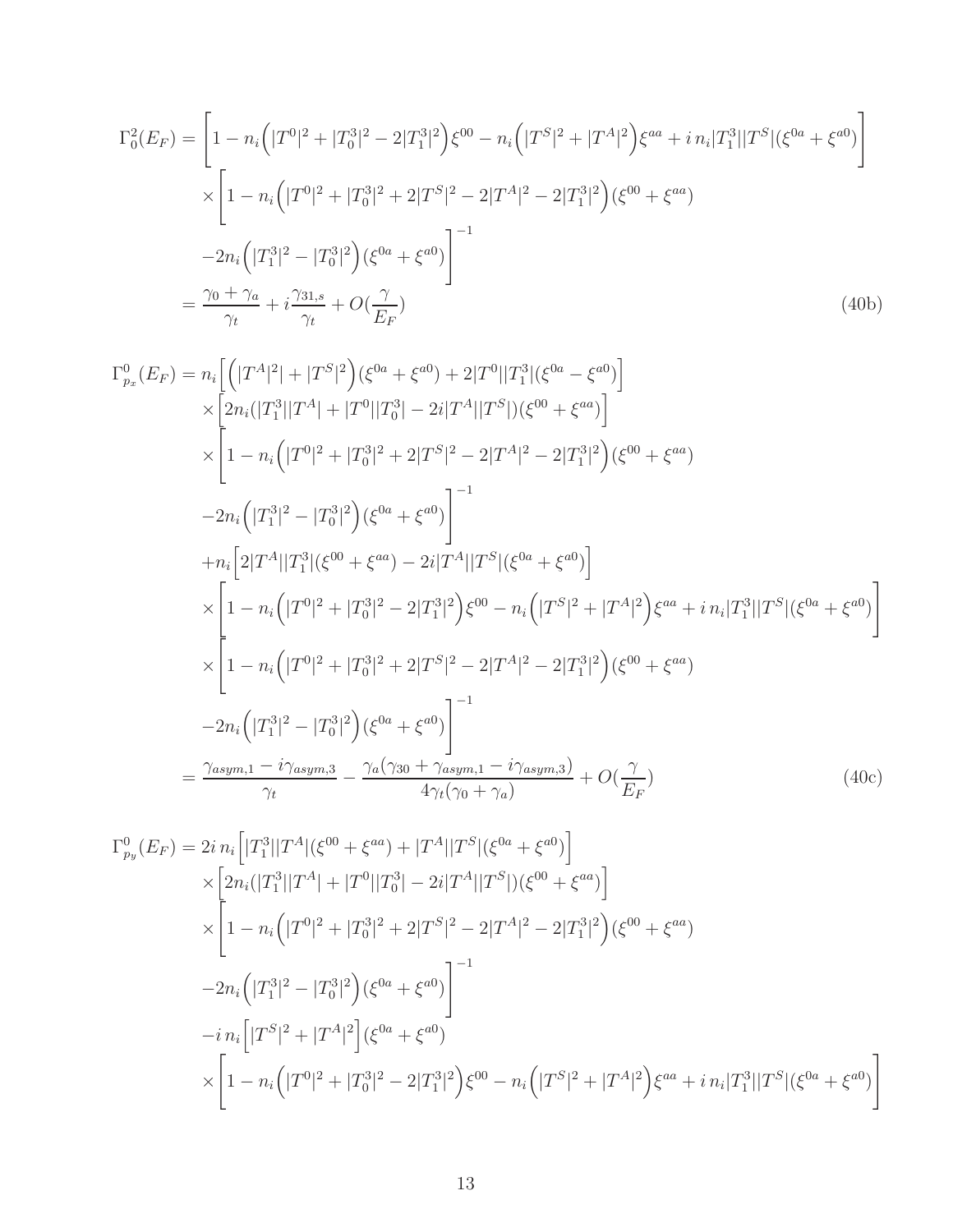$$
\times \left[1 - n_i \left(|T^0|^2 + |T_0^3|^2 + 2|T^S|^2 - 2|T^A|^2 - 2|T_1^3|^2\right) (\xi^{00} + \xi^{aa}) - 2n_i \left(|T_1^3|^2 - |T_0^3|^2\right) (\xi^{0a} + \xi^{a0})\right]^{-1}
$$
  

$$
= \frac{i}{4} \frac{\gamma_a}{\gamma_t} + \frac{i}{2} \frac{(\gamma_{asym,1} - i\gamma_{asym,3})(\gamma_{asym,1} - i\gamma_{asym,3} + \gamma_{30})}{\gamma_t(\gamma_0 + \gamma_a)} + O(\frac{\gamma}{E_F})
$$
(40d)

$$
\Gamma_{p_x}^{3}(E_F) = 2n_i \left[ |T_0^{3}||T^S| - i|T^0||T^A| \right] \xi^{00}
$$
  
\n
$$
\times \left[ 2n_i(|T_1^{3}||T^A| + |T^0||T_0^{3}| - 2i|T^A||T^S|)(\xi^{00} + \xi^{aa}) \right]
$$
  
\n
$$
\times \left[ 1 - n_i \left( |T^0|^2 + |T_0^{3}|^2 + 2|T^S|^2 - 2|T^A|^2 - 2|T_1^{3}|^2 \right) (\xi^{00} + \xi^{aa}) \right]
$$
  
\n
$$
-2n_i \left( |T_1^{3}|^2 - |T_0^{3}|^2 \right) (\xi^{0a} + \xi^{a0}) \right]^{-1}
$$
  
\n
$$
-2n_i \left[ (|T^0||T^S| + i|T^A||T_0^{3}|)\xi^{00} - i|T^0||T_1^{3}|(\xi^{0a} + \xi^{a0}) \right]
$$
  
\n
$$
\times \left[ 1 - n_i \left( |T^0|^2 + |T_0^{3}|^2 - 2|T_1^{3}|^2 \right) \xi^{00} - n_i \left( |T^S|^2 + |T^A|^2 \right) \xi^{aa} + i n_i |T_1^{3}| |T^S|(\xi^{0a} + \xi^{a0}) \right]
$$
  
\n
$$
\times \left[ 1 - n_i \left( |T^0|^2 + |T_0^{3}|^2 + 2|T^S|^2 - 2|T^A|^2 - 2|T_1^{3}|^2 \right) (\xi^{00} + \xi^{aa}) \right]
$$
  
\n
$$
-2n_i \left( |T_1^{3}|^2 - |T_0^{3}|^2 \right) (\xi^{0a} + \xi^{a0}) \right]^{-1}
$$
  
\n
$$
-2n_i \left( |T_1^{3}|^2 - |T_0^{3}|^2 \right) (\xi^{0a} + \xi^{a0}) \right]
$$
  
\n
$$
= -\frac{\gamma_s}{\gamma_t} - i \frac{\gamma_{31} + \gamma_{asym,2}}{\gamma_t} + \frac{\gamma_{3s}\gamma_{asym,1}}{2\gamma_t(\gamma_0 + \gamma_a)}
$$
 (40e)

$$
\Gamma_{p_y}^3(E_F) = n_i \left[ |T^0||T^A| + i|T_0^3||T^S| \right] \xi^{00}
$$
  
\n
$$
\times \left[ 1 - n_i \left( |T^0|^2 + |T_0^3|^2 - 2|T_1^3|^2 \right) \xi^{00} - n_i \left( |T^S|^2 + |T^A|^2 \right) \xi^{aa} + i n_i |T_1^3||T^S| (\xi^{0a} + \xi^{a0}) \right]
$$
  
\n
$$
\times \left[ 1 - n_i \left( |T^0|^2 + |T_0^3|^2 + 2|T^S|^2 - 2|T^A|^2 - 2|T_1^3|^2 \right) (\xi^{00} + \xi^{aa})
$$
  
\n
$$
- 2n_i \left( |T_1^3|^2 - |T_0^3|^2 \right) (\xi^{0a} + \xi^{a0}) \right]^{-1}
$$
  
\n
$$
- n_i \left[ (|T_0^3||T^A| + i|T^0||T^S|) \xi^{00} + |T^0||T_1^3| (\xi^{0a} + \xi^{a0}) \right]
$$
  
\n
$$
\times \left[ 2n_i (|T_1^3||T^A| + |T^0||T_0^3| - 2i|T^A||T^S|) (\xi^{00} + \xi^{aa}) \right]
$$
  
\n
$$
\times \left[ 1 - n_i \left( |T^0|^2 + |T_0^3|^2 + 2|T^S|^2 - 2|T^A|^2 - 2|T_1^3|^2 \right) (\xi^{00} + \xi^{aa}) \right]
$$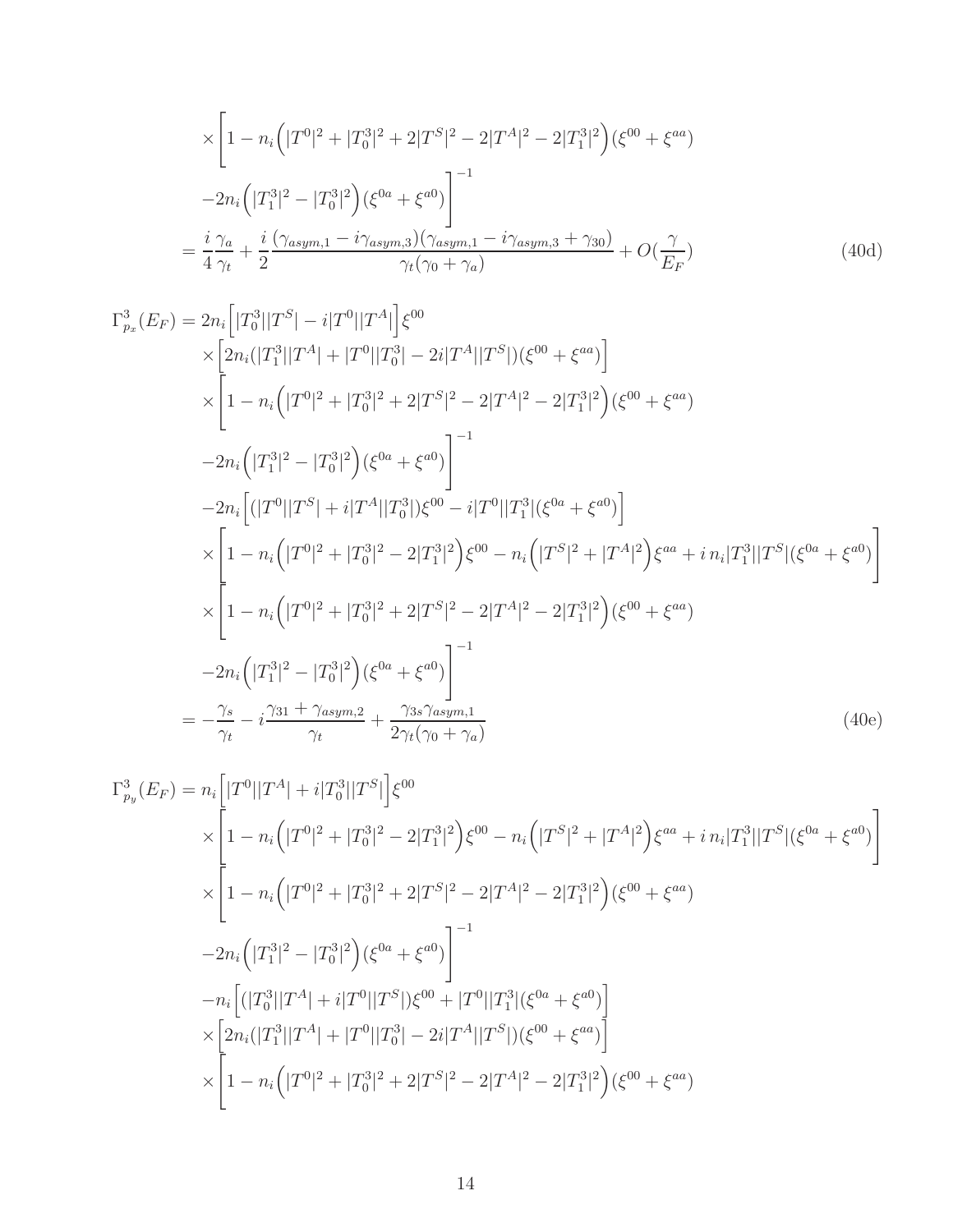$$
-2n_i\left(|T_1^3|^2 - |T_0^3|^2\right)(\xi^{0a} + \xi^{a0})\Big]^{-1}
$$
  
= 
$$
-\frac{\gamma_3}{4\gamma_t} - i\frac{\gamma_{3s}}{2\gamma_t} + \frac{1}{2}\frac{(\gamma_{30} + \gamma_{asym,1})(\gamma_{31} + \gamma_{asym,2}) - \gamma_s\gamma_{asym,3}}{\gamma_t(\gamma_0 + \gamma_a)}
$$
  

$$
-\frac{i}{2}\frac{\gamma_s(\gamma_{30} + \gamma_{asym,1}) + \gamma_{asym,3}(\gamma_{31} + \gamma_{asym,2})}{\gamma_t(\gamma_0 + \gamma_a)}
$$
(40f)

Hence, using the results of  $\xi^{ij}(E_F)$  listed above, the scattering vertex is,

$$
\overline{\overline{\Gamma}}^{y}(|\vec{k}| = k_F, \theta, E_F) = \Gamma_0^1(E_F) \mathbb{1} + \Gamma_0^2(E_F) \sigma^y + (\Gamma_{p_x}^0(E_F) \mathbb{1} + \Gamma_{p_x}^3(E_F) \sigma^z) \cos \theta \n+ i \left( \Gamma_{p_y}^0(E_F) \mathbb{1} + \Gamma_{p_y}^3(E_F) \sigma^z \right) \sin \theta
$$
\n(41)

Since  $\Gamma_0^2$  is the scattering vertex channel for longitudinal electrical conductivity, we have defined a transport scattering rate  $\gamma_t = (\frac{1}{2}\gamma_0 + \gamma_a - 2\gamma_{t'})$ , in terms of  $\gamma_0$ ,  $\gamma_a$ , and an additional transport contribution,  $\gamma_{t'} = 2n_i \pi N_0(E_F)(|T_1^3|^2 - |T_0^3|^2)$ . Since  $\gamma_{t'} \propto V_0^4 V_1^2 N_0(E_F)^5$ , it is much weaker than  $\gamma_0 \propto V_0^2 N_0(E_F)$  and  $\gamma_a \propto V_0^2 V_1^2 N_0(E_F)^3$ , and we do not display  $\gamma_{t'}$  in the main paper, but instead, display it here for completeness.

In addition, there are spin flip scattering rates arising from  $|T^A|$  and  $|T^S|$ ,  $\gamma_s$  =  $n_i\pi N_0(E_F)$  $\frac{N_{0}(E_{F})}{2}|T^{0}||T^{S}|, \ \gamma_{asym,1} \ = \ 2n_{i}\pi N_{0}(E_{F})|T^{3}_{1}||T^{A}|, \ \gamma_{asym,2} \ = \ \frac{n_{i}\pi N_{0}(E_{F})}{2}$  $\int_{2}^{\lfloor 0(E_F) \rfloor} |T_0^3||T^A|, \ \gamma_{asym,3} =$  $n_i\pi N_0(E_F)$  $\frac{N_0(E_F)}{2}|T^S||T^A|, \gamma_{30} = \frac{n_i \pi N_0(E_F)}{2}$  $\frac{N_0(E_F)}{2}|T_0^3||T^0|, \gamma_{31} = \frac{n_i \pi N_0(E_F)}{2}$  $\frac{N_0(E_F)}{2}|T_1^3||T^0|, \gamma_{3s} = \frac{n_i \pi N_0(E_F)}{2}$  $\frac{1}{2} \frac{\left|T_0^3\right|}{|T_0^3|} |T^S|$ and  $\gamma_{31,s} = \frac{n_i \pi N_0(E_F)}{2}$  $\frac{1}{2} \frac{1}{2} |T_1^3||T^S|$ , which are proportional to  $T^S$  and  $T^A$ , the symmetric and asymmetric component of the  $\overline{T}$ -matrix, as well as the  $\sigma^z$  components of the  $\overline{T}$ -matrix,  $T_0^3$ and  $T_1^3$ .

#### <span id="page-19-0"></span>V. LONGITUDINAL CHARGE TRANSPORT AND SHE DC CONDUCTIVITIES

We calculate the longitudinal charge conductivity, the Rashba-Edelstein effect, and the spin torque contribution to the SHE here. The retarded correlation functions for the spintorque current contribution to the SHE  $(\pi_{xy}^{z,(2)}(\vec{k},\omega))$ , the Rashba-Edelstein effect  $(\pi_y^i(\vec{k},\omega))$ , and the charge current conductivity  $(\pi_{yy}(\vec{k}, \omega))$  are shown below, and the DC conductivities are all given by first taking the limit of lim $\vec{k} \to 0$ , then taking the DC limit of lim  $\omega \to 0$ ,  $\sigma^{\rm (DC)} = -\lim_{\omega \to 0} \lim_{\vec{k} \to 0}$  $\vec{k}\rightarrow 0$  $Im[\frac{\pi(\vec{k},\omega)}{\omega}]$  $\frac{\kappa,\omega_j}{\omega}$ .

$$
\pi_{yy}(\vec{k}=0,\omega) = \lim_{\vec{k}\to 0} \left(\frac{ev_F}{c}\right)^2 \int_{-\infty}^{\infty} \frac{d\epsilon}{2\pi i} \int \frac{d^2p}{(2\pi)^2} \operatorname{Tr}\left[\overline{\overline{G}}^{(A)}(\vec{p},\epsilon)\sigma^y \overline{\overline{G}}^{(R)}(\vec{p}+\vec{k},\epsilon)\overline{\overline{\Gamma}}^y(\vec{p},\vec{p}+\vec{k},\epsilon)\right]
$$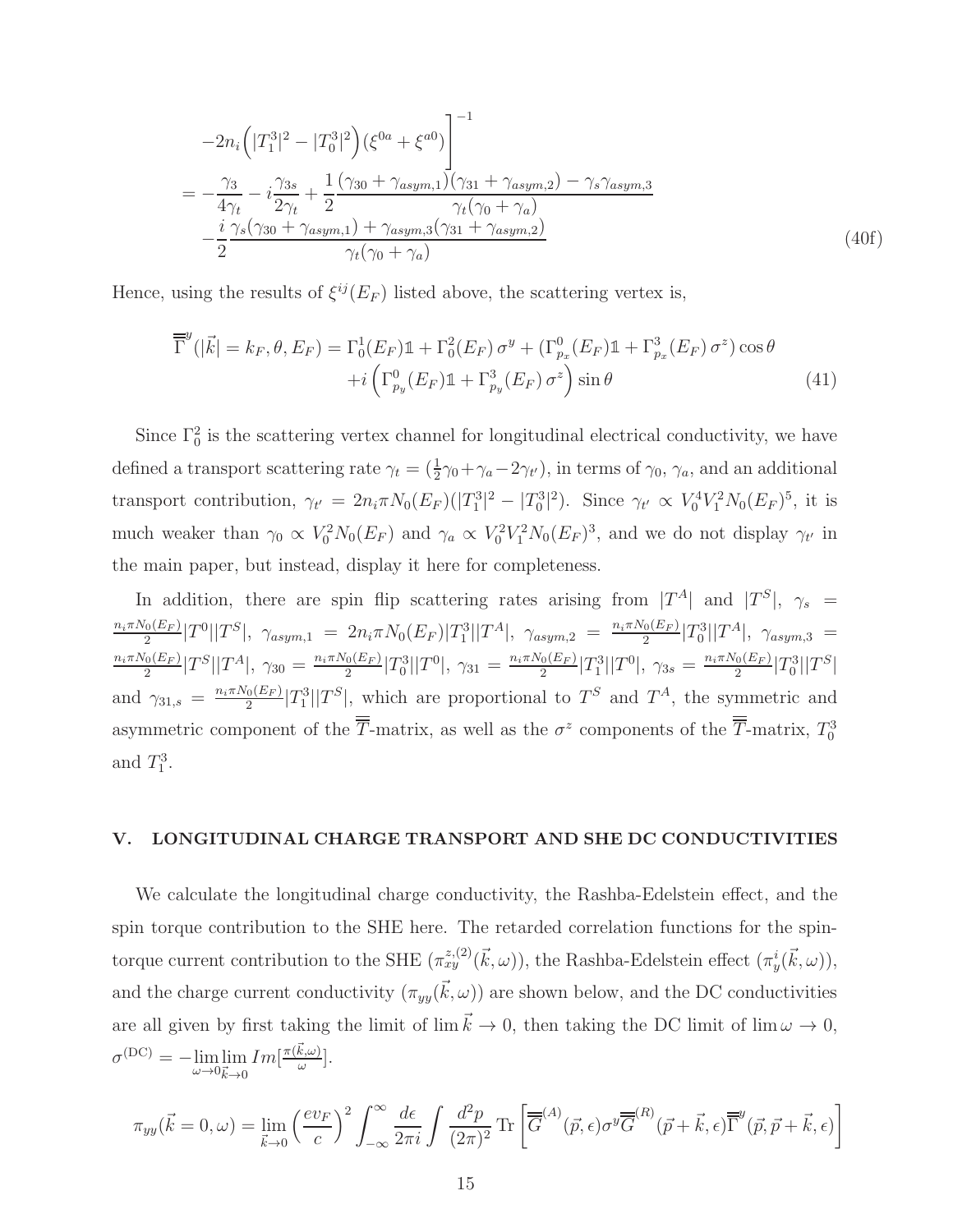$$
\times (n_F(\epsilon) - n_F(\epsilon + \omega)) \tag{42}
$$

$$
\pi_{xy}^{z,(2)}(\vec{k}=0,\omega) = \pi_{xy}^{z,(2a)}(\vec{k}=0,\omega) + \pi_{xy}^{z,(2b)}(\vec{k}=0,\omega)
$$
\n(43)

$$
\pi_{xy}^{z,(2a)}(\vec{k}=0,\omega) = \lim_{\vec{k}\to 0} \frac{2iev_F^2}{c} \int_{-\infty}^{\infty} \frac{d\epsilon}{2\pi i} \int \frac{d^2p}{(2\pi)^2} \operatorname{Tr}\left[\overline{\overline{G}}^{(A)}(\vec{p},\epsilon)\sigma^x \overline{\overline{G}}^{(R)}(\vec{p}+\vec{k},\epsilon)\overline{\overline{\Gamma}}^y(\vec{p},\vec{p}+\vec{k},\epsilon)\right] \times \frac{p_y + \frac{k_y}{2}}{p_x} (n_F(\epsilon) - n_F(\epsilon+\omega))
$$
  

$$
\pi_{xy}^{z,(2b)}(\vec{k}=0,\omega) = -\lim_{\vec{k}\to 0} \frac{2iev_F^2}{c} \int_{-\infty}^{\infty} \frac{d\epsilon}{2\pi i} \int \frac{d^2p}{(2\pi)^2} \operatorname{Tr}\left[\overline{\overline{G}}^{(A)}(\vec{p},\epsilon)\sigma^y \overline{\overline{G}}^{(R)}(\vec{p}+\vec{k},\epsilon)\overline{\overline{\Gamma}}^y(\vec{p},\vec{p}+\vec{k},\epsilon)\right]
$$

$$
x_{ij}^{\nu} \left( k = 0, \omega \right) = -\lim_{\substack{\vec{k} \to 0 \\ \vec{k} \to 0}} \frac{1}{c} \int_{-\infty}^{\infty} \frac{1}{2\pi i} \int \frac{1}{(2\pi)^2} \text{II} \left[ G - (p, \epsilon) \sigma^2 G - (p + \kappa, \epsilon) \text{I} \left( p, p + \kappa, \epsilon \right) \right]
$$

$$
\times \frac{p_x + \frac{k_x}{2}}{p_x} \left( n_F(\epsilon) - n_F(\epsilon + \omega) \right)
$$

$$
\pi_y^i(\vec{k} = 0, \omega) = \lim_{\substack{\vec{k} \to 0 \\ \vec{k} \to 0}} \frac{ev_F}{c} \int_{-\infty}^{\infty} \frac{d\epsilon}{2\pi i} \int \frac{d^2p}{(2\pi)^2} \text{Tr} \left[ \overline{\vec{G}}^{(A)}(\vec{p}, \epsilon) \sigma^i \overline{\vec{G}}^{(R)}(\vec{p} + \vec{k}, \epsilon) \overline{\vec{\Gamma}}^y(\vec{p}, \vec{p} + \vec{k}, \epsilon) \right]
$$

$$
\times \left( n_F(\epsilon + \omega) - n_F(\epsilon) \right) \tag{44}
$$

We have specialized to the case of a charge current along  $\hat{y}$  in the expression for the Rashba-Edelstein effect. For the SHE Kubo formula, we have to Taylor expand the Green's function  $\overline{\overline{G}}^{(R)}(\vec{p}+\vec{k},\epsilon)=\overline{\overline{G}}^{(R)}(\vec{p},\epsilon)+k_i\frac{d\overline{\overline{G}}^{(R)}(\vec{p},\epsilon)}{d n_i}$  $\frac{(p,\epsilon)}{dp_i}$ , which is shown in detail below.

$$
\frac{d\overline{\overline{G}}^{(R)}(\vec{p},\epsilon)}{dp_x} = \frac{\partial \overline{\overline{G}}^{(R)}(\vec{p},\epsilon)}{\partial p} \frac{\partial p}{\partial p_x} + \frac{\partial \overline{\overline{G}}^{(R)}(\vec{p},\epsilon)}{\partial \theta} \frac{\partial \theta}{\partial p_x}
$$
(45a)

$$
\frac{\partial \overline{G}^{(h)}(\vec{p}, \epsilon)}{\partial p} \frac{\partial p}{\partial p_x} = \left[ \frac{dg^0}{dp} \mathbb{1} + \frac{dg^3}{dp} \sigma^z + \frac{dg^a}{dp} (\cos \theta_p \sigma^x + \sin \theta_p \sigma^y) + \frac{dg^b}{dp} (\sin \theta_p \sigma^x - \cos \theta_p \sigma^y) \right] \cos \theta_p
$$
\n
$$
\frac{\partial \overline{G}^{(R)}(\vec{p}, \epsilon)}{\partial \theta} \frac{\partial \theta}{\partial p_x} = \left[ g^a (-\sin \theta_p \sigma^x + \cos \theta_p \sigma^y) + g^b (\cos \theta_p \sigma^x + \sin \theta_p \sigma^y) \right] \left( -\frac{\sin \theta_p}{p} \right)
$$
\n
$$
\frac{d \overline{G}^{(R)}(\vec{p}, \epsilon)}{dp_y} = \frac{\partial \overline{G}^{(R)}(\vec{p}, \epsilon)}{\partial p} \frac{\partial p}{\partial p_y} + \frac{\partial \overline{G}^{(R)}(\vec{p}, \epsilon)}{\partial \theta} \frac{\partial \theta}{\partial p_y} \tag{45b}
$$

$$
\frac{\partial \overline{\overline{G}}^{(R)}(\vec{p}, \epsilon)}{\partial p} \frac{\partial p}{\partial p_y} = \left[ \frac{dg^0}{dp} \mathbb{1} + \frac{dg^3}{dp} \sigma^z + \frac{dg^a}{dp} (\cos \theta_p \sigma^x + \sin \theta_p \sigma^y) + \frac{dg^b}{dp} (\sin \theta_p \sigma^x - \cos \theta_p \sigma^y) \right] \sin \theta_p
$$
  

$$
\frac{\partial \overline{\overline{G}}^{(R)}(\vec{p}, \epsilon)}{\partial \theta} \frac{\partial \theta}{\partial p_y} = \left[ g^a (-\sin \theta_p \sigma^x + \cos \theta_p \sigma^y) + g^b (\cos \theta_p \sigma^x + \sin \theta_p \sigma^y) \right] \left( \frac{\cos \theta_p}{p} \right)
$$

Following the same approximation of an average  $\overline{\overline{\mathbb{F}}}$ -matrix near  $E_F$ , the spin current-current correlation function is then given in terms of the  $\overline{\overline{\mathbb{F}}}$ -coefficients, and the spin-resolved density of states  $\xi^{ij}(E_F)$ , as well as the quantity involving the integral of  $\overline{\overline{G}}^{(A)}(\vec{k}, \epsilon) \frac{d\overline{\overline{G}}^{(R)}(\vec{k}, \epsilon)}{d\overline{\overline{G}}^{(R)}(\vec{k}, \epsilon)}$  $\frac{(\kappa,\epsilon)}{d\vec{k}}$ , which we term  $\eta^{ij}(\epsilon)$ ,

$$
\eta^{ij}(\epsilon) \equiv \int_{-\infty}^{\infty} \frac{dp}{2\pi} p^2 \frac{dg^{i,(R)}(p,\epsilon)}{dp} g_{eff}^{j,(A)}(p,\epsilon)
$$
(46a)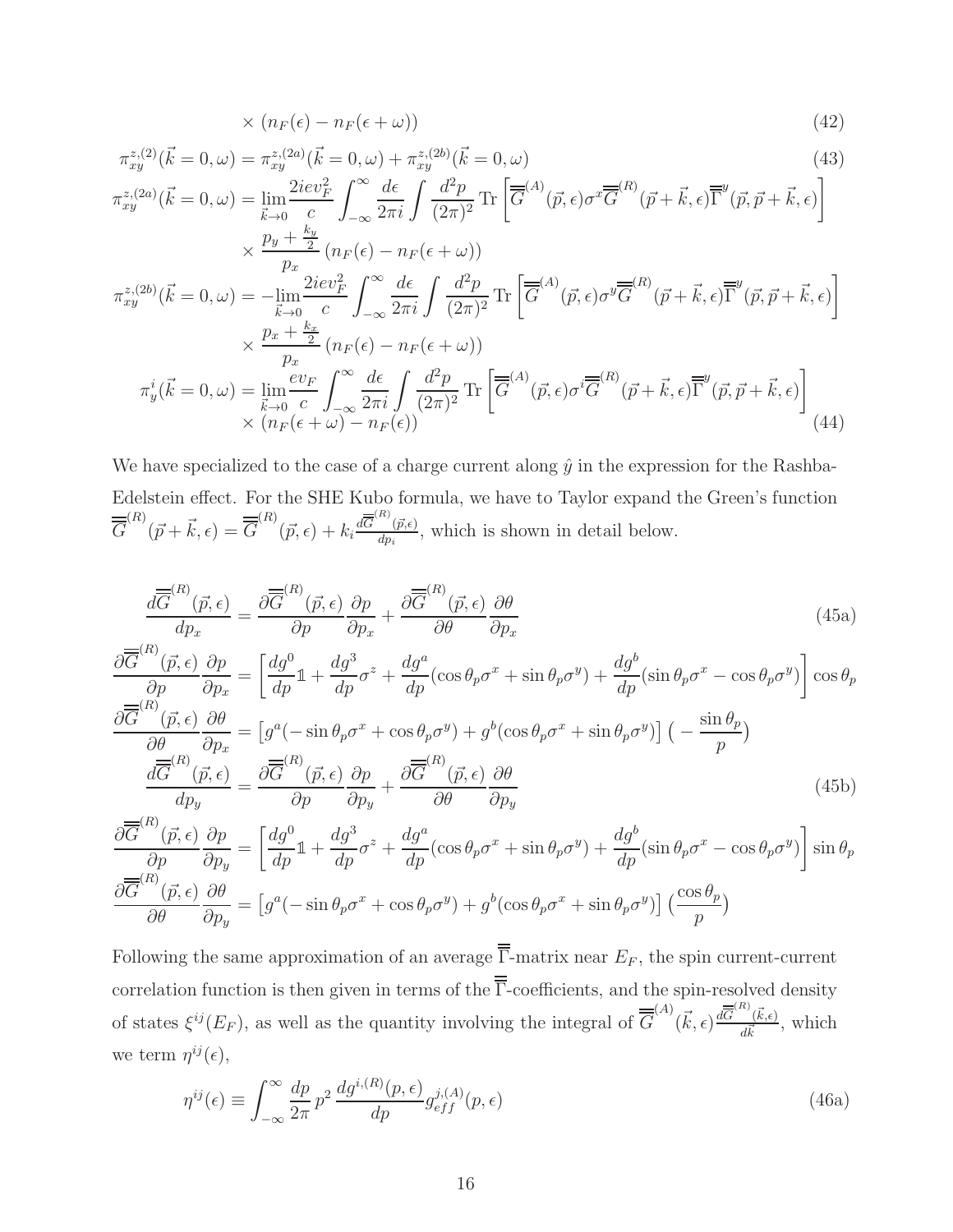$$
\eta^{00}(\epsilon) = \int \frac{dp}{2\pi} v_F p^2 \left[ \frac{2(-v_F p + i\gamma_a)(\epsilon - i\gamma_0)}{\Omega(p)^2 + \kappa(p)^2} + \frac{4(v_F p\Omega(p) - \gamma_a \kappa(p))(\Omega(p) + i\kappa(p))(\epsilon - i\gamma_0)}{(\Omega(p)^2 + \kappa(p)^2)^2} \right] \frac{(\Omega(p) - i\kappa(p))(\epsilon + i\gamma_0)}{\Omega(p)^2 + \kappa(p)^2} \n= \frac{1}{2\pi v_F^2} \left[ \frac{i\pi\epsilon^2}{8(\gamma_0 + \gamma_a)^2} - \frac{\pi\epsilon}{16(\gamma_0 + \gamma_a)} + \frac{i\gamma_0(\gamma_0^2 + \gamma_a^2)\epsilon}{4(\gamma_0^2 - \gamma_a^2)^2} + \frac{i\pi(2\gamma_0^2 - \gamma_0\gamma_a + \gamma_a^2)}{16(\gamma_0 + \gamma_a)^2} - \frac{1}{8} + O(\frac{\gamma}{\epsilon}) \right]
$$
\n(46b)

$$
\eta^{aa}(\epsilon) = \int \frac{dp}{2\pi} v_F p^2 \left[ \frac{2(-v_F p + i\gamma_a)(v_F p + i\gamma_a)}{\Omega(p)^2 + \kappa(p)^2} + \frac{4(v_F p\Omega(p) - \gamma_a \kappa(p))(\Omega(p) + i\kappa(p))(v_F p + i\gamma_a)}{(\Omega(p)^2 + \kappa(p)^2)^2} \right] \frac{(\Omega(p) - i\kappa(p))(v_F p - i\gamma_a)}{\Omega(p)^2 + \kappa(p)^2} \n= \frac{1}{2\pi v_F^2} \left[ \frac{i\pi\epsilon^2}{8(\gamma_0 + \gamma_a)^2} - \frac{\pi\epsilon}{16(\gamma_0 + \gamma_a)} + \frac{i\gamma_0(\gamma_0^2 + \gamma_a^2)\epsilon}{4(\gamma_0^2 - \gamma_a^2)^2} - \frac{i\pi(\gamma_0 - 3\gamma_a)\gamma_a}{16(\gamma_0 + \gamma_a)^2} - \frac{\gamma_0^4 + 6\gamma_0^2\gamma_a^2 + \gamma_a^4}{8(\gamma_0^2 - \gamma_a^2)^2} + O(\frac{\gamma}{\epsilon}) \right]
$$
(46c)

$$
\eta^{aa}(\epsilon) - \eta^{00}(\epsilon) = \frac{1}{2\pi v_F^2} \Big[ -\frac{\gamma_0^2 \gamma_a^2}{(\gamma_0^2 - \gamma_a^2)^2} - i \frac{\pi (\gamma_0 - \gamma_a)}{8(\gamma_0 + \gamma_a)} \Big]
$$
(46d)

$$
\eta^{0a}(\epsilon) = \int \frac{dp}{2\pi} v_F p^2 \left[ \frac{2(-v_F p + i\gamma_a)(\epsilon - i\gamma_0)}{\Omega(p)^2 + \kappa(p)^2} + \frac{4(v_F p\Omega(p) - \gamma_a \kappa(p))(\Omega(p) + i\kappa(p))(\epsilon - i\gamma_0)}{(\Omega(p)^2 + \kappa(p)^2)^2} \right] \frac{(\Omega(p) - i\kappa(p))(v_F p - i\gamma_a)}{\Omega(p)^2 + \kappa(p)^2} \n= \frac{1}{2\pi v_F^2} \left[ i \frac{\pi \epsilon^2}{8(\gamma_0 + \gamma_a)^2} + \frac{\pi \epsilon}{16(\gamma_0 + \gamma_a)} + i \frac{\gamma_a \epsilon (\gamma_0^2 + \gamma_a^2)}{4(\gamma_0^2 - \gamma_a^2)^2} \right. \n- i \frac{\pi (\gamma_0^2 - \gamma_0 \gamma_a + 2\gamma_a^2)}{16(\gamma_0 + \gamma_a)^2} + \frac{\gamma_0^3 \gamma_a}{2(\gamma_0^2 - \gamma_a^2)^2} + O(\frac{\gamma}{\epsilon}) \right]
$$
\n(46e)

$$
\eta^{a0}(\epsilon) = \int \frac{dp}{2\pi} v_F p^2 \left[ \frac{2(-v_F p + i\gamma_a)(v_F p + i\gamma_a)}{\Omega(p)^2 + \kappa(p)^2} + \frac{4(v_F p\Omega(p) - \gamma_a \kappa(p))(\Omega(p) + i\kappa(p))(v_F p + i\gamma_a)}{(\Omega(p)^2 + \kappa(p)^2)^2} \right] \frac{(\Omega(p) - i\kappa(p))(\epsilon + i\gamma_0)}{\Omega(p)^2 + \kappa(p)^2} \n= \frac{1}{2\pi v_F^2} \left[ i \frac{\pi \epsilon^2}{8(\gamma_0 + \gamma_a)^2} + \frac{\gamma_0 \gamma_a \epsilon^2}{2(\gamma_0^2 - \gamma_a^2)^2} - \frac{3\pi \epsilon}{16(\gamma_0 + \gamma_a)} + \frac{i\gamma_a (5\gamma_0^2 + \gamma_a^2)\epsilon}{4(\gamma_0^2 - \gamma_a^2)^2} - \frac{i\pi \gamma_0 (\gamma_0 + 5\gamma_a)}{16(\gamma_0 + \gamma_a)^2} - \frac{3\gamma_0^3 \gamma_a + 2\gamma_0 \gamma_a^3}{2(\gamma_0^2 - \gamma_a^2)^2} + O(\frac{\gamma}{\epsilon}) \right]
$$
\n(46f)

$$
\eta^{0a}(\epsilon) - \eta^{a0}(\epsilon) = \frac{1}{2\pi v_F^2} \left[ \frac{\pi \epsilon}{4(\gamma_0 + \gamma_a)} - \frac{i\gamma_0^2 \gamma_a \epsilon}{(\gamma_0^2 - \gamma_a^2)^2} + \frac{\gamma_0 \gamma_a (2\gamma_0^2 + \gamma_a^2)}{(\gamma_0^2 - \gamma_a^2)^2} + O(\frac{\gamma}{\epsilon}) \right]
$$
(46g)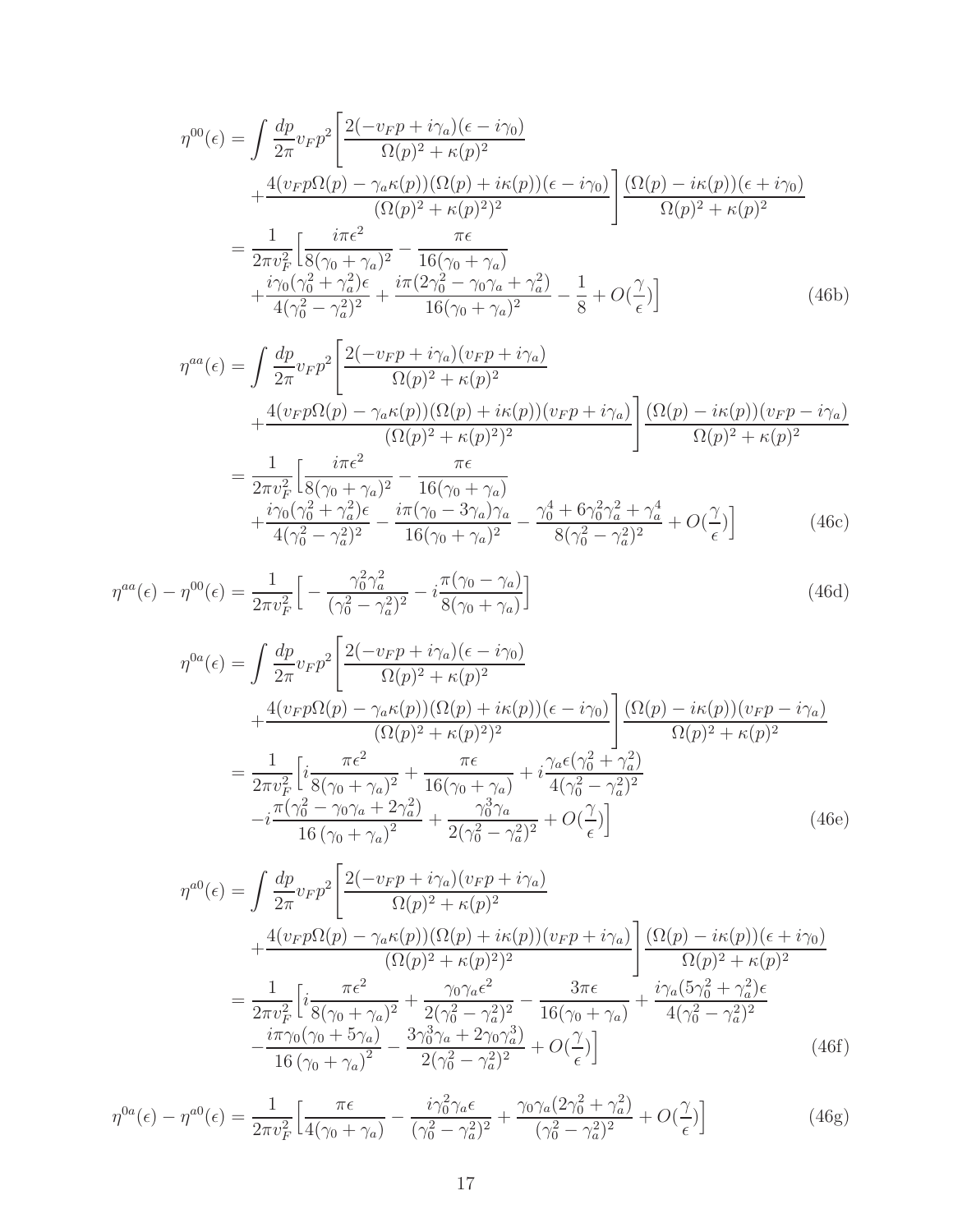Note that  $\epsilon = \omega + \mu$  is the energy measured from  $E_F$ ; hence, the DC conductivities will depend on  $\eta^{ij}(E_F)$ . We now re-write the SHE correlation function as a sum of several terms,  $\pi_{xy}^{z,(2)}(\vec{k},\omega) = \pi_{xy}^{z,(2a)}(\vec{k},\omega) + \pi_{xy}^{z,(2b)}(\vec{k},\omega)$ , where  $\pi_{xy}^{z,(2a)}(\vec{k},\omega)$  and  $\pi_{xy}^{z,(2b)}(\vec{k},\omega)$  are the  $k_y \sigma^x$  and  $k_x \sigma^y$  terms respectively. It is then necessary to Taylor expand  $\overline{\overline{G}}^{(R)}(\vec{p} + \vec{k}, \epsilon) =$  $\overline{\overline{G}}^{(R)}(\vec{p},\epsilon)+k_i\frac{d\overline{\overline{G}}^{(R)}(\vec{p},\epsilon)}{dn_i}$  $\frac{\partial \phi(\vec{p}, \epsilon)}{\partial p_i}$ , and  $\pi^{z,(2a_1)}(\vec{k}, \omega)$  is the zeroth-order term, while  $\pi^{z,(2a_2)}(\vec{k}, \omega)$  and  $\pi^{z,(2a3)}(\vec{k},\omega)$  are the  $k_x \frac{d\overline{\overline{G}}^{(R)}(\vec{p},\epsilon)}{dp_x}$  $\frac{d\overline{G}^{(R)}(\vec{p},\epsilon)}{dp_x}$  and  $k_y \frac{d\overline{\overline{G}}^{(R)}(\vec{p},\epsilon)}{dp_y}$  $\frac{\partial \vec{p}, \vec{e}}{\partial p_y}$  terms respectively; thus, giving  $\pi_{xy}^{z,(2a)}(\vec{k}, \omega) =$  $\pi_{xy}^{z,(2a1)}(\vec{k} = 0,\omega) + \pi_{xy}^{z,(2a2)}(\vec{k} = 0,\omega) + \pi_{xy}^{z,(2a3)}(\vec{k} = 0,\omega) \text{ and } \pi_{xy}^{z,(2b)}(\vec{k},\omega) = \pi_{xy}^{z,(2b1)}(\vec{k} = 0,\omega)$  $(0, \omega) + \pi_{xy}^{z,(2b2)}(\vec{k} = 0, \omega) + \pi_{xy}^{z,(2b3)}(\vec{k} = 0, \omega)$ . Finally, we make use of the chain rule  $\frac{d\overline{\overline{G}}^{(R)}(\vec{p}, \epsilon)}{d\overline{\omega}}$  $\frac{(p,\epsilon)}{dp_i} =$  $d\overline{\overline{G}}^{(R)}(\vec{p},\epsilon)$  $_{dp}$ ∂p  $\frac{\partial p}{\partial p_i}+\frac{d\overline{\overline{G}}^{(R)}(\vec{p},\epsilon)}{\partial \theta}$ ∂θ ∂θ  $\frac{\partial \theta}{\partial p_i}$ , which give  $\pi_{xy}^{z,(2a1)}(\vec{k} = 0, \omega) = \pi_{xy}^{z,(2a1P1)}(\vec{k}, \omega) + \pi_{xy}^{z,(2a1P2)}(\vec{k}, \omega)$ respectively, with  $\pi_{xy}^{z,(2a1P1)}(\vec{k},\omega)$  and  $\pi_{xy}^{z,(2a1P2)}(\vec{k},\omega)$  being proportional to the  $\frac{d\overline{G}^{(R)}(\vec{p},\epsilon)}{dn}$ dp ∂p ∂pi and  $\frac{d\overline{\overline{G}}^{(R)}(\vec{p},\epsilon)}{\partial \theta}$ ∂θ ∂θ  $\frac{\partial \theta}{\partial p_i}$  terms respectively. A similar procedure is carried out for the other terms, and we have symmetrized the expressions for  $\pi_{xy}^{z,(2a)}(\vec{k},\omega)$  and  $\pi_{xy}^{z,(2b)}(\vec{k},\omega)$  by doing a shift of variable  $p_y + \frac{k_y}{2} \to p_y$  and  $p_x + \frac{k_x}{2} \to p_x$  respectively. The results are shown below.

$$
\pi_{xy}^{z,(2a)}(\vec{k},\omega) = \lim_{\vec{k}\to 0} \frac{2ie\upsilon_F^2}{c} \int \frac{d\epsilon}{2\pi i} \sum_{\vec{p}} \left( n_F(\epsilon) - n_F(\epsilon + \omega) \right) \frac{p_y}{k_x}
$$
  
 
$$
\times \text{Tr} \left[ \overline{G}^{(A)}(\vec{p} - \frac{\vec{k}}{2}, \epsilon) \sigma^x \overline{G}^{(B)}(\vec{p} + \frac{\vec{k}}{2}, \epsilon) \overline{\Gamma}^{(y)}(\vec{p}, \epsilon) \right]
$$
  
 
$$
= \pi_{xy}^{z,(2a1)}(\vec{k} = 0, \omega) + \pi_{xy}^{z,(2a2)}(\vec{k} = 0, \omega) + \pi_{xy}^{z,(2a3)}(\vec{k} = 0, \omega)
$$
(47a)

$$
\pi_{xy}^{z,(2a1)}(\vec{k}=0,\omega) = \lim_{\vec{k}\to 0} \frac{2iev_F^2}{c} \frac{1}{k_x} \int \frac{d\epsilon}{2\pi i} \sum_{\vec{p}} (n_F(\epsilon) - n_F(\epsilon + \omega))
$$
  
× Tr  $\left[\overline{\overline{G}}^{(A)}(\vec{p}, \epsilon)\sigma^x \overline{\overline{G}}^{(B)}(\vec{p}, \epsilon)\overline{\Gamma}^{(y)}(\vec{p}, \epsilon)\right] p \sin \theta$   
= 0 (47b)

$$
\pi_{xy}^{z,(2a2)}(\vec{k}=0,\omega) = \lim_{\vec{k}\to 0} \frac{2ie\upsilon_F^2 k_x}{c k_x} \int \frac{d\epsilon}{2\pi i} \sum_{\vec{p}} (n_F(\epsilon) - n_F(\epsilon + \omega)) \frac{p \sin \theta}{2} \times \left( \text{Tr} \left[ \overline{\overline{G}}^{(A)}(\vec{p}, \epsilon) \sigma^x \frac{\partial \overline{\overline{G}}^{(R)}(\vec{p}, \epsilon)}{\partial p_x} \overline{\overline{\Gamma}}^{(y)}(\vec{p}, \epsilon) \right] - \text{Tr} \left[ \frac{\partial \overline{\overline{G}}^{(A)}(\vec{p}, \epsilon)}{\partial p_x} \sigma^x \overline{\overline{G}}^{(R)}(\vec{p}, \epsilon) \overline{\overline{\Gamma}}^{(y)}(\vec{p}, \epsilon) \right] \right) \n= \lim_{\vec{k}\to 0} \frac{2ie\upsilon_F^2 k_x}{c k_x} \int \frac{d\epsilon}{2\pi i} \sum_{\vec{p}} (n_F(\epsilon) - n_F(\epsilon + \omega)) \frac{p \sin \theta}{2} \times \left( \text{Tr} \left[ \overline{\overline{G}}^{(A)}(\vec{p}, \epsilon) \sigma^x \left( \frac{\partial \overline{\overline{G}}^{(R)}(\vec{p}, \epsilon)}{\partial p} \frac{\partial p}{\partial p_x} + \frac{\partial \overline{\overline{G}}^{(R)}(\vec{p}, \epsilon)}{\partial \theta} \frac{\partial \theta}{\partial p_x} \right) \overline{\overline{\Gamma}}^{(y)}(\vec{p}, \epsilon) \right]
$$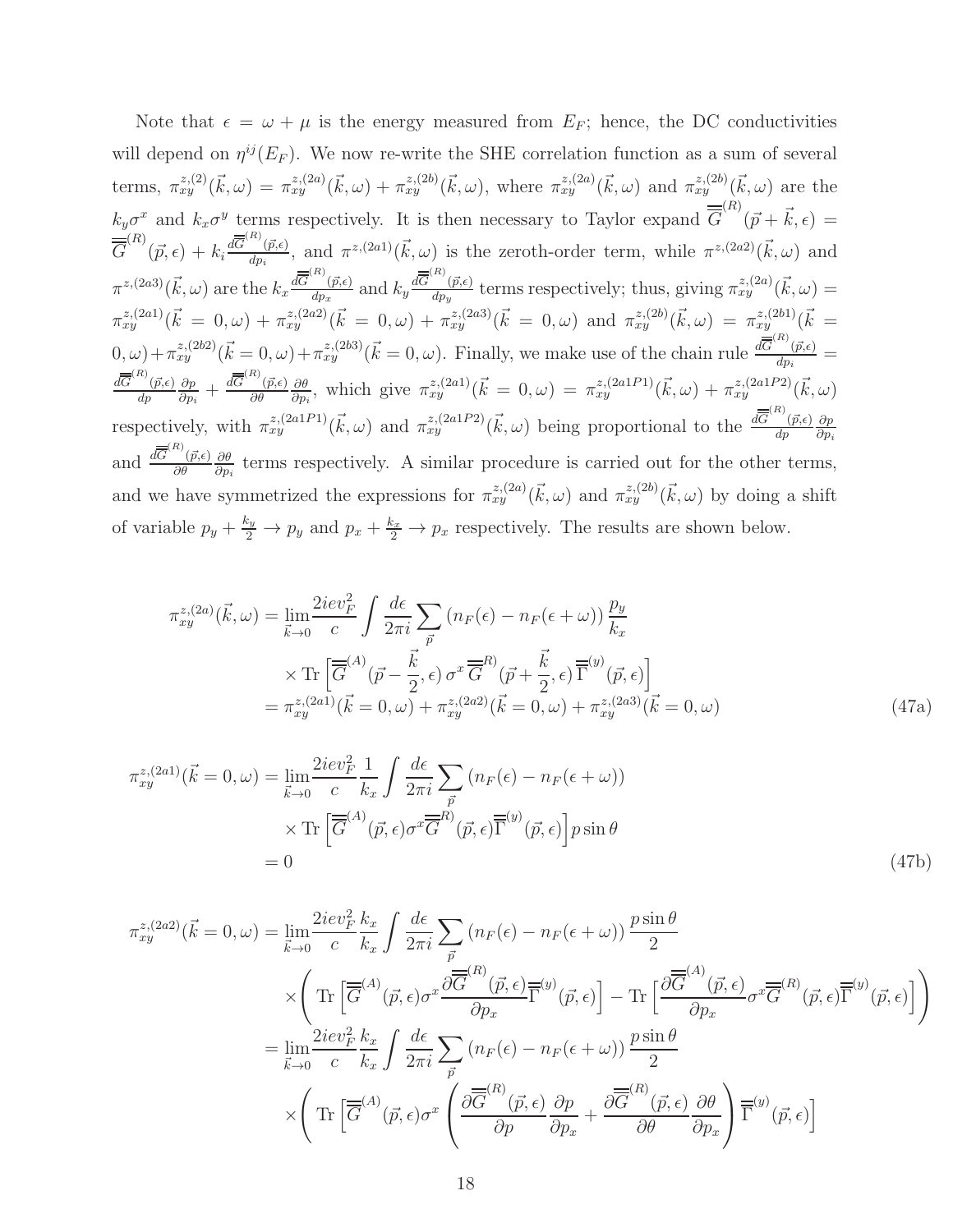$$
- \operatorname{Tr} \left[ \left( \frac{\partial \overline{\overline{G}}^{(A)}(\vec{p}, \epsilon)}{\partial p} \frac{\partial p}{\partial p_x} + \frac{\partial \overline{\overline{G}}^{(A)}(\vec{p}, \epsilon)}{\partial \theta} \frac{\partial \theta}{\partial p_x} \right) \sigma^x \overline{\overline{G}}^{(R)}(\vec{p}, \epsilon) \overline{\overline{\Gamma}}^{(y)}(\vec{p}, \epsilon) \right] \right)
$$
  
=  $\pi_{xy}^{z,(2a2P1)}(\vec{k} = 0, \omega) + \pi_{xy}^{z,(2a2P2)}(\vec{k} = 0, \omega)$  (47c)

$$
\pi_{xy}^{z,(2a2P1)}(\vec{k}=0,\omega) = \lim_{\vec{k}\to 0} \frac{2iev_F^2 k_x}{c} \int \frac{d\epsilon}{2\pi i} \sum_{\vec{p}} (n_F(\epsilon) - n_F(\epsilon + \omega)) \frac{p \sin \theta}{2}
$$
  
\n
$$
\times \left( \text{Tr} \left[ \overline{\overline{G}}^{(A)}(\vec{p}, \epsilon) \sigma^x \left( \frac{\partial \overline{\overline{G}}^{(R)}(\vec{p}, \epsilon)}{\partial p} \frac{\partial p}{\partial p_x} \right) \overline{\overline{T}}^{(y)}(\vec{p}, \epsilon) \right] - \text{Tr} \left[ \left( \frac{\partial \overline{\overline{G}}^{(A)}(\vec{p}, \epsilon)}{\partial p} \frac{\partial p}{\partial p_x} \right) \sigma^x \overline{\overline{G}}^{(R)}(\vec{p}, \epsilon) \overline{\overline{T}}^{(y)}(\vec{p}, \epsilon) \right] \right)
$$
  
\n
$$
= \lim_{\vec{k}\to 0} \frac{2iev_F^2 k_x}{c} \int \frac{d\epsilon}{2\pi i} \sum_{\vec{p}} (n_F(\epsilon) - n_F(\epsilon + \omega)) \frac{p \sin \theta}{2} \frac{\partial p}{\partial p_x}
$$
  
\n
$$
\times \left( \text{Tr} \left[ \overline{\overline{G}}^{(A)}(\vec{p}, \epsilon) \sigma^x \frac{\partial \overline{G}^{(R)}(\vec{p}, \epsilon)}{\partial p} \overline{\overline{T}}^{(y)}(\vec{p}, \epsilon) \right] - \text{Tr} \left[ \frac{\partial \overline{G}^{(A)}(\vec{p}, \epsilon)}{\partial p} \sigma^x \overline{G}^{(R)}(\vec{p}, \epsilon) \overline{\overline{T}}^{(y)}(\vec{p}, \epsilon) \right] \right)
$$
  
\n
$$
= \frac{2iev_F^2}{c} \int \frac{d\epsilon}{2\pi i} (n_F(\epsilon) - n_F(\epsilon + \omega)) \frac{1}{2}
$$
  
\n
$$
\times \frac{1}{4} \left[ \Gamma_s^2(\epsilon) (2\eta^{aa}(\epsilon) - 2(\eta^{aa}(\epsilon))^*) - (\eta^{0a}(\epsilon))^* \right)
$$
  
\n
$$
+ \Gamma_{p_y}^0(\epsilon) (\eta^{a0}(\epsilon) + \eta^{0a
$$

$$
\pi_{xy}^{z,(2a2P2)}(\vec{k}=0,\omega) = \lim_{\vec{p}\to 0} \frac{2iev_F^2 k_x}{c} \int \frac{d\epsilon}{2\pi i} \sum_{\vec{p}} (n_F(\epsilon) - n_F(\epsilon+\omega)) \frac{p\sin\theta}{2} \frac{\partial\theta}{\partial p_x}
$$
  
\n
$$
\times \left( \text{Tr} \left[ \overline{\overline{G}}^{(A)}(\vec{p},\epsilon) \sigma^x \frac{\partial \overline{G}^{(R)}(\vec{p},\epsilon)}{\partial \theta} \overline{\overline{\Gamma}}^{(y)}(\vec{p},\epsilon) \right] - \text{Tr} \left[ \frac{\partial \overline{G}^{(A)}(\vec{p},\epsilon)}{\partial \theta} \sigma^x \overline{\overline{G}}^{(R)}(\vec{p},\epsilon) \overline{\overline{\Gamma}}^{(y)}(\vec{p},\epsilon) \right] \right)
$$
  
\n
$$
= \frac{2iev_F^2}{c} \int \frac{d\epsilon}{2\pi i} (n_F(\epsilon) - n_F(\epsilon+\omega)) \frac{1}{2}
$$
  
\n
$$
\times \frac{1}{4} \left[ 3\Gamma_{p_y}^0(\epsilon) \left( \xi^{0a}(\epsilon) + \xi^{a0}(\epsilon) \right) + i\xi^{3b}(\epsilon) + i\xi^{b3}(\epsilon) \right)
$$
  
\n
$$
+ \Gamma_{p_x}^3(\epsilon) \left( i\xi^{0a}(\epsilon) + i\xi^{a0}(\epsilon) \right) \right] + O(\frac{\gamma}{E_F})
$$
(47e)

$$
\pi_{xy}^{z,(2a3)}(\vec{k}=0,\omega) = \lim_{\vec{k}\to 0} \frac{2iev_F^2 k_y}{c} \int \frac{d\epsilon}{2\pi i} \sum_{\vec{p}} (n_F(\epsilon) - n_F(\epsilon + \omega)) \frac{p \sin \theta}{2} \times \left( \text{Tr} \left[ \overline{\overline{G}}^{(A)}(\vec{p}, \epsilon) \sigma^x \frac{\partial \overline{\overline{G}}^{(R)}(\vec{p}, \epsilon)}{\partial p_y} \overline{\overline{\Gamma}}^{(y)}(\vec{p}, \epsilon) \right] - \text{Tr} \left[ \frac{\partial \overline{\overline{G}}^{(A)}(\vec{p}, \epsilon)}{\partial p_y} \sigma^x \overline{\overline{G}}^{(R)}(\vec{p}, \epsilon) \overline{\overline{\Gamma}}^{(y)}(\vec{p}, \epsilon) \right] \right)
$$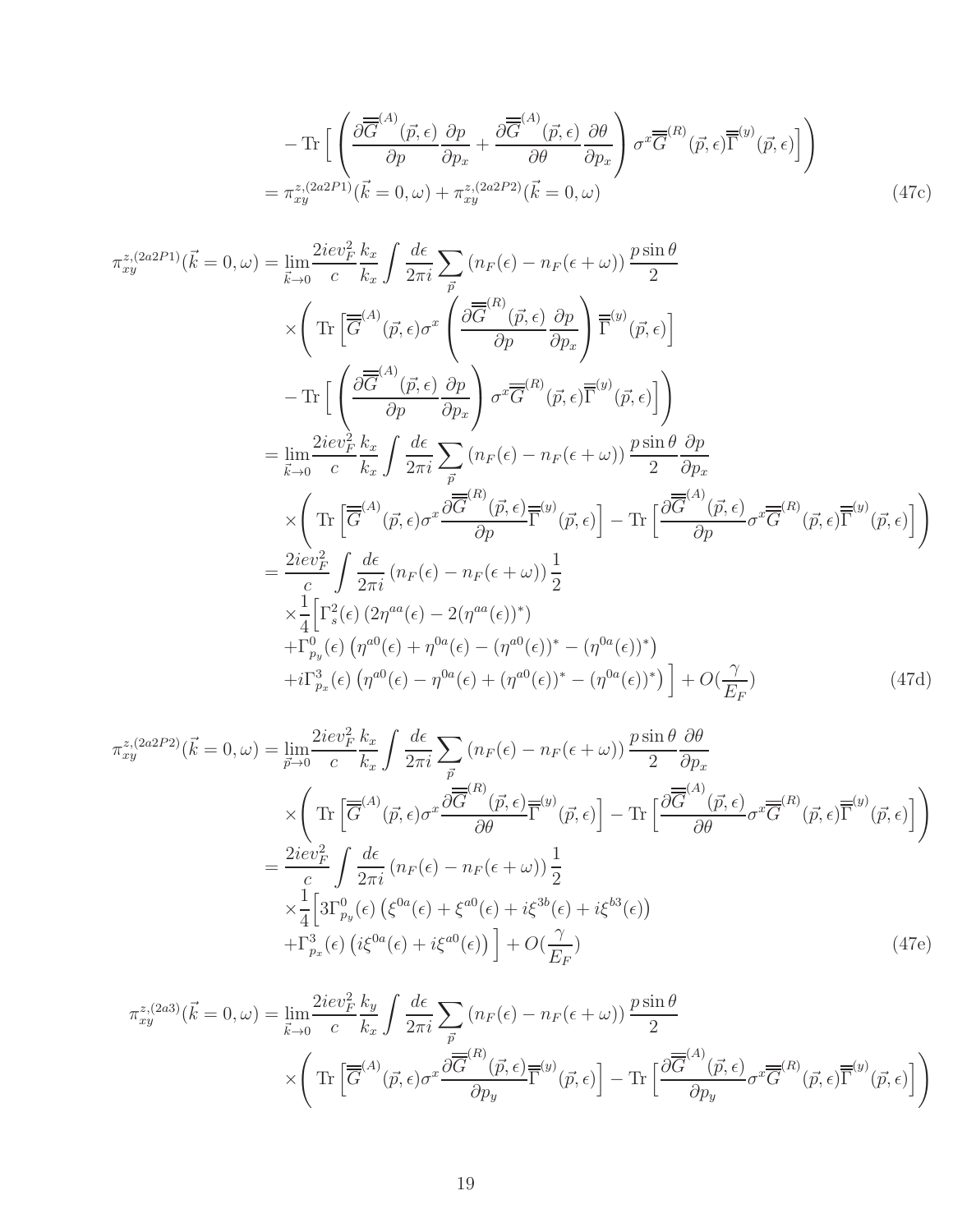$$
= \lim_{\vec{k}\to 0} \frac{2iev_F^2 k_y}{c} \int \frac{d\epsilon}{2\pi i} \sum_{\vec{p}} (n_F(\epsilon) - n_F(\epsilon + \omega)) \frac{p \sin \theta}{2}
$$
  
\n
$$
\times \left( \text{Tr} \left[ \overline{\overline{G}}^{(A)}(\vec{p}, \epsilon) \sigma^x \left( \frac{\partial \overline{\overline{G}}^{(R)}(\vec{p}, \epsilon)}{\partial p} \frac{\partial p}{\partial p_y} + \frac{\partial \overline{\overline{G}}^{(R)}(\vec{p}, \epsilon)}{\partial \theta} \frac{\partial \theta}{\partial p_y} \right) \overline{\overline{\Gamma}}^{(y)}(\vec{p}, \epsilon) \right]
$$
  
\n
$$
- \text{Tr} \left[ \left( \frac{\partial \overline{\overline{G}}^{(A)}(\vec{p}, \epsilon)}{\partial p} \frac{\partial p}{\partial p_y} + \frac{\partial \overline{\overline{G}}^{(A)}(\vec{p}, \epsilon)}{\partial \theta} \frac{\partial \theta}{\partial p_y} \right) \sigma^x \overline{\overline{G}}^{(R)}(\vec{p}, \epsilon) \overline{\overline{\Gamma}}^{(y)}(\vec{p}, \epsilon) \right] \right)
$$
  
\n
$$
= \pi_{xy}^{z,(2a3P1)}(\vec{k} = 0, \omega) + \pi_{xy}^{z,(2a3P2)}(\vec{k} = 0, \omega)
$$
 (47f)

$$
\pi_{xy}^{z,(2a3P1)}(\vec{k}=0,\omega) = \lim_{\vec{p}\to 0} \frac{2ie v_F^2 k_y}{c} \int \frac{d\epsilon}{2\pi i} \sum_{\vec{p}} (n_F(\epsilon) - n_F(\epsilon + \omega)) \frac{p \sin \theta}{2} \frac{\partial p}{\partial p_y} \times \left( \text{Tr} \left[ \overline{G}^{(A)}(\vec{p}, \epsilon) \sigma^x \frac{\partial \overline{G}^{(R)}(\vec{p}, \epsilon)}{\partial p} \overline{\Gamma}^{(y)}(\vec{p}, \epsilon) \right] - \text{Tr} \left[ \frac{\partial \overline{G}^{(A)}(\vec{p}, \epsilon)}{\partial p} \sigma^x \overline{G}^{(R)}(\vec{p}, \epsilon) \overline{\Gamma}^{(y)}(\vec{p}, \epsilon) \right] \right) \n= \frac{2ie v_F^2}{c} \int \frac{d\epsilon}{2\pi i} (n_F(\epsilon) - n_F(\epsilon + \omega)) \frac{1}{2} \times \frac{1}{4} \left[ \Gamma_s^1(\epsilon) (4\eta^{00}(\epsilon) - 4(\eta^{00}(\epsilon))^* - 2\eta^{aa}(\epsilon) + 2(\eta^{aa}(\epsilon))^* \right) \n+ \Gamma_{p_x}^0(\epsilon) (\eta^{a0}(\epsilon) + \eta^{0a}(\epsilon) - (\eta^{a0}(\epsilon))^* + (\eta^{0a}(\epsilon))^* \right) \n+ \Gamma_{p_y}^3(\epsilon) (-3\eta^{a0}(\epsilon) + 3\eta^{0a}(\epsilon) - 3(\eta^{a0}(\epsilon))^* + 3(\eta^{0a}(\epsilon))^*) \Big] + O(\frac{\gamma}{E_F})
$$
\n(47g)

$$
\pi_{xy}^{z,(2a3P2)}(\vec{k}=0,\omega) = \lim_{\vec{p}\to 0} \frac{2iev_F^2 k_y}{c} \int \frac{d\epsilon}{2\pi i} \sum_{\vec{p}} (n_F(\epsilon) - n_F(\epsilon + \omega)) \frac{p \sin\theta}{2} \frac{\partial\theta}{\partial p_y}
$$
  
\n
$$
\times \left( \text{Tr} \left[ \overline{\overline{G}}^{(A)}(\vec{p}, \epsilon) \sigma^x \frac{\partial \overline{G}^{(R)}(\vec{p}, \epsilon)}{\partial \theta} \overline{\overline{\Gamma}}^{(y)}(\vec{p}, \epsilon) \right] - \text{Tr} \left[ \frac{\partial \overline{\overline{G}}^{(A)}(\vec{p}, \epsilon)}{\partial \theta} \sigma^x \overline{\overline{G}}^{(R)}(\vec{p}, \epsilon) \overline{\overline{\Gamma}}^{(y)}(\vec{p}, \epsilon) \right] \right)
$$
  
\n
$$
= \frac{2iev_F^2}{c} \int \frac{d\epsilon}{2\pi i} (n_F(\epsilon) - n_F(\epsilon + \omega)) \frac{1}{2}
$$
  
\n
$$
\times \frac{1}{4} \left[ \Gamma_{p_x}^0(\epsilon) \left( \xi^{0a}(\epsilon) - \xi^{a0}(\epsilon) \right) - \Gamma_{p_y}^3(\epsilon) \left( \xi^{0a}(\epsilon) + \xi^{a0}(\epsilon) \right) \right] + O(\frac{\gamma}{E_F}) \tag{47h}
$$

$$
\pi_{xy}^{z,(2b)}(\vec{k},\omega) = \lim_{\vec{k}\to 0} -\frac{2iev_F^2}{c} \int \frac{d\epsilon}{2\pi i} \sum_{\vec{p}} (n_F(\epsilon) - n_F(\epsilon + \omega)) \frac{p_x}{k_x}
$$

$$
\times \text{Tr}\left[\overline{\overline{G}}^{(A)}(\vec{p} - \frac{\vec{k}}{2}, \epsilon) \sigma^y \overline{\overline{G}}^{(B)}(\vec{p} + \frac{\vec{k}}{2}, \epsilon) \overline{\overline{\Gamma}}^{(y)}(\vec{p}, \epsilon)\right]
$$

$$
= \pi_{xy}^{z,(2b1)}(\vec{k} = 0, \omega) + \pi_{xy}^{z,(2b2)}(\vec{k} = 0, \omega) + \pi_{xy}^{z,(2b3)}(\vec{k} = 0, \omega)
$$
(47i)

$$
\pi_{xy}^{z,(2b1)}(\vec{k}=0,\omega) = \lim_{\vec{k}\to 0} -\frac{2iev_F^2}{c}\frac{1}{k_x} \int \frac{d\epsilon}{2\pi i} \sum_{\vec{p}} (n_F(\epsilon) - n_F(\epsilon + \omega))
$$

$$
\times \text{Tr}\left[\overline{\overline{G}}^{(A)}(\vec{p}, \epsilon)\sigma^y \overline{\overline{G}}^{(B)}(\vec{p}, \epsilon)\overline{\overline{\Gamma}}^{(y)}(\vec{p}, \epsilon)\right] p\cos\theta
$$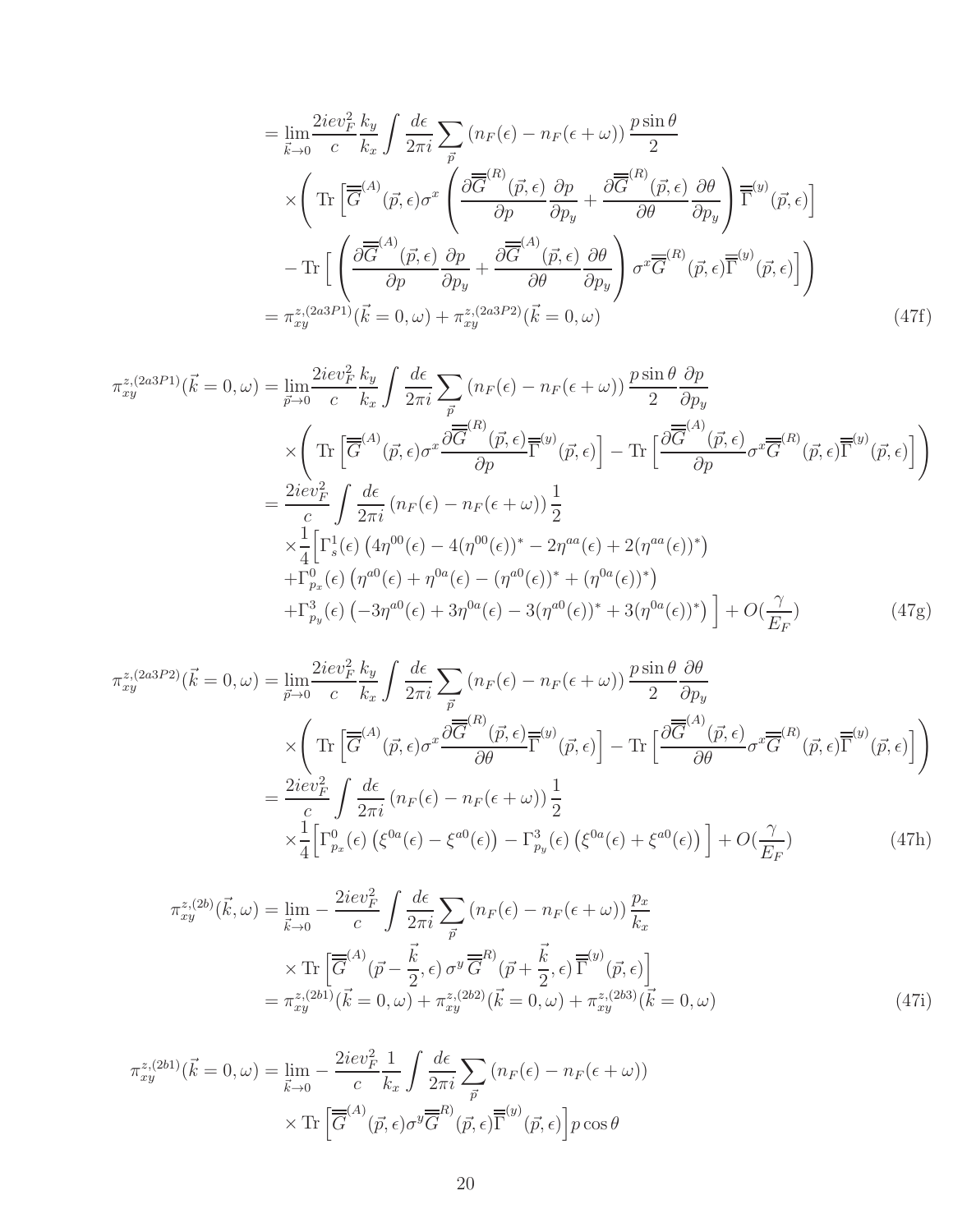$$
\pi_{xy}^{z,(2b2)}(\vec{k}=0,\omega) = \lim_{\vec{k}\to 0} -\frac{2iev_F^2 k_x}{c} \int \frac{d\epsilon}{2\pi i} \sum_{\vec{p}} (n_F(\epsilon) - n_F(\epsilon + \omega)) \frac{p\cos\theta}{2} \times \left( \text{Tr}\left[\overline{G}^{(A)}(\vec{p},\epsilon)\sigma^y \frac{\partial\overline{G}^{(R)}(\vec{p},\epsilon)}{\partial p_x}\overline{\Gamma}^{(y)}(\vec{p},\epsilon) \right] - \text{Tr}\left[\frac{\partial\overline{G}^{(A)}(\vec{p},\epsilon)}{\partial p_x}\sigma^y \overline{G}^{(R)}(\vec{p},\epsilon)\overline{\Gamma}^{(y)}(\vec{p},\epsilon) \right] \right) \n= \lim_{\vec{k}\to 0} -\frac{2iev_F^2 k_x}{c} \int \frac{d\epsilon}{2\pi i} \sum_{\vec{p}} (n_F(\epsilon) - n_F(\epsilon + \omega)) \frac{p\cos\theta}{2} \times \left( \text{Tr}\left[\overline{G}^{(A)}(\vec{p},\epsilon)\sigma^y \left(\frac{\partial\overline{G}^{(R)}(\vec{p},\epsilon)}{\partial p}\frac{\partial p_x}{\partial p_x} + \frac{\partial\overline{G}^{(R)}(\vec{p},\epsilon)}{\partial \theta}\frac{\partial \theta}{\partial p_x}\right) \overline{\Gamma}^{(y)}(\vec{p},\epsilon) \right] \n- \text{Tr}\left[\left(\frac{\partial\overline{G}^{(A)}(\vec{p},\epsilon)}{\partial p}\frac{\partial p_x}{\partial p_x} + \frac{\partial\overline{G}^{(A)}(\vec{p},\epsilon)}{\partial \theta}\frac{\partial \theta}{\partial p_x}\right) \sigma^y \overline{G}^{(R)}(\vec{p},\epsilon) \overline{\Gamma}^{(y)}(\vec{p},\epsilon) \right] \n= \pi_{xy}^{z,(2b2P1)}(\vec{k}=0,\omega) + \pi_{xy}^{z,(2b2P2)}(\vec{k}=0,\omega)
$$
\n(47k)

 $= 0$  (47j)

$$
\pi_{xy}^{z,(2b2P1)}(\vec{k}=0,\omega) = \lim_{\vec{p}\to 0} -\frac{2iev_{F}^{2}}{c}\frac{k_{x}}{k_{x}}\int \frac{d\epsilon}{2\pi i} \sum_{\vec{p}}\left(n_{F}(\epsilon)-n_{F}(\epsilon+\omega)\right)\frac{p\cos\theta}{2}\frac{\partial p}{\partial p_{x}}\n\times \left(\text{Tr}\left[\overline{\overline{G}}^{(A)}(\vec{p},\epsilon)\sigma^{y}\frac{\partial\overline{G}^{(R)}(\vec{p},\epsilon)}{\partial p}\overline{\overline{G}}^{(B)}(\vec{p},\epsilon)\right]-\text{Tr}\left[\frac{\partial\overline{G}^{(A)}(\vec{p},\epsilon)}{\partial p}\sigma^{y}\overline{G}^{(R)}(\vec{p},\epsilon)\overline{\overline{\Gamma}}^{(y)}(\vec{p},\epsilon)\right]\right)\n\t= -\frac{2iev_{F}^{2}}{c}\int \frac{d\epsilon}{2\pi i}\left(n_{F}(\epsilon)-n_{F}(\epsilon+\omega)\right)\frac{1}{2}\n\times \frac{1}{4}\left[\Gamma_{s}^{2}(\epsilon)\left(4\eta^{00}(\epsilon)-4(\eta^{00}(\epsilon))^{*}-2\eta^{aa}(\epsilon)+2(\eta^{aa}(\epsilon))^{*}\right)\n+ \Gamma_{p_{y}}^{0}(\epsilon)\left(\eta^{a0}(\epsilon)+\eta^{0a}(\epsilon)-(\eta^{a0}(\epsilon))^{*}-(\eta^{0a}(\epsilon))^{*}\right)\n+ i\Gamma_{p_{x}}^{3}(\epsilon)\left(3\eta^{0a}(\epsilon)-3\eta^{a0}(\epsilon)+3(\eta^{0a}(\epsilon))^{*}-3(\eta^{a0}(\epsilon))^{*}\right)\right] + O(\frac{\gamma}{E_{F}})
$$
\n(471)

$$
\pi_{xy}^{z,(2b2P2)}(\vec{k}=0,\omega) = \lim_{\vec{p}\to 0} -\frac{2iev_F^2 k_x}{c} \int \frac{d\epsilon}{2\pi i} \sum_{\vec{p}} (n_F(\epsilon) - n_F(\epsilon + \omega)) \frac{p\cos\theta}{2} \frac{\partial\theta}{\partial p_x}
$$
  
\n
$$
\times \left( \text{Tr} \left[ \overline{\overline{G}}^{(A)}(\vec{p}, \epsilon) \sigma^y \frac{\partial \overline{G}^{(R)}(\vec{p}, \epsilon)}{\partial \theta} \overline{\overline{G}}^{(B)}(\vec{p}, \epsilon) \right] - \text{Tr} \left[ \frac{\partial \overline{G}^{(A)}(\vec{p}, \epsilon)}{\partial \theta} \sigma^y \overline{\overline{G}}^{(R)}(\vec{p}, \epsilon) \overline{\overline{\Gamma}}^{(y)}(\vec{p}, \epsilon) \right] \right)
$$
  
\n
$$
= -\frac{2iev_F^2}{c} \int \frac{d\epsilon}{2\pi i} (n_F(\epsilon) - n_F(\epsilon + \omega)) \frac{1}{2}
$$
  
\n
$$
\times \frac{1}{4} \left[ \Gamma_{p_y}^0(\epsilon) \left( \xi^{0a}(\epsilon) - \xi^{a0}(\epsilon) \right) - \Gamma_{p_x}^3(\epsilon) \left( i\xi^{0a}(\epsilon) + i\xi^{a0}(\epsilon) \right) \right] + O(\frac{\gamma}{E_F}) \tag{47m}
$$

$$
\pi_{xy}^{z,(2b3)}(\vec{k}=0,\omega) = \pi_{xy}^{z,(2b3P1)}(\vec{k}=0,\omega) + \pi_{xy}^{z,(2b3P2)}(\vec{k}=0,\omega)
$$
\n(47n)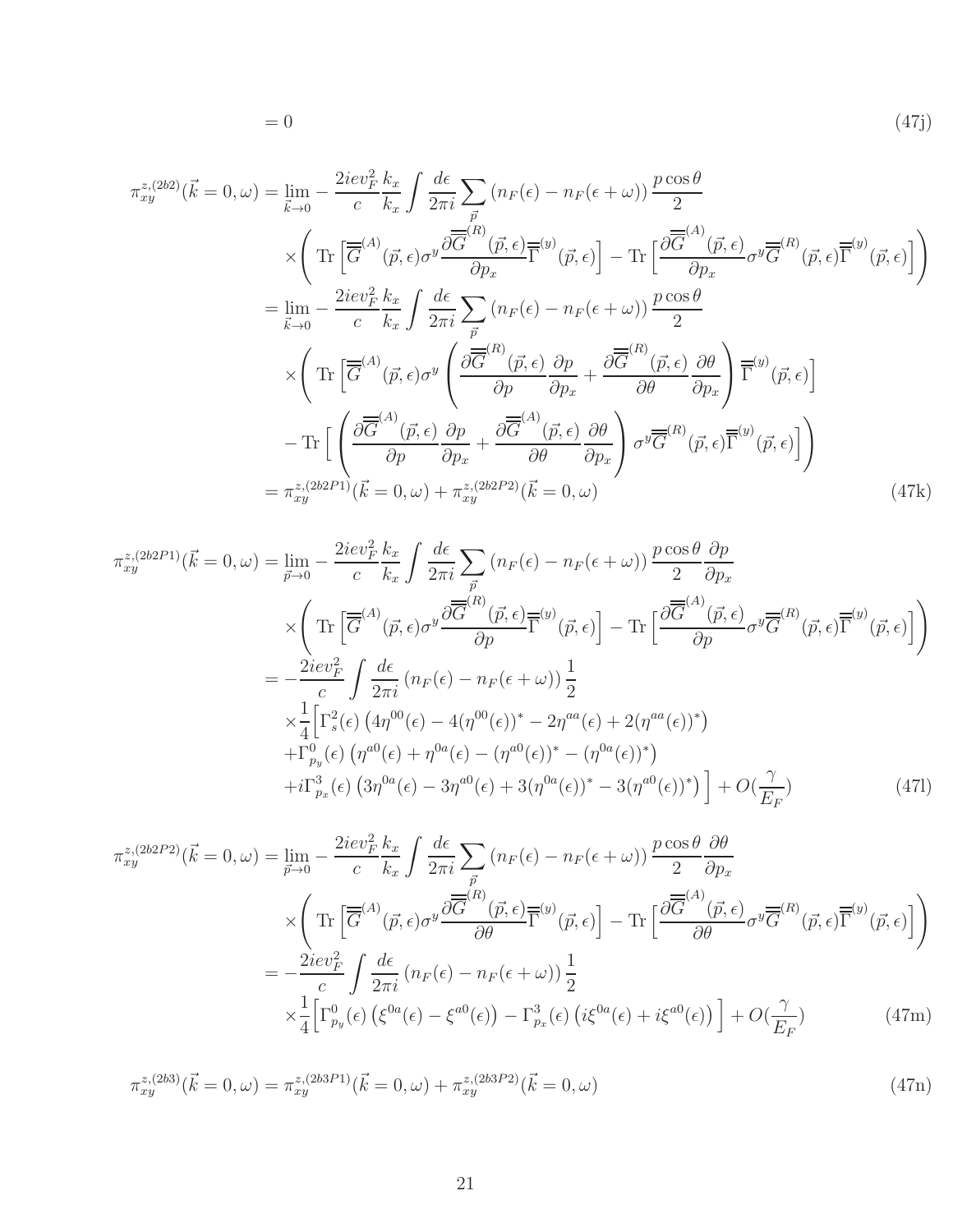$$
\pi_{xy}^{z,(2b3P1)}(\vec{k}=0,\omega) = \lim_{\vec{k}\to 0} -\frac{2iev_{F}^{2}}{c}\frac{k_{y}}{k_{x}}\int \frac{d\epsilon}{2\pi i} \sum_{\vec{p}}\left(n_{F}(\epsilon)-n_{F}(\epsilon+\omega)\right)\frac{p\cos\theta}{2}\frac{\partial p}{\partial p_{y}}\n\times \left(\text{Tr}\left[\overline{G}^{(A)}(\vec{p},\epsilon)\sigma^{y}\frac{\partial\overline{G}^{(R)}(\vec{p},\epsilon)}{\partial p}\overline{\Gamma}^{(y)}(\vec{p},\epsilon)\right]-\text{Tr}\left[\frac{\partial\overline{G}^{(A)}(\vec{p},\epsilon)}{\partial p}\sigma^{y}\overline{G}^{(R)}(\vec{p},\epsilon)\overline{\Gamma}^{(y)}(\vec{p},\epsilon)\right]\right)\n= -\frac{2iev_{F}^{2}}{c}\int \frac{d\epsilon}{2\pi i}\left(n_{F}(\epsilon)-n_{F}(\epsilon+\omega)\right)\frac{1}{2}\n\times \frac{1}{4}\left[\Gamma_{s}^{1}(\epsilon)\left(2\eta^{aa}(\epsilon)-2(\eta^{aa}(\epsilon))^{*}\right)\n+ \Gamma_{p_{x}}^{0}(\epsilon)\left(\eta^{a0}(\epsilon)+\eta^{0a}(\epsilon)-(\eta^{a0}(\epsilon))^{*}-(\eta^{0a}(\epsilon))^{*}\right)\right]+O(\frac{\gamma}{E_{F}})
$$
\n(47o)

$$
\pi_{xy}^{z,(2b3P2)}(\vec{k}=0,\omega) = \lim_{\vec{k}\to 0} -\frac{2iev_F^2 k_y}{c} \int \frac{d\epsilon}{2\pi i} \sum_{\vec{p}} (n_F(\epsilon) - n_F(\epsilon + \omega)) \frac{p \sin \theta}{2} \frac{\partial \theta}{\partial p_y}
$$
  
\n
$$
\times \left( \text{Tr} \left[ \overline{\overline{G}}^{(A)}(\vec{p}, \epsilon) \sigma^x \frac{\partial \overline{G}^{(R)}(\vec{p}, \epsilon)}{\partial \theta} \overline{\overline{\Gamma}}^{(y)}(\vec{p}, \epsilon) \right] - \text{Tr} \left[ \frac{\partial \overline{\overline{G}}^{(A)}(\vec{p}, \epsilon)}{\partial \theta} \sigma^x \overline{\overline{G}}^{(R)}(\vec{p}, \epsilon) \overline{\overline{\Gamma}}^{(y)}(\vec{p}, \epsilon) \right] \right)
$$
  
\n
$$
= -\frac{2iev_F^2}{c} \int \frac{d\epsilon}{2\pi i} (n_F(\epsilon) - n_F(\epsilon + \omega)) \frac{1}{2}
$$
  
\n
$$
\times \frac{1}{4} \left[ 3\Gamma_{px}^0(\epsilon) \left( \xi^{a0}(\epsilon) - \xi^{0a}(\epsilon) \right) - \Gamma_{py}^3(\epsilon) \left( \xi^{0a}(\epsilon) + \xi^{a0}(\epsilon) \right) \right] + O(\frac{\gamma}{E_F}) \tag{47p}
$$

Therefore, summing up all the different contributions, we finally obtain the SHE correlation function,

$$
\pi^{z,(2)}(\vec{p}=0,\omega) = \frac{2iev_F^2}{c} \int \frac{d\epsilon}{2\pi i} (n_F(\epsilon) - n_F(\epsilon + \omega))
$$
  
\n
$$
\times \frac{1}{2} \left[ \Gamma^0_{p_x}(\epsilon) \left( \xi^{0a}(\epsilon) - \xi^{a0}(\epsilon) \right) + \Gamma^0_{p_y}(\epsilon) \left( \xi^{a0}(\epsilon) - \xi^{0a}(\epsilon) \right) \right]
$$
  
\n
$$
\Gamma^1_s(\epsilon) \left( \eta^{00}(\epsilon) - \eta^{aa}(\epsilon) - (\eta^{00}(\epsilon))^* + (\eta^{aa}(\epsilon))^* \right)
$$
  
\n
$$
+ \Gamma^2_s(\epsilon) \left( \eta^{aa}(\epsilon) - \eta^{00}(\epsilon) - (\eta^{aa}(\epsilon))^* + (\eta^{00}(\epsilon))^* \right)
$$
  
\n
$$
+ \Gamma^3_{p_x}(\epsilon) \left( i\eta^{a0}(\epsilon) - i\eta^{0a}(\epsilon) + i(\eta^{a0}(\epsilon))^* - i(\eta^{0a}(\epsilon))^* \right)
$$
  
\n
$$
+ \Gamma^3_{p_y}(\epsilon) \left( \eta^{0a}(\epsilon) - \eta^{a0}(\epsilon) + (\eta^{0a}(\epsilon))^* - (\eta^{a0}(\epsilon))^* \right) + O(\frac{\gamma}{\epsilon}) \right]
$$
(48)

Using the results for  $\xi^{ij}(\omega)$  and  $\eta^{ij}(\omega)$  from above, where  $\xi^{0a}(\omega) - \xi^{a0}(\omega) = -\frac{i\pi}{2\pi v_F^2}$ ,  $Im[\eta^{aa}(\omega) - \eta^{00}(\omega)] = -\frac{1}{2\pi v_F^2}$  $\frac{\pi(\gamma_0 - \gamma_a)}{8(\gamma_0 + \gamma_a)}$ , and  $Re[\eta^{0a}(\omega) - \eta^{a0}(\omega)] = \frac{1}{2\pi v_F^2}$  $\frac{\pi\omega}{4(\gamma_0+\gamma_a)}=\frac{\pi N_0(\omega)}{4(\gamma_0+\gamma_a)}$  $\frac{\pi N_0(\omega)}{4(\gamma_0+\gamma_a)},$  we see that the main  $O(\frac{1}{\gamma})$  $(\frac{1}{\gamma})$  contributions come from the  $\Gamma^3_{p_x}(\omega)$  scattering channel.

The uniform DC longitudinal charge and spin-Hall conductivity are given by  $\sigma_{yy}$  =  $-\lim_{\omega\to 0}\lim_{\vec{k}\to 0}$  $\lim_{\vec{k}\to 0} Im\left[\frac{\pi_{yy}(\vec{k},\omega)}{\omega}\right]$  $\left. \frac{(\vec{k}, \omega)}{\omega} \right], \ \sigma^z_{xy} \, = \, - \lim\limits_{\omega \to 0} \, \lim\limits_{\vec{k} \to 0}$  $\lim_{\vec{k}\to 0} Im\left[\frac{\pi_{xy}^z(\vec{k},\omega)}{\omega}\right]$  $\left(\frac{k,\omega}{\omega}\right)$ , and keeping only the  $O(\frac{1}{\gamma})$  $(\frac{1}{\gamma})$  terms, they